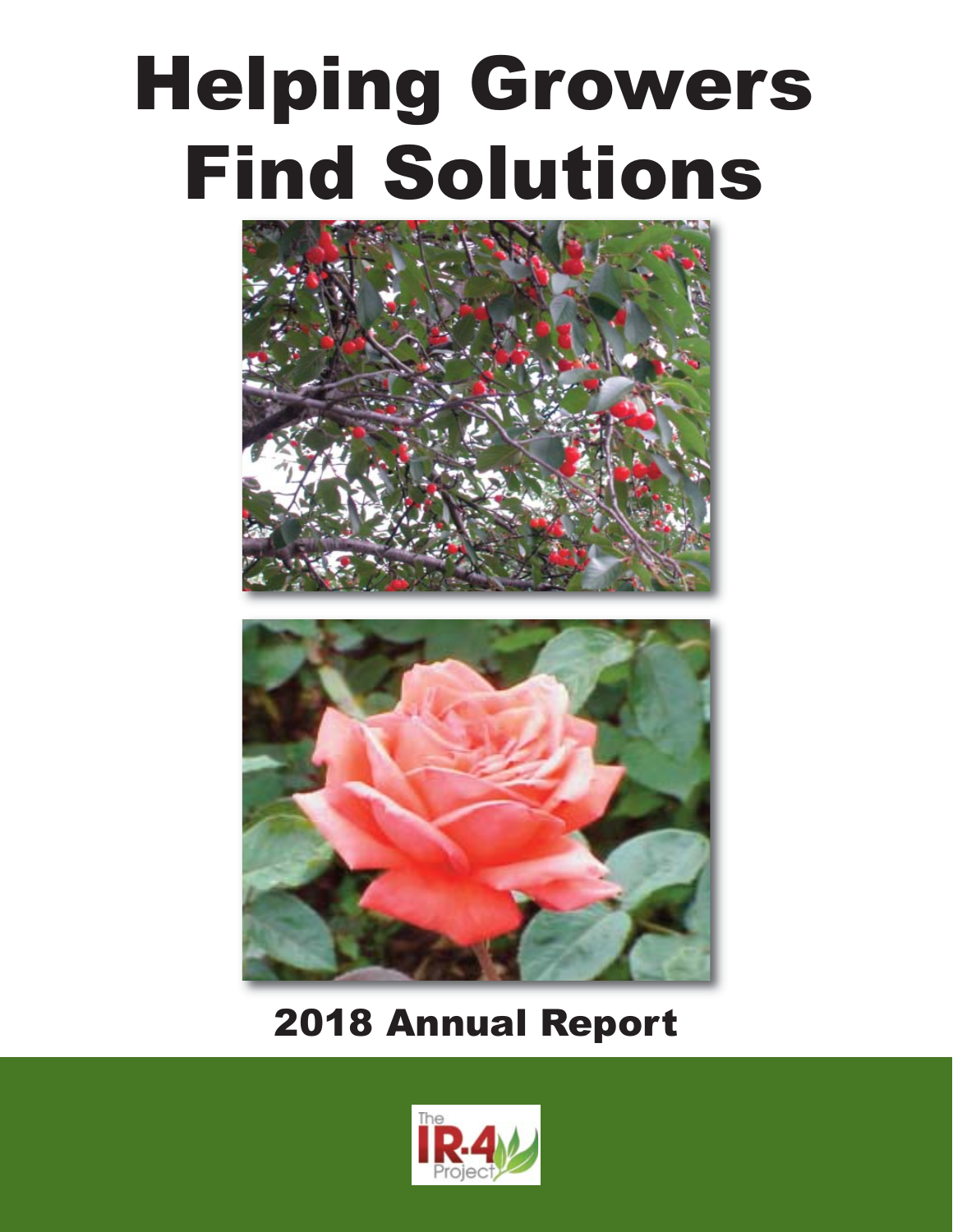### **ANNUAL REPORT OF THE IR-4 PROJECT[1](#page-1-0) January 1, 2018 - December 31, 2018**

The IR-4 Project (IR-4) has functioned for decades as a national research/data development program that facilitates the regulatory approval of modern, safe and effective chemical and bio-based pesticides for use on specialty crops (fruits, vegetables, nuts, herbs, ornamentals, etc.) and minor or specialty uses on major crops (e.g. corn, cotton, soybeans, wheat, etc.). IR-4 remains relevant today because the Project provides a tangible product: registration of needed pest control products to farmers who in turn provide food processors, food retailers and the public access to quality and wholesome specialty crops.

IR-4 is needed because the registrants of pest management products often focus their product development efforts and resources on large acreage major crops where potential sales are significant. Specialty crops are minor markets; the development of pest management technology in these markets is often not a corporate objective. Without IR-4 efforts, there would be many pest management voids in/on specialty crops.

IR-4's research with food crops consists of different types of studies with different objectives. The majority of IR-4's activities involve studies that determine the amount of pesticide residue remaining in or on the crop at harvest when the crop protection product is applied in a manner that effectively manages the destructive pest. The other research on food crops is product performance; research to determine if products are safe, or non-phytotoxic to the crop and effective in controlling the target pest(s). IR-4's work with non-food, ornamental crops is primarily product performance and crop safety. In performing this research, IR-4 provides national coordination, technical guidance and other resources to develop the appropriate data to facilitate registrations.

The IR-4 Project research and regulatory activities have supported nearly 20,000 registrations of conventional pesticides and biopesticides on specialty food crops since 1963. While the number of IR-4 supported registrations in the Environmental Horticulture Program are much less than the Food Program, the impact of these registrations are equally impressive with nearly 30,000 uses on ornamental crops impacted by IR-4 research and data. Over the last 15 years, IR-4 emphasized research on products that are compatible with Integrated Pest Management Systems (IPM). This "IPM Friendly" technology includes "Reduced-Risk" pesticides, biopesticides, and products that can be used in organic farming.

IR-4 works closely with many organizations to accomplish its mission and leverage it resources. Allied organizations/ groups include<sup>[2](#page-1-1)</sup>:

- Specialty crop growers and their commodity organizations,
- **Land Grant Universities/State Agricultural Experiment Stations,**
- Crop protection industry, including large and small companies that register pest management products,
- Multiple US Department of Agriculture Services and units including
	- o USDA-Agriculture Research Service (ARS),
	- o USDA-Foreign Agriculture Service (FAS),
	- o USDA-National Institute of Food and Agriculture (NIFA),
- US Environmental Protection Agency (EPA),
- California's Department of Pesticide Regulation (CA-DPR),
- Canada's Pest Management Regulatory Agency (PMRA) and the Pest Management Centre in Agriculture and Agri-Food Canada (CN-PMC).

This level of partnership and cooperation is unique within a publically funded program.

The impacts of IR-4's service are broad. Obviously, farmers benefit in having legally registered crop protection products to manage pests. This helps farmers produce high quality food and ornamental crops that are demanded by consumers. IR-4's impact extends beyond farmers. Food processors and food retailers benefit in having a consistent supply of high quality produce and/or raw materials to meet consumer demand or keep their processing facilities open and operational. The public benefits through having an abundant choice of healthy vegetables, fruits, nuts and other foods available at

<span id="page-1-0"></span> $<sup>1</sup>$  IR-4 Project, or Inter-Regional Research Project Number Four, is authorized by the Directors of the State Agricultural Experiment</sup> Station Directors as National Research Support Program Number Four (NRSP-4)

<span id="page-1-1"></span><sup>&</sup>lt;sup>2</sup> These and other Cooperating Agencies, principal leaders of the project, technical managers and IR-4 State and Federal Liaison Representatives are shown in Attachment 1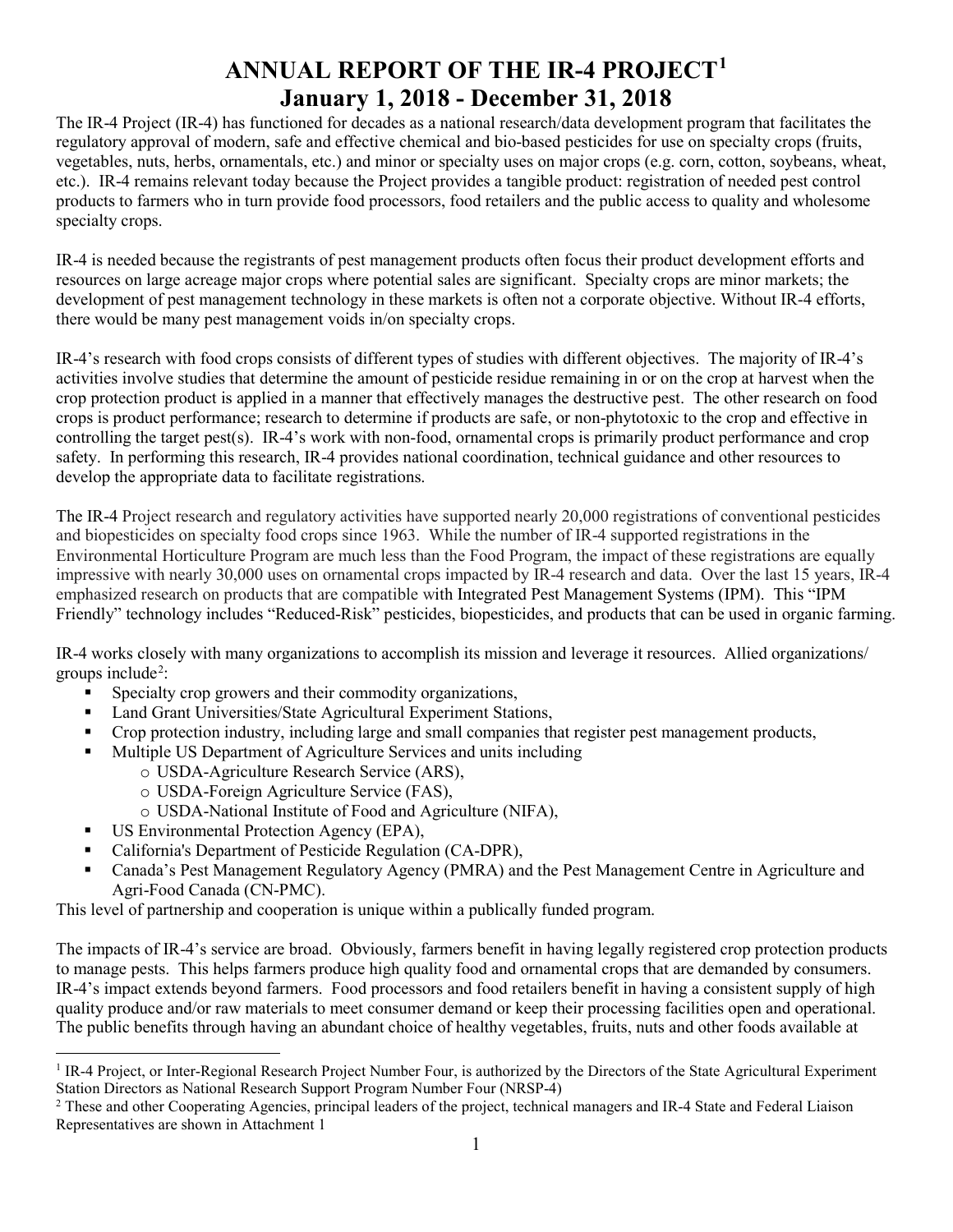reasonable prices, as well as having ornamental horticulture plants to enhance the landscape and environment. Additionally, IR-4's efforts prevent food waste, both at the farm and consumer level. The economic value of IR-4 is significant - Michigan State University's Center for Economic Analysis recently completed an economic analysis of IR-4 and concluded that "IR-4's Partnership with Agriculture has contributed to 95,261 jobs with a total labor income of \$5.6 billion, and annual contributions to gross domestic product totaling about \$9.4 billion". A great deal of these contributions go a long way to benefit healthy economies and well-being of rural communities.

Further details about the IR-4 Project are referenced at the IR-4 Project's website: [http://www.ir4project.org.](http://www.ir4project.org/)

### **Food Program**

The IR-4 Project remains committed to its original objective to provide regulatory approval of safe and effective plant protection products to assist in the production of food crops, and give specialty crop growers the tools they need to grow a healthy crop and be successful and competitive in local, regional, national and international markets.

### **Research Activities – Food Residue**

Since 1963, IR-4 stakeholders have submitted 12,660 requests for assistance to the IR-4 Food Program. Of these, 314 are currently considered researchable projects that remain as documented needs of specialty crop growers. The others have been addressed through previous research and regulatory submissions or cannot be registered at this time. In 2018, a total of 145 new project requests were submitted to IR-4 from stakeholders. IR-4 staff added 48 requests to the IR-4 database to track the new crop group updates and International requests or other studies needed to address regulatory needs that will be bundled into future submissions to EPA. The total number of new requests added to the IR-4 tracking system during 2018 was 193 project requests.

IR-4's research priorities for 2018 were determined by IR-4 stakeholders during the September 2017 IR-4 Food Use Workshop, in Denver, CO. Based on the outcome of that workshop and other priority setting mechanisms such as upgrades to answer regional needs, IR-4 scheduled 55 new studies in 2018. An additional 13 studies were carried over from the previous year for a total of 68 research projects.

For most residue studies, IR-4 follows the EPA 860 Series Test Guidelines for pesticides and toxic substances. In most cases, the test chemical is applied in the field in a manner that simulates the proposed grower use of the pesticide on the target crop. When the crop is at the appropriate stage, samples of the crop are collected and shipped to the analytical laboratory where the amount of test chemical remaining in or on the crop is determined. Field and laboratory data from this research are then compiled in a regulatory package and utilized to request a pesticide tolerance, also known as a maximum residue limit (MRL).

In support of the 68 residues studies in the 2018 food residue research program, there were 303 IR-4 State (land grant) field trials, 55 USDA-ARS field trials and 22 field trials provided from our Canadian (CN-PMC) partners for a grand total of 380 field trials. Thirty-six other trials were later dropped due to weather or other issues that arose requiring trials to be re-assigned. Canada also served as Sponsor and Study Director for four of these studies. The specific studies for 2018, including test chemical and crop, are shown in Attachment 2. Overall the number of field trials is the lowest reported. There has been a steady decline in the number of studies over the past years due to decreased funding as well as an increase in resources transferred into product performance and crop safety work. At the same time this decline in residue studies has helped to alleviate a backlog of analysis that developed in the IR-4 laboratories.

The majority of field trials are assigned to IR-4 or CN-PMC/Field Research Centers and sample analyses to the IR-4 Analytical Laboratories. When necessary, other cooperating facilities or contractors are utilized to ensure projects are completed in a timely manner. IR-4 makes every effort to complete the field phase of studies in one year, which is needed to meet the 30-month line goal for each study. However, weather, proper trial separation requirements and other factors can sometimes preclude IR-4 from meeting this goal.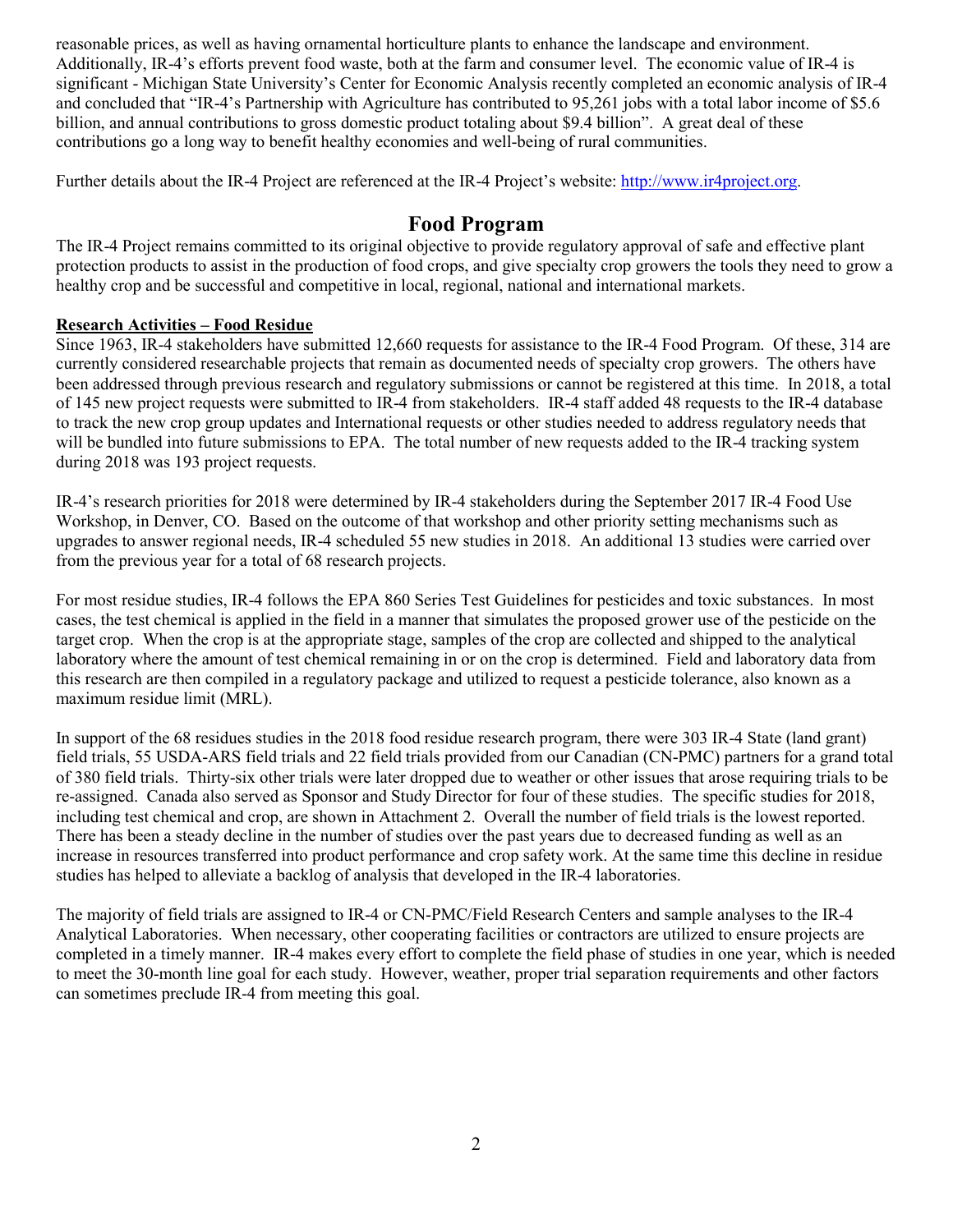### **Research Activities – Product Performance (formerly Efficacy and Crop Safety [E/CS])**

The need for IR-4 to develop product performance data (efficacy and crop safety research) to support labeling of new uses for specialty crop pest management tools continues to be an important priority in the IR-4 Project's annual research plan. In many cases, the data are required by registrants prior to actively marketing the new uses, especially in states like California where these data are needed as part of the registration package. For 2018, the IR-4 Food Program Product Performance team planned trials requiring nearly \$400,000 in funding to support product performance research. This research focused primarily on five research areas:

- projects where data are needed to support past residue research, and more performance data are needed before the cooperative registrant would allow registration, often times to address liability concerns,
- projects supporting on-going residue research,
- projects where data are needed before registrants approve IR-4 conducting residue research,
- projects to address highest priority national and regional performance needs,
- projects to identify possible products to control pests where tools currently are not available (Pest Problem Without Solution, or "PPWS").

The 2018 funding supported research to address needs for 46 projects, including 85 state university trials and 4 ARS trials. In addition, CN-PMC planned to conduct several performance trials supporting a number of joint projects. Data from all these performance trials are to support new uses in the US, which will benefit specialty crop stakeholders (see Attachment 3 – "2018 Product Performance Research Program" for full details).

In addition to coordinating the 2018 performance research plan, the Food Program Product Performance team continued to work closely year-round with registrants and researchers to understand the quantity and scope of data requirements, and to ascertain the status of research results. They have also compiled as much detail as possible on each performance protocol prior to the annual National Research Planning meeting so that more informed trial placement and funding decisions can be made for the next year's program.

### **Integrated Solutions**

In order to better service the needs of the IR-4 stakeholders, IR-4 implemented the Integrated Solutions Research Program in 2018. Integrated Solutions is a hybrid of existing Food Use, Pest Problems without Solutions (PPWS) research and elements of the traditional Biopesticide research program that also focuses on pest problems without solutions and residue mitigation.

### **The focus areas are to:**

- Identify solutions to an existing pest management void through product screening research; this is similar to the past "Pest Problems without Solutions" projects except that biopesticides will be used to a greater extent in the screening trials, along with conventional products;
- Integrate biopesticides into conventional (non-organic) agricultural systems to help prevent development of pest resistance;
- Substitute biopesticides or short-residual reduced-risk products close to harvest to reduce the risk of MRLviolations for specialty crops targeted for export markets (residue mitigation), thus facilitating trade and reducing dietary burden; and
- Address the needs of organic production systems (however for the 2019 research program, these priorities remain in the biopesticide program, and will join Integrated Solutions at the 2019 workshop.

More so than with the other programs, the Integrated Solutions research will screen conventional products and biopesticides singularly and/or in rotation to fill pest management voids. It will also provide a greater focus on ways to manage pest resistance in conventional systems. Finally, it will also focus on residue mitigation, which is developing efficacious systems that result in reduced residues of conventional products at harvest to reduce dietary risk and facilitate international trade.

IR-4 decided to develop this Integrated Solutions program to address the ever-changing production systems. Industry and the public sector have increased development activities on a new generation of efficacious biopesticides that continues to play a more significant role in conventional (non-organic) agricultural production systems. For 2019 research, the top priorities identified were: damping-off in hemp, bacterial disease control in onions, parasitic weed control in processing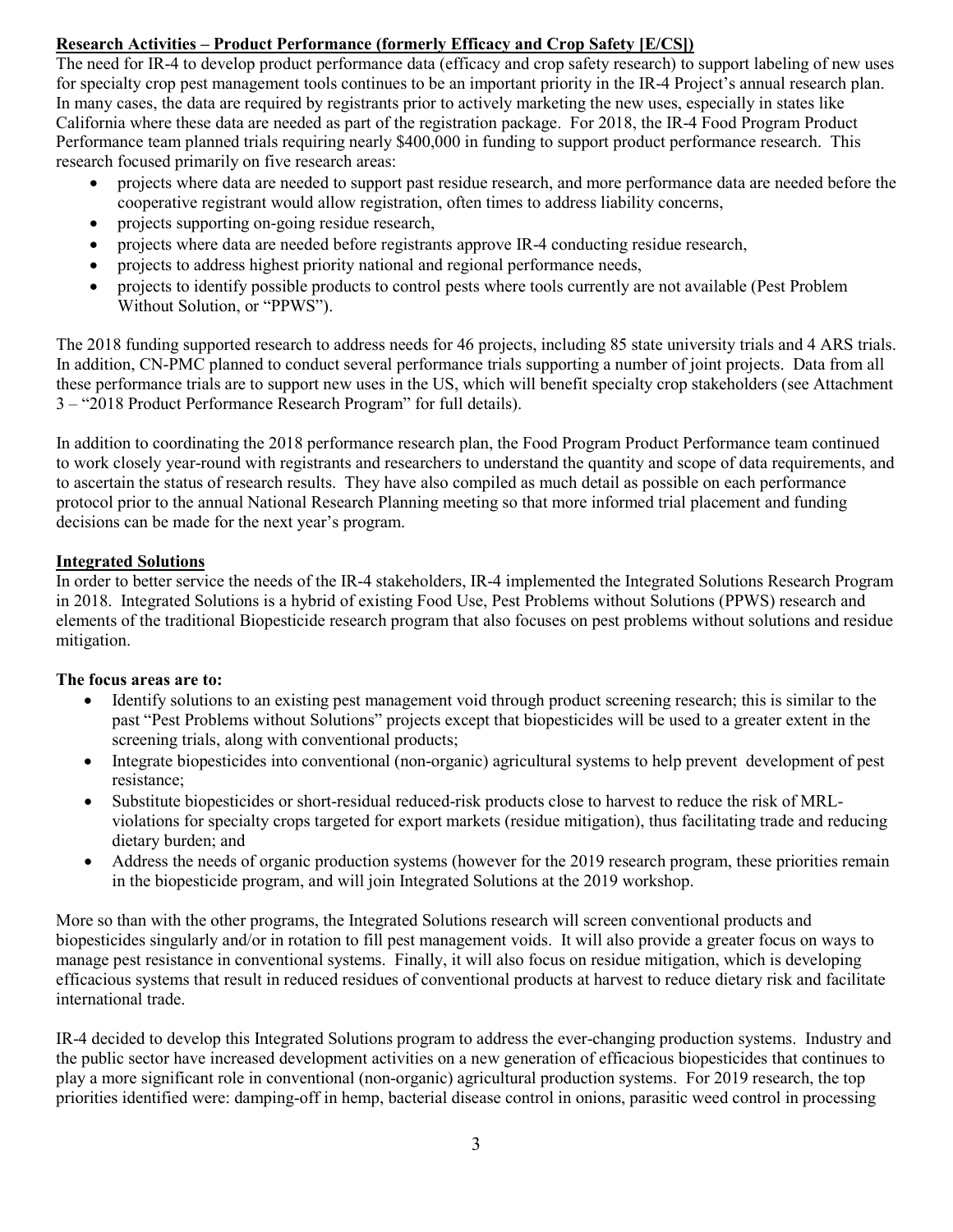tomato, cucumber beetle control in watermelon, wireworm control in sweet potato, and verticillium wilt control in eggplant.

### **Submissions and Successes**

*Submissions.* In 2018, IR-4 submitted data to EPA or to the cooperating registrant for 23 chemicals, addressing 160 specific IR-4 requests (PR#s) for assistance submitted by IR-4 stakeholders and will support hundreds of new uses based on crop group extrapolations. This was another productive year for IR-4 submissions. See Attachment 4 for a comprehensive listing of data submitted in 2018. There are currently another 100 reports signed at IR-4 and ready for submission, but are awaiting final documents from cooperating registrants or are being bundled with other studies before the submission is made to EPA.

The IR-4 Food Use Program continuously strives to work smarter and more efficiently to deliver new plant protection products for specialty crop growers. Again, in 2018, a large number of crop group requests were made in IR-4 submissions to reflect these efficiencies. Over half of the projects tracked in the 2018 submissions were for crop group tolerances (85 PR# of the 160 submitted). This adds many more new uses to product labels, supports new crop markets for growers and supports imports as well. Often times IR-4 realizes as many as 10 or more new uses for each residue study submitted.

*Successes.* IR-4 posted 918 new uses for growers in 2018, based on 208 tolerances that EPA established based on IR-4 data. EPA continues to support IR-4 in reviewing IR-4 data as it is submitted and generally meet the PRIA mandated timelines. The 918 new uses in 2018 bring the IR-4 55-year total of clearances to 19,814. A complete list of these new uses along with the new crop groups can be found in Attachment 5. In total, EPA reviewed 27 chemistries for IR-4 in 2018. This number of actions is back on par with previous years, likely due to the new minor use team being established at EPA and other factors such as several cumulative reviews being completed and the new administration being in place.

EPA continues to deal with increased scrutiny to protect consumers, farm workers and the environment, with particular attention to protecting children, pollinators, endangered species, and water. EPA's increased scrutiny of pesticide hazard/risk has required additional work by IR-4 to provide Public Interest support for these new uses and in many cases respond in the public comment process. IR-4 continues to add information from stakeholders to the IR-4 database to demonstrate the great need for these new pest control products. These products provide the much needed pest control products critical to IPM programs, resistance management and to combat new invasive pests arriving in the US.

A listing of IR-4 projects in the queue for future submission to EPA, that includes data from 164 studies that will address 283 IR-4 project requests, is provided in Attachment 6 or can be searched on the IR-4 website at: [http://ir4app.rutgers.edu/Ir4FoodPub/timelineSch.aspx.](http://ir4app.rutgers.edu/Ir4FoodPub/timelineSch.aspx) EPA posts their Multi-Year work plan, which includes IR-4 submissions pending at EPA, at: [http://www.epa.gov/pesticide-registration/multi-year-workplan-conventional](http://www.epa.gov/pesticide-registration/multi-year-workplan-conventional-pesticide-registration)[pesticide-registration.](http://www.epa.gov/pesticide-registration/multi-year-workplan-conventional-pesticide-registration) IR-4 submissions are generally reviewed by EPA and a tolerance established within a PRIArequired 15-month review timeline. IR-4 continues to support EPA's goal of encouraging the use of pesticides that pose less risk to human health and the environment compared to existing alternatives and IR-4 continues to make requests of EPA for many of our submissions to be classified as Reduced Risk.

#### **Regulatory Compliance**

Good Laboratory Practice Standards (GLP's as noted in Chapter 40, Code of Federal Regulations, Part 160) compliance is paramount to the quality and success of the IR-4 Project's Food Program residue data. Key components of compliance include the activities of the IR-4 Project's Quality Assurance Unit (QAU). The QAU continues to provide monitoring and support to cooperating scientists throughout the US. Audits of facilities and ongoing field and laboratory procedures provide assurance that IR-4's data are of the highest quality and ensure acceptance by EPA, the crop protection industry, and international regulatory authorities.

The Annual IR-4 QA Planning Meeting was held Feb. 27, 2018 in Davis, CA. At this meeting, the audit plan for IR-4 QA officers for the 2018 field trial season was created. For calendar year 2018, regular inspections included 20 facilities, 174 in-life audits of field trials, 61 in-life audits of residue analytical laboratory activities, 58 analytical summary report/data audits and 365 field data book audits. During the 2018 calendar year, 76 final reports and amended reports were audited.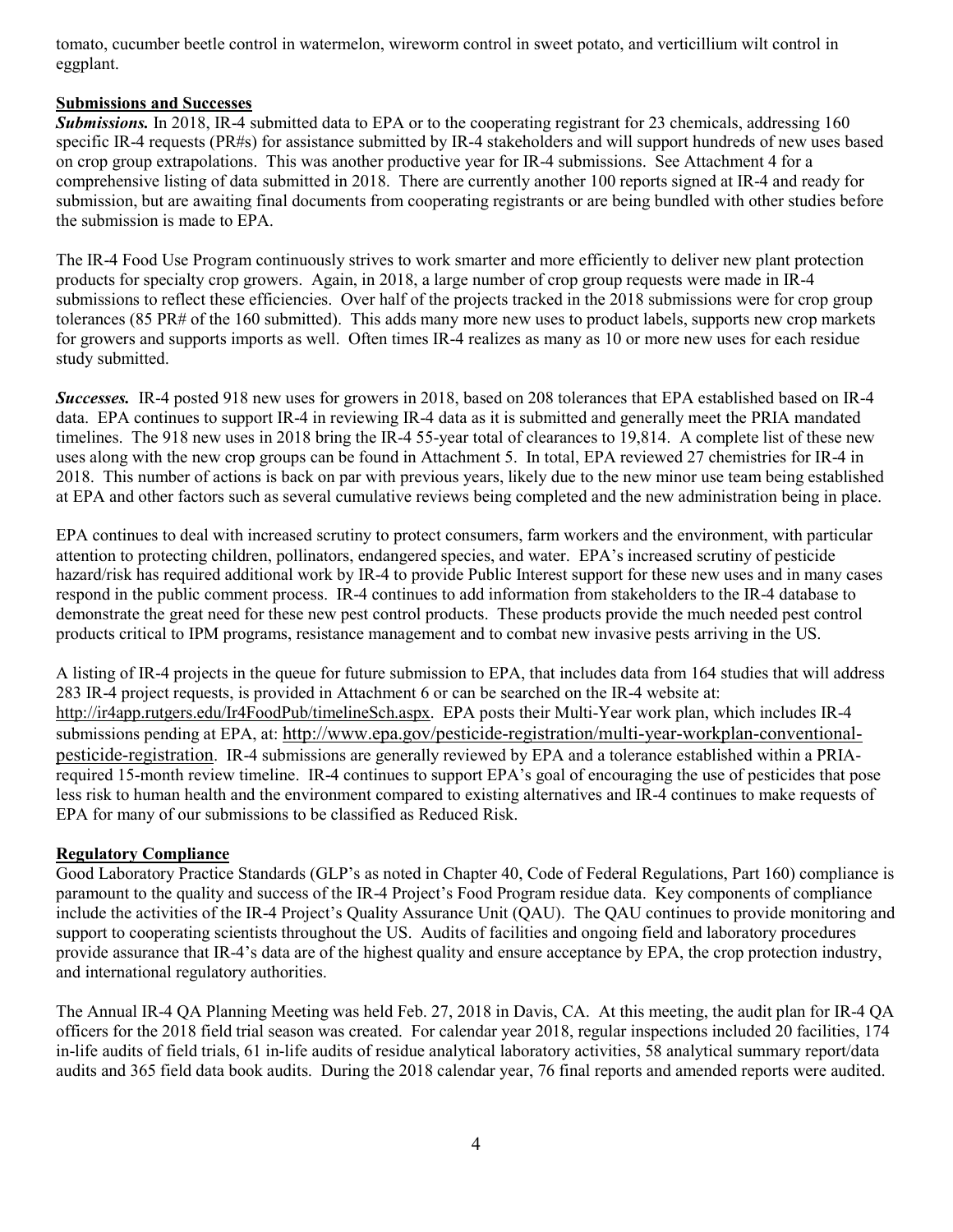IR-4 facilities continue meeting the high standards demanded under GLP requirements. IR-4 has participated in a total of 177 EPA GLP IR-4 facility inspections since April 27, 1997, with only one minor finding to-date. In 2018, the US EPA notified IR-4 of 5 inspections for GLP compliance and data integrity.

IR-4 continues to use the eQA (electronic) reporting system to improve efficiencies and enhance communications across the program. Over 931 inspection and audit reports were processed using the web-based system in 2018. The electronic system was expanded in 2017 to include a document management system (eDOCs). This document management system is used to post protocols/changes, analytical methods and certificates of analysis for GLP test materials. To-date some 2178 sortable documents are now on the eDOCs system and readily available to IR-4 study participants.

#### **Crop Grouping Initiative**

All proposed revisions to US crop groups have been submitted to the EPA. EPA is currently working on the proposed revisions to Herb and Spice Crop Group 19 which will be separated into two new crop groups, Crop Group 25, Herb Group and Crop Group 26, Spice Group. This will promote greater use of these groups for tolerance setting purposes, both domestically and in countries that export food to the US. This is the fifth in the series of planned crop group updates. The crop group effort also continues with the Codex Committee of Pesticide Residues. Fruit, Vegetable, Grass, Nuts, Seeds and Saps and Herb and Spice Codex types have all been completed. Animal Feeds and Processed Foods will be considered at the CCPR meeting in April, 2019.

### **International Activities**

IR-4 remains committed to assisting US specialty crop growers with their desire to export fruits and vegetables to international markets through harmonizing pesticide residues standards in specialty crops, thus reducing the use of MRLs as a technical phytosanitary trade barrier.

In North America, IR-4's cooperation with CN-PMC continues to be fruitful considering that they contributed 22 field trials to our joint program in 2018. Of the 68 studies conducted by IR-4 in 2018, four were managed by CN-PMC, where they served as Study Director and Sponsor, and they utilized a number of IR-4 field research centers to complete the NAFTA data requirements. In total, the research benefit of working on joint residue studies with CN-PMC saves IR-4 an estimated \$500,000 per year. In addition, the CN-PMC program continues to provide significant contributions to IR-4 efficacy and crop safety research and shares ornamental efficacy and crop safety data with IR-4. There also continues to be a good exchange of personnel, with CN-PMC participating in various IR-4 meetings and vice versa.

The joint review process by EPA and Canada's Pest Management Regulatory Agency also benefits IR-4 stakeholders by saving resources on both sides of the border; only one agency is responsible for reviewing the residue data. More importantly, both agencies are establishing MRLs at the same level, at nearly the same time. This prevents trade irritants before they happen. EPA and PMRA completed joint reviews or workshares on 8 IR-4/CN-PMC submissions, addressing 12 stakeholder requests in 2018.

Priorities resulting from the first Global Minor Use Workshops continue to make progress, and a number of studies are under consideration for fruit fly control in tropical crops, such as spinetram in Latin America. Many of the secondary priorities are also being considered, for example, the registration of flonicamid in NAFTA to address aphid control in legume crops. Anthracnose on tropical crops was raised as a priority, and IR-4 is undertaking a number of residue studies along with Costa Rica and Peru to address this need.

Many of the studies under the Global Capacity Development, Residue Data Generation Project came to completion in 2016 and 2017 and were reviewed by Codex/JMPR. Coordinated by USDA-FAS, this project's objective was to enhance capacity of participating nations in Asia, Africa and Latin America to meet pesticide-related requirements based on international (Codex) standards. This goal is being achieved by collaborative residue data generation projects on low risk products, such as pyriproxyfen and spinetram on tropical fruits, that incorporate all technical aspects of these studies and is expected to provide broader national residue monitoring as well. The focus of IR-4's contributions has been on developing the expertise to conduct field and laboratory pesticide residue studies under Good Laboratory Practices and to eventually provide data to local authorities and Codex for product registration. All three of the regions participating in this project have received Standards Trade Development Facility (STDF) and USDA-FAS funding, which provides support for IR-4's contributions to the project as well.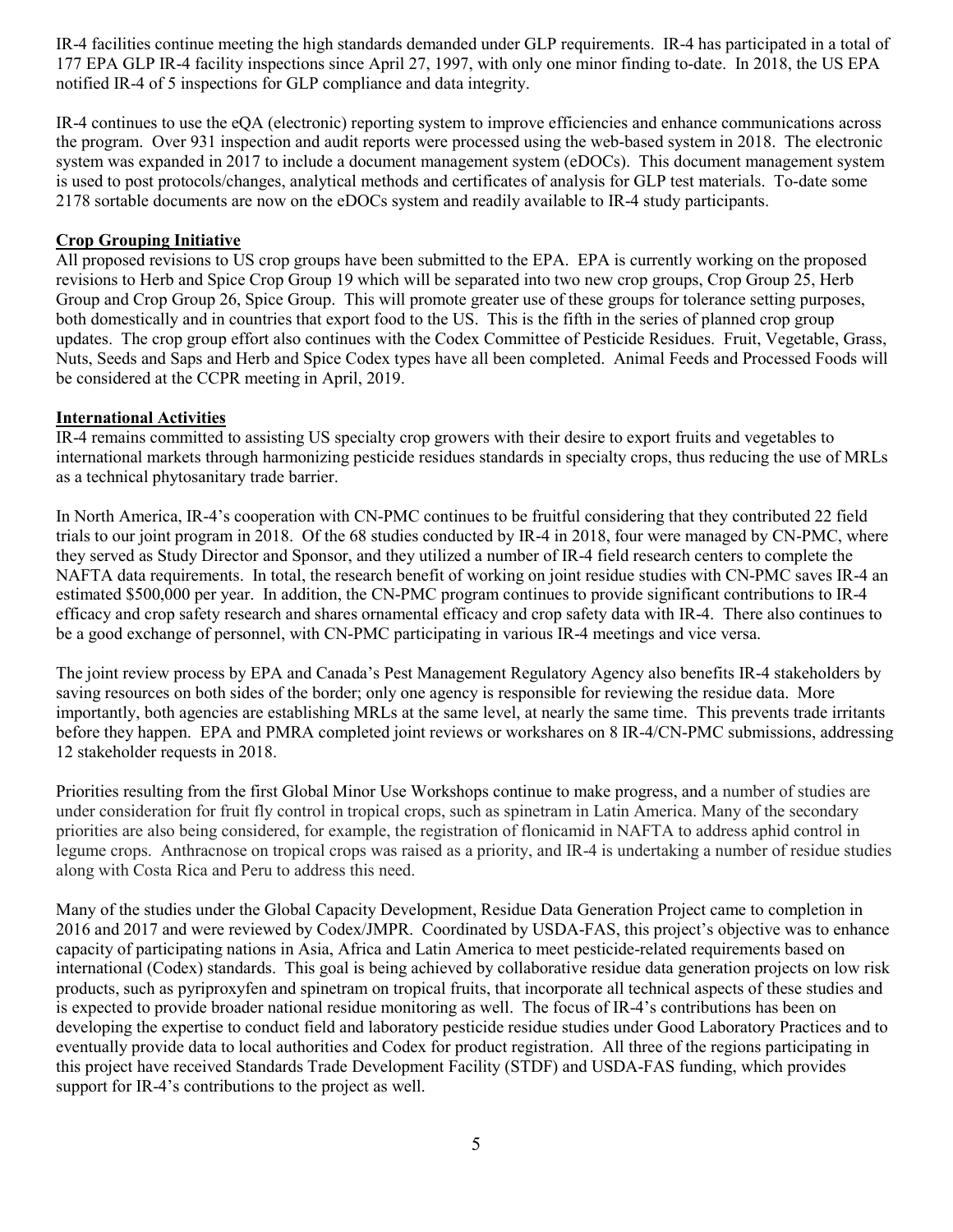Projects submitted to JMPR in late 2016 included: azoxystrobin plus difenoconazole on dragon fruit, with samples from Indonesia and Vietnam; spinetoram on lychee and mango, with samples from Thailand; and spinetoram on avocado from Columbia. These projects were reviewed by JMPR in September of 2017 and final Codex MRLs were adopted in 2018. Other projects were completed in 2016, but were scheduled for JMPR review in 2018. These include: pyriproxyfen on Papaya, with samples from the Philippines, Malaysia and Brunei; pyriproxyfen on Mango, with samples from Malaysia and Singapore; pyriproxyfen on pineapple from Panama; and pyriproxyfen on Banana with samples from Costa Rica and Guatemala. Codex MRLs for these projects are expected in 2019. Africa started their residue project with sulfoxafor on mango in 2016 and are expected to complete those studies in early 2019. Please see the summer IR-4 newsletter for a complete update regarding these projects [\(https://www.ir4project.org/wp-content/uploads/2018/09/vol49no3\\_Layout-](https://www.ir4project.org/wp-content/uploads/2018/09/vol49no3_Layout-1.pdf)[1.pdf\)](https://www.ir4project.org/wp-content/uploads/2018/09/vol49no3_Layout-1.pdf)

At the request of EPA, IR-4 personnel continue to be included as part of the US delegations to the: Codex Committee on Pesticide Residues (CCPR); the [Organization for Economic Co-operation and Development \(](http://www.oecd.org/)*OECD*), Expert Group on Minor Uses, the Working Group on Pesticides and the Expert Group on BioPesticides; and the NAFTA Technical Working Group on Pesticides. IR-4 plays a key role in these activities by supporting global standards and incentives that support minor uses. These include global recognition of crop grouping and extrapolation as well as promoting MRLs on specialty commodities. IR-4 also assists other countries, both developed and developing, as they begin to establish minor use programs, especially with New Zealand, Brazil, Costa Rica and Colombia. The knowledge and expertise of IR-4 is often sought after and is highly valuable to these countries as their minor use programs evolve.

IR-4 continued to support submissions to the JMPR for 2019 review, where IR-4 supported submissions of Penthiopyrad on blueberry and caneberry, as well as supporting registrant submissions of IR-4 data.

### **Environmental Horticulture Program**

The Environmental Horticulture Program continues to support an industry valued at nearly \$19.2 billion in annual sales (Horticulture Census, 2014, NASS). This industry is quite complex because growers cover many diverse markets including flowers, bulbs, houseplants, perennials, trees, shrubs and more. These plants are grown and maintained in greenhouses, nurseries, commercial/residential landscapes, interiorscapes, Christmas tree farms and sod farms.

### **Research Activities**

In 2018, IR-4 conducted 628 environmental horticulture research trials to support registrations in the greenhouse, nursery, landscape, Christmas tree and forestry industries. Of these, 118 were efficacy trials designed to compare different products to manage damaging insects, plant diseases and weeds and to measure the impact of growth regulators; the remaining trials were conducted to determine the level of phytotoxicity to crops with herbicides used to manage common weeds in and around nurseries. Please see Table 1 for a summary of research activities and Attachment 7 for a complete listing of 2018 field cooperators and Attachment 8 for research activities listed by project.

| Category                       | 2018     |        |       | <b>Revised 2017</b> |        |       |
|--------------------------------|----------|--------|-------|---------------------|--------|-------|
|                                | Efficacy | Crop   | Total | Efficacy            | Crop   | Total |
|                                |          | Safety |       |                     | Safety |       |
| Number of Studies (PR Numbers) | 118      | 288    | 406   | 170                 | 327    | 297   |
| with Planned Trials            |          |        |       |                     |        |       |
| Number of Trials               | 220      | 408    | 628   | 253                 | 490    | 743   |

Table 1. Summary of IR-4's 2018 and Revised 2017 Environmental Horticulture Program Research Activities.

#### **Submissions and Successes**

During 2018, 21 data summaries were compiled based upon research reports submitted by researchers. See Attachment 9 for Abstracts from the individual reports. Acibenzolar Crop Safety, Afidopyropen Crop Safety Summary, Bacterial Disease Efficacy Summary, Beetle, Borer, Weevil & White Grub Efficacy Summary, Dimethenamid-p Crop Safety, Dithiopyr Crop Safety, Flumioxazin + Pyroxasulfone, Fluopyram Crop Safety, Fusarium Efficacy Summary, Leafminer Efficacy Summary, Mandestrobin Crop Safety, Oxyfluorfen + Prodiamine Crop Safety, Pendimethalin + Dimethenamid-p Crop Safety, Prodiamine + Isoxaben Crop Safety, Pseudomonas chloraphis Crop Safety, Pydiflumetofen + Azoxystrobin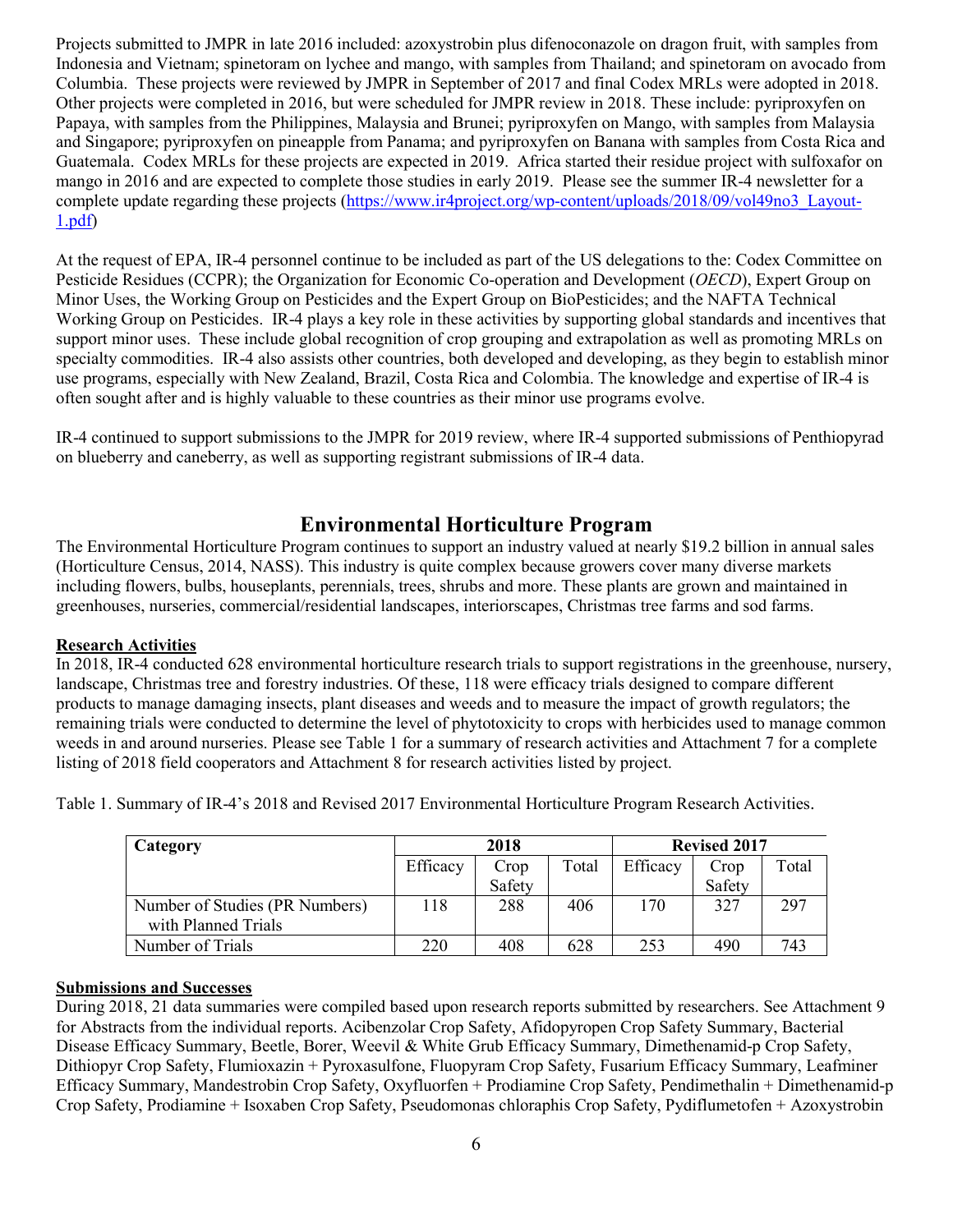+ Propiconazole Crop Safety, Pydiflumetofen + Fludioxanil Crop Safety Summary, Pydiflumetofen Crop Safety Summary, Rhizoctonia Efficacy Summary, SP1770 Crop Safety, and Thielaviopsis Efficacy Summary. Data from 3,467 trials contributed to the writing of these reports. Table 2 lists the number of trials by IR-4 Region that were used in the data summaries.

| <b>Region</b>   | <b>Number of Trials</b> |
|-----------------|-------------------------|
| North Central   | 373                     |
| North East      | 526                     |
| Southern        | 1,028                   |
| Western         | 631                     |
| <b>USDA-ARS</b> | 905                     |
| Total           | 3.467                   |

Table 2. 2018 Environmental Horticulture Program Research Summaries.

During 2018, US EPA approved five new labels based partially on the efficacy data IR-4 generated: Fortress, Obtego, Picatina, Picatina Flora, and Ventigra. Three labels were registered in by California: Astun, Segovis were new, and Tower was amended.

Table 3. Environmental Horticulture Program Registration Contributions, 2018.

**Category 2018** Efficacy  $\vert$  Crop Safety Both Total New US EPA Product Registrations <sup>a</sup> 1 2 3 5 US EPA Label Amendments  $\begin{array}{ccc} b & 0 & 0 \\ 0 & 0 & 0 \end{array}$ State Registrations <sup>c</sup> and the state and the state and the state and the state and the state and the state and the state and the state and the state and the state and the state and the state and the state and the state an International  $\begin{array}{ccccccc} 0 & 0 & 0 & 0 \end{array}$ 

| $N$ CW $OS$ ET A I Toduct Registrations                     |      |  |      |
|-------------------------------------------------------------|------|--|------|
| US EPA Label Amendments b                                   |      |  |      |
| State Registrations <sup>c</sup>                            |      |  |      |
| International                                               |      |  |      |
| Not to be Registered                                        |      |  |      |
| Number of Trials Contributing to Registrations <sup>d</sup> |      |  |      |
| North Central                                               |      |  | 57   |
| North East                                                  |      |  | 55   |
| Southern                                                    |      |  | 50   |
| Western                                                     |      |  | 59   |
| USDA-ARS                                                    |      |  | 137  |
| Number of Impacted Crops <sup>e</sup>                       | 2433 |  | 2574 |

<sup>a</sup> New products for the environmental horticulture industry based on data collected through IR-4 and submitted to manufacturers in previous years.

<sup>b</sup> Label updates on existing products for the environmental horticulture industry based on data collected through IR-4 and submitted to

manufacturers in previous years.<br><sup>c</sup> State registrations and special local needs registrations on federally registered products for the environmental horticulture industry based on data collected through IR-4 and submitted to manufacturers in previous years.

<sup>d</sup> The total number of trials where data was utilized for registrations.

<sup>e</sup> The number of impacted crops is an estimate of the total plant species grown commercially for environmental uses impacted by the IR-4

data.<br><sup>f</sup> For some registrations, IR-4 contributed both efficacy and crop safety data.

#### **2017 Workshop**

The Environmental Horticulture Workshop was held in San Diego, CA, in October 2017 to establish priorities for the 2018 and 2019 biennial research cycle. In this workshop, IR-4 combined discussing the ornamental horticulture program priorities with discussion of potential ornamental horticulture projects in the Biopesticide Program. Similar to past workshops, registrant representatives presented new active ingredients and highlighted opportunities for existing products. Then the results of the Grower & Extension Survey were presented, and we discussed the pros and cons for conducting efficacy or crop safety research on 34 current and potential new projects across entomology, pathology and weed science. To have these discussions flow smoothly, IR-4 staff updated Project Sheets that summarized the need, research and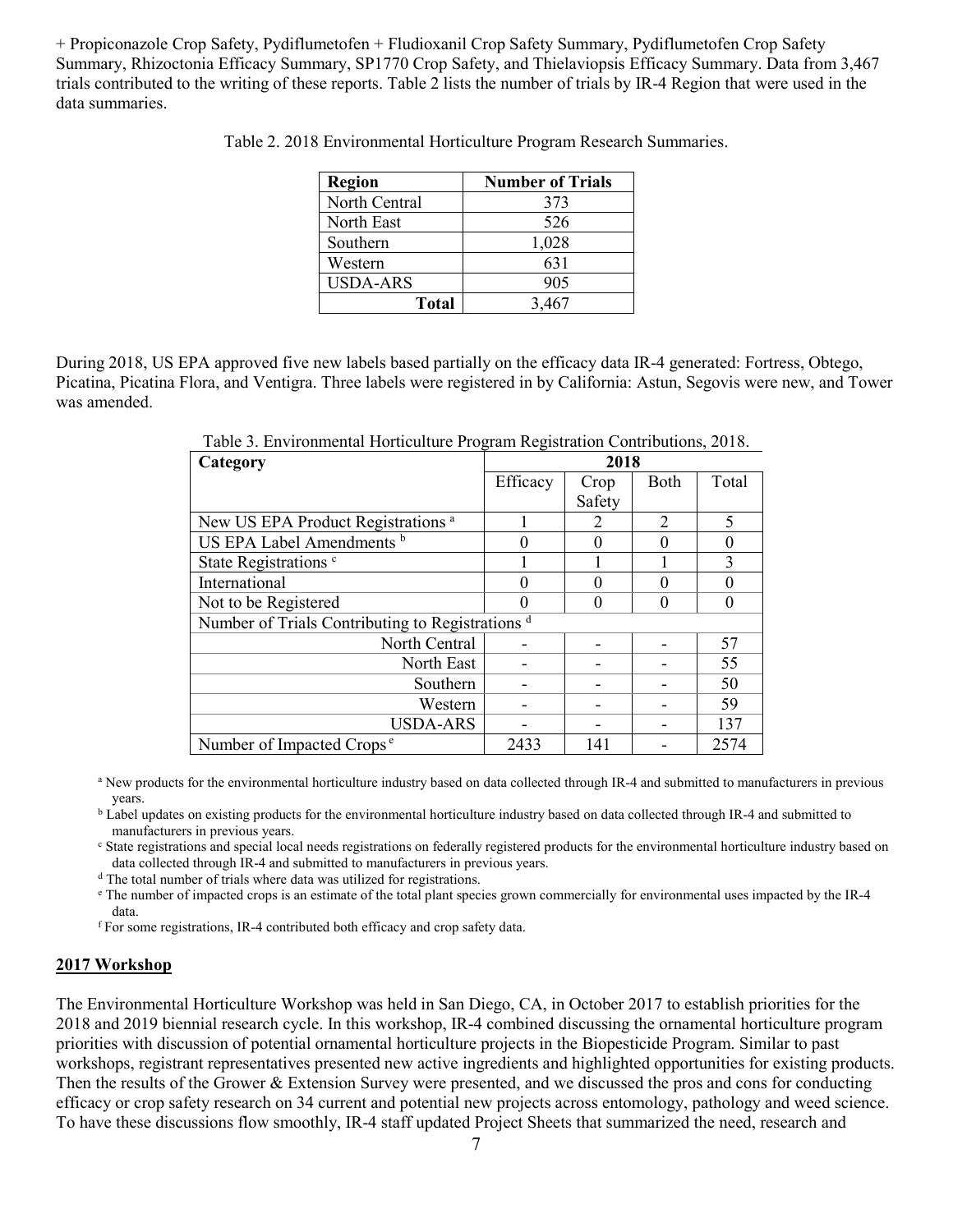registrations to date, and 15 Product Lists outlining the key features of tools currently available for certain diseases and pests. The 31 project sheets were created to cover recently studied projects and potential new projects based on the annual Grower & Extension Survey and newly received project requests. Also, new projects for each discipline were raised as potential research avenues during the workshop. After the relative merits of each project were captured on poster-size paper and fastened to the walls, a Sticker Caucus was held so that workshop attendees could vote for the research projects IR-4 should undertake during 2018 – 2019. During the second morning of the workshop, the outcomes for each discipline were projected, and the research priorities were finalized after further conversations.

Priorities from the 2017 Workshop include:

- Entomology Projects: Foliar Feeding Beetle Efficacy, Coleopteran Borers, New Product Crop Safety.
- Pathology Projects: Botrytis Efficacy, Non-Oomycete Root Disease Efficacy, New Product Crop Safety.
- Weed Science: Pre-Emergent Herbicide Crop Safety, Post-Emergent Herbicide Crop Safety, Post-Emergent Herbicide Efficacy. Regional Projects: Thrips Efficacy, Snail & Slug Efficacy, Nematode Efficacy, Liverwort Efficacy, Cover Crop Management for Christmas Tree Production, and Cut Flower Herbicide Crop Safety.

#### **Invasive Species Research Activities**

During 2018, the IR-4 Environmental Horticulture Program continued to facilitate research activities for two invasive species impacting the Environmental Horticulture Industry: Boxwood Blight Biology and Management, and Impatiens Downy Mildew Biology and Management. Each project was funded under USDA-APHIS Farm Bill Section 10201/10007 and encompassed key objectives to manage exotic invasive species by studying aspects of pathogen or pest biology and management tools (conventional or biopesticide as appropriate to the target organism) on plants to enable growers to better implement mitigation strategies. Both of these projects were completed in 2018, and final summaries will be posted in 2019. The Chrysanthemum White Rust project ended during 2016 and a final summary will be posted in 2019. Key elements of each project are listed in Table 4 below.

| <b>Project Topic</b> | <b>Collaborating Researchers</b>       | <b>Research Objectives</b>                         | <b>Duration</b> |
|----------------------|----------------------------------------|----------------------------------------------------|-----------------|
| Boxwood              | Sharon Douglas, Connecticut            | Fungicide screening and mitigation strategies      | $2011 - 2018$   |
| Blight               | <b>Agriculture Experiment Station</b>  | Cultural control potentials including use of heat  |                 |
|                      | Robert Marra, CAES                     | treatments                                         |                 |
|                      | Jim LaMondia, CAES                     | Effect of sanitizers on conidia and mycelia        |                 |
|                      | Margery Daughtrey, Cornell University  | Impact of fungicides on microsclerotium            |                 |
|                      | Nina Shishkoff, USDA-ARS- Fort         | development                                        |                 |
|                      | Detrick                                | Screening of potential biopesticides for           |                 |
|                      | JoAnne Crouch, USDA-ARS, Beltsville    | microslerotium inactivation                        |                 |
|                      | Mike Benson, NC State University       | Development of isothermic LAMP detection assay     |                 |
|                      | Marc Cubeta, NC State University       | Boxwood species and cultivar screen for resistance |                 |
|                      | Kelly Ivors, NC State University       | Calonectria pseudonaviculata host range            |                 |
|                      | Chuan Hong, Virginia Tech              | (Pachysandra and Sarcoccoca)                       |                 |
|                      | Anton Baudoin, Virginia Tech           | Development of infections under field conditions   |                 |
|                      | Norm Dart, Virginia Department of Ag.  | Calonectria pseudonaviculata population genetics   |                 |
|                      | & Consumer Services                    | Development of epidemiology model based on         |                 |
|                      | Len Coop, Oregon State University      | U.S. temperature and moisture conditions           |                 |
|                      | Anne Gould, Rutgers University         |                                                    |                 |
|                      | Brad Hillman, Rutgers University       |                                                    |                 |
| Impatiens            | Margery Daughtrey, Cornell University  | Overwintering of Plasmopora obducens oospores      | $2012 - 2018$   |
| Downy Mildew         | Mary Hasubeck, Michigan State          | Fungicide screening and rotational strategies      |                 |
|                      | University                             | Sporangia and oospore development and              |                 |
|                      | Aaron Palmateer, University of Florida | epidemiology                                       |                 |
|                      | JoAnne Crouch, USDA-ARS, Beltsville    | Plasmopora obducens population genetics            |                 |
|                      | Nina Shishkoff, USDA-ARS, Fort         | Development of genetic tools for downy mildews     |                 |
|                      | Detrick                                | including Impatiens Downy Mildew, Cucurbit         |                 |
|                      | Lena Quesada, NC State University      | Downy Mildew, Hops Downy Mildew, Basil             |                 |
|                      | Ann Gould, Rutgers University          | Downy Mildew                                       |                 |

#### Table 4. Invasive Species Projects during 2018

As an offshoot from the APHIS impatiens downy mildew project, IR-4 submitted and received a competitive USDA-NIFA Specialty Crop Research Initiative (SCRI) planning grant to identify knowledge gaps for downy mildews of environmental horticulture crops and to better understand how scientist's findings are put into practice by growers.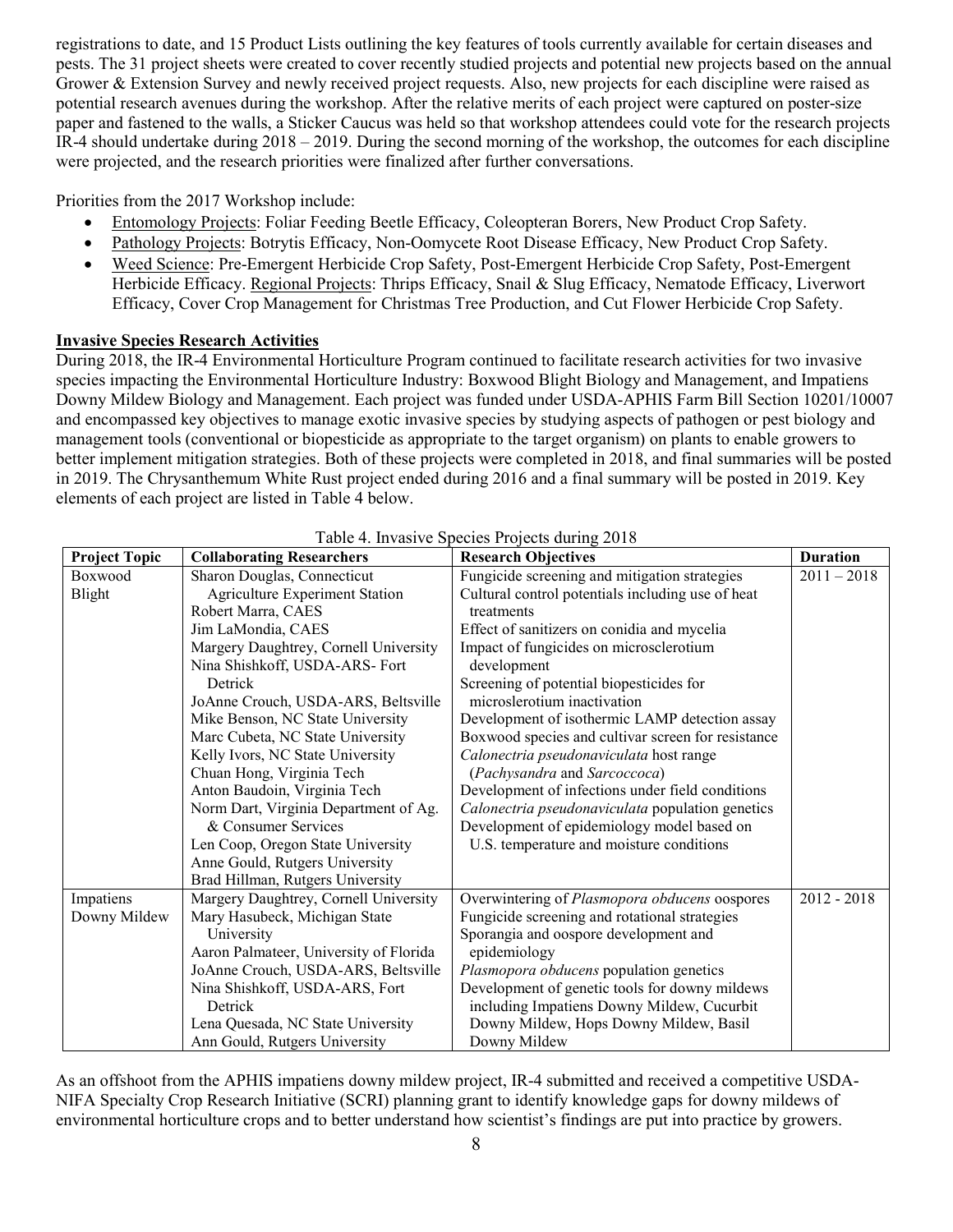Subsequently, this team submitted an SCRI Coordinated Agriculture Project pre-proposal. This was ranked highly by the stakeholder review, but the full research proposal only received a High designation from the scientific review panel. A revised pre-proposal was submitted in the fall of 2018 and is awaiting review.

#### **Pollinator Protection Activities**

Protecting pollinators has risen to a high level of public concern and is affecting decision making at many levels, from individual consumers to the federal government representatives. This SCRI research project is expected to provide crucial, science-based information for grower decision making and provide opportunities for the Environmental horticulture industry to contribute to improved pollinator health by growing plants under best production practices, thereby increasing pollinator forage quality and quantity in rural and urban landscapes.

This research project team is comprised of entomologists and agricultural economist from Clemson University, Connecticut Agriculture Experiment Station, Cornell University, Michigan State University, Penn State University, University of California, University of Florida and University of Kentucky.

During the second year, IR-4 in cooperation with several universities established test garden plots of common annuals and perennials and then collected/counted the number of visiting pollinators. IR-4 and the research team began studies on the amount of systemic insecticides found in pollen and nectar of rhododendron, snapdragon, annual salvia, perennial salvia, dahlia, and knipofia. Our team has started compiling the available efficacy and toxicology information for alternative treatment options, and have developed a grower survey to understand the economic and social impacts related to neonicotinoid use or lack thereof. Our team has also developed the consumer online and eye tracking survey tools to assess consumer willingness to pay and preferences related to grower production practices. The team has published three scientific articles, has another accepted and in revision, has written 17 trade articles, and has given more than 20 scientific and 47 trade presentations. Ultimately, these activities will improve pollinator health and improve the sustainability and profitability of the Environmental horticulture and beekeeping industries.

### **Biopesticide and Organic Support Program**

The IR-4 Biopesticide and Organic Support Program has the goal of facilitating the registration of crop protection products classified by EPA as Biopesticides. The program provides registration assistance to university and USDA researchers as well as to small biopesticide companies with regulatory advice and petition preparation assistance. The program also does considerable work on product performance.

### **Research Activities**

Since its inception in 1982, the IR-4 biopesticide research program has provided competitive grant funding of projects, amounting to over \$8.7 million to researchers (see<http://ir4app.rutgers.edu/biopestPub/grantFundedProj.aspx> for report summaries). In 2014, IR-4 decided to transition its biopesticide program from a "Request for Application" program that supported Early, Advanced and Demonstration stage research to a priority setting workshop with actively engaged stakeholders who choose the most critical needs for biopesticides, and IR-4 responds by directing research to these priorities.

IR-4 held its first Biopesticide Priority Setting Workshop in September 2014 in association with the Food Use Workshop in Atlanta, GA. The workshop was established to actively engage stakeholders and encourage submission of known pest management voids that could potentially be answered by biopesticide technology. Continued stakeholder input occurred at the 2016 Biopesticide Workshop in Orlando, Florida, and the 2018 Biopesticide Workshop in St Louis, MO.

#### **Submissions and Successes**

In 2018 IR-4 completed registration of 2 brand new active ingredients which were based on registration packages to EPA for PMV-01 for the management of Pepino Mosaic Virus in tomato and for *Metschnikowia fructicola* for the management of diseases in the Small fruit vine climbing subgroup, except fuzzy kiwifruit (Crop Group 13-07F). IR-4 also submitted a number of additional studies to the EPA to support the pending request for *Pseudomonas fluorescens* ACK55. In addition a new use and tolerance was established for 6BA on avocado.

The EPA approved a label amendment request to add a supplemental label for Delegate WG (Spinetoram) to reduce PHI on bushberries (Subgroup 13-07B) except lingonberry. This label change was supported by efficacy trials funded by the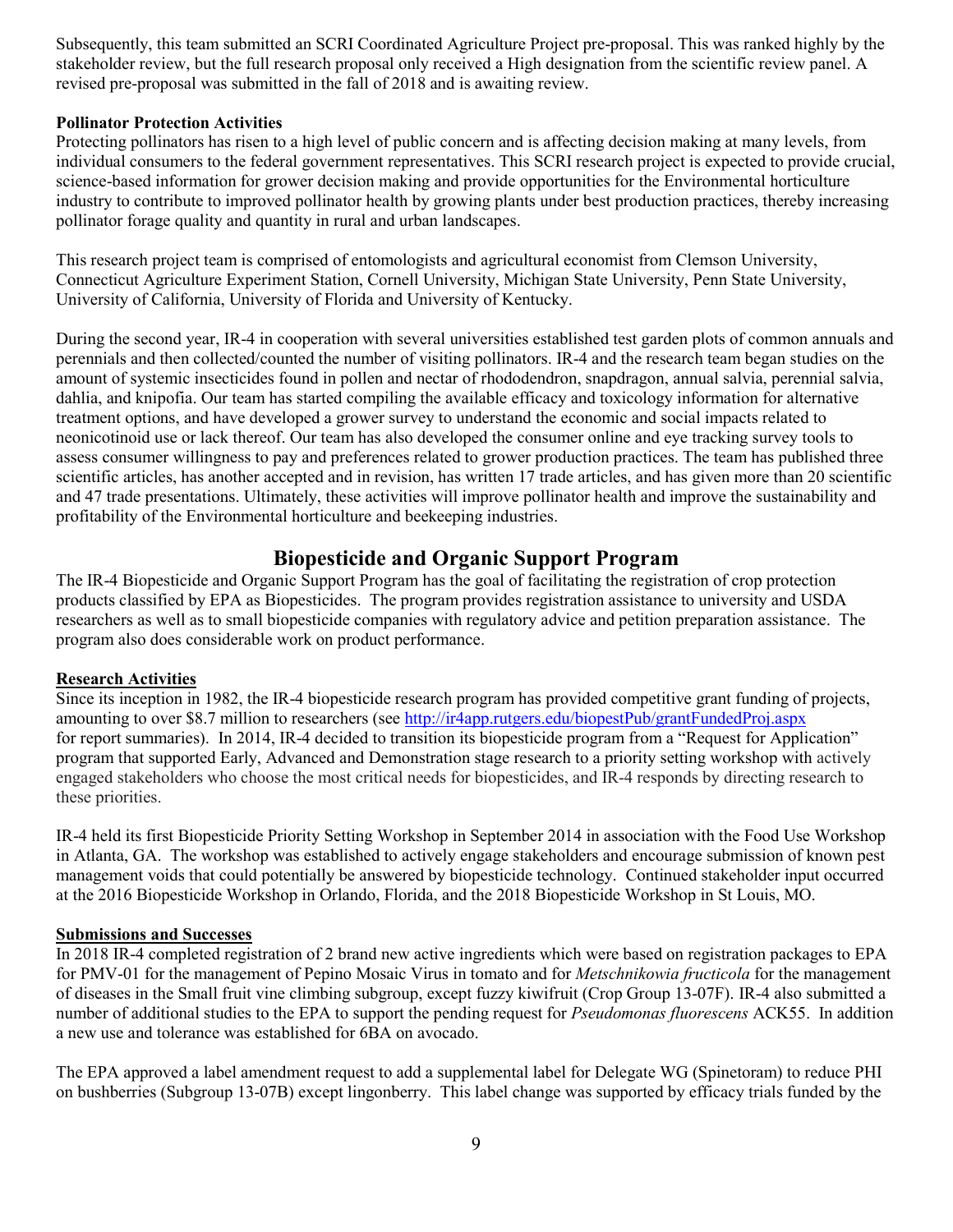Biopesticide program. Additionally, 446 labels were updated on the IR-4 Biopesticides Label Database (see [http://ir4app.rutgers.edu/biopestPub/labelResult2.aspx\)](http://ir4app.rutgers.edu/biopestPub/labelResult2.aspx) in 2018.

### **Impact**

IR-4 takes great pride that its "deliverables", the registrations of pest management products for specialty crops and specialty uses on major crops, answer some very real problems facing growers. Individual growers and commodity associations continue to articulate testimonies on how IR-4 helps them feed Americans and beautify the environment. To better ascertain the impact of IR-4's research and regulatory activities, Michigan State University's Center of Economic Analysis reported the economic impact of IR-4 Project's activities in the Food, Ornamental Horticulture and Biopesticide and Organic Support programs. According to the report, *"the estimated total effects of the IR-4 Project includes supporting an estimated 95,261 jobs with total labor income of \$5.6 billion and annual contributions to gross domestic product totaling about \$9.4 billion. These impacts represent best estimates of ongoing contributions to the U.S. economy, largely through crop agricultural productivity and damage mitigation via pest management."* See <http://ir4.rutgers.edu/Other/IR4%202017%20Impact%20Final.pdf> for a full report of the IR-4 economic impact study.

IR-4 focuses its research on modern lower/reduced risk chemical pesticides and biopesticides. The strategic decision to focus with these newer products has helped ensure that growers can produce their commodities with the best available technology to manage pests while ensuring the highest degree of safety for humans and the environment. Many of the registrations are integral products in Integrated Pest Management systems.

IR-4's research and regulatory activities are keenly aware and are proactively solving many other issues facing specialty crop growers, including pest resistance to pesticides, pesticides being a barrier to trade and food waste. Though IR-4 is not solely responsible for solving these and other critical agriculture/societal issues, IR-4 efforts reduce the negative impact.

### **2018 Appropriations and other funding**

The IR-4 Project receives funds by various Services/units within USDA, the SAES, and third party sources. Total funding received in calendar year 2018 was approximately \$17,083,060. See below for details: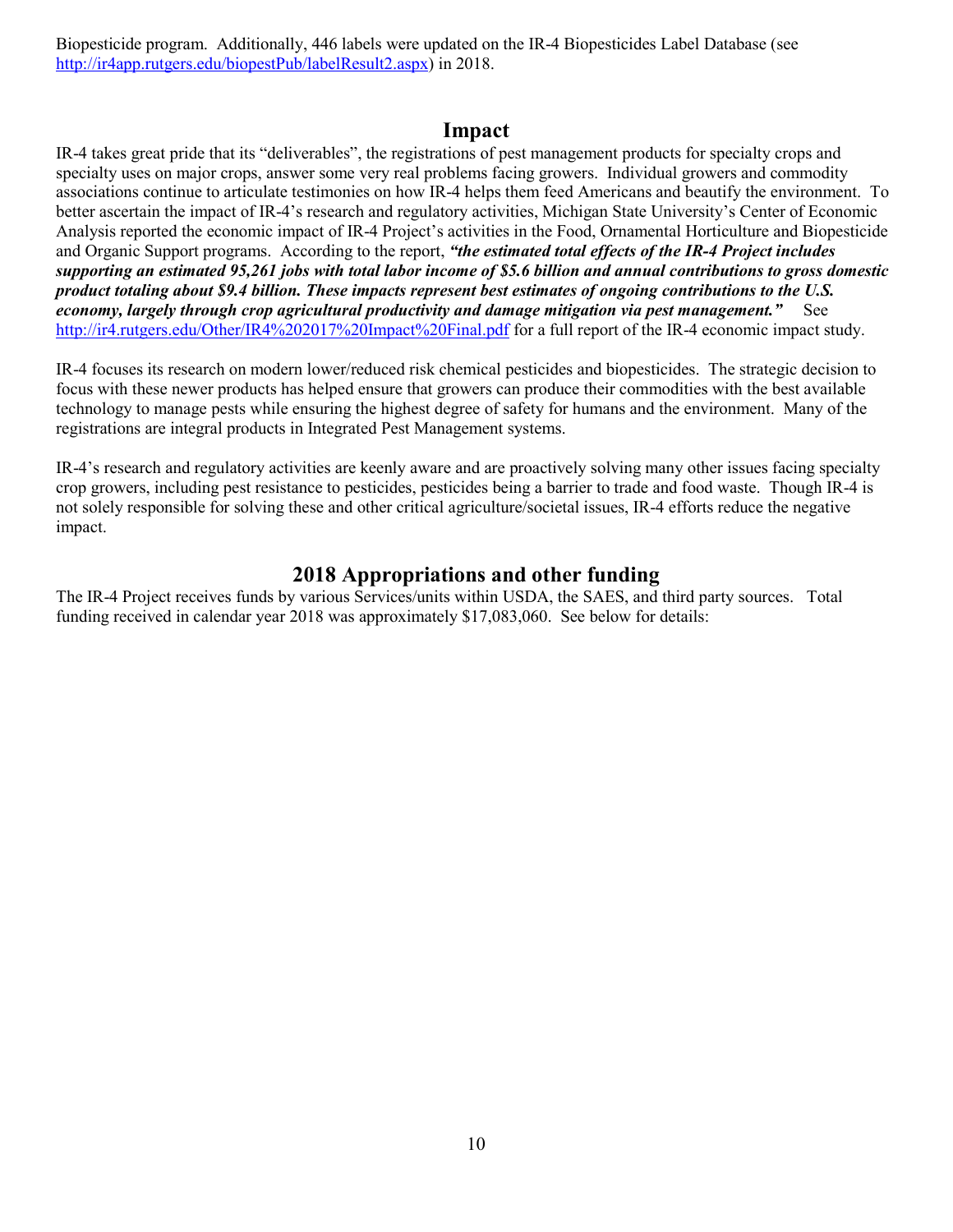| Amount       | Source                                                                                        | Comment                                                                                                                                                                                                                                                                                                                                                                                                                                                                                                                                                                                                                                                                                              |
|--------------|-----------------------------------------------------------------------------------------------|------------------------------------------------------------------------------------------------------------------------------------------------------------------------------------------------------------------------------------------------------------------------------------------------------------------------------------------------------------------------------------------------------------------------------------------------------------------------------------------------------------------------------------------------------------------------------------------------------------------------------------------------------------------------------------------------------|
| \$11.913,000 | Congressional<br>Appropriation via<br>Special Research<br>Grant administrated<br>by USDA-NIFA | Support operations within the Food, Ornamental Horticulture and Biopesticide and<br>Organic Support programs. In 2018, approximately \$7.353 million was distributed to the<br>four IR-4 Regional offices and Headquarters for personnel, supplies, equipment;<br>laboratory analysis and other core expenses. Slightly over \$2.22 million was allocated for<br>field trials that produce the necessary residue samples and product performance data;<br>\$511,000 for ornamental trials; \$387,000 for biopesticide/organic support grants,<br>\$228,000 for new analytical instruments, \$372,500 for supplemental laboratory analysis<br>and the remaining \$842,500 was mandatory NIFA holdback |
| \$481,182    | State Agriculture<br><b>Experimental Station</b><br>Directors (NRSP-4)                        | Multi-State Research Funds/NRSP-4 grant. NRSP-4 funds directly pay salaries for IR-4<br>HQ management who provide overall leadership and coordination of the IR-4 Project's<br>on-going research efforts.                                                                                                                                                                                                                                                                                                                                                                                                                                                                                            |
| \$3,170,000  | Congressional<br>Appropriation via<br>USDA-Agriculture<br>Research Service                    | Funds support salary and other expenses for USDA-ARS personnel involved with high<br>priority research within IR-4's Food and Ornamental Horticulture programs.<br>Participating ARS scientists are given specific research assignments that fully<br>complement and do not duplicate the on-going research at the SAES                                                                                                                                                                                                                                                                                                                                                                              |
| \$1,090,000  | Industry support                                                                              | Unrestricted funds-the crop protection industry and some grower groups/commodity<br>associations also contribute direct financial resources as well as significant in-kind<br>resources. IR-4 used these resources to supplement USDA funds, specifically: additional<br>research activities, additional IR-4 HQ operations, priority setting/research planning<br>workshops, EPA training tour, and related meetings.                                                                                                                                                                                                                                                                               |
| \$428,878    | USDA-Foreign<br>Agriculture Service<br>and other global<br>partners                           | Resources to support activities that promote global pesticide regulatory harmonization<br>and remove barriers to US specialty crop exports. This includes funds for capacity<br>building training programs in Asia, Africa and Latin America and Technical Assistance<br>for Specialty Crops grant to develop additional data (e.g. field trials) in the US that is<br>required by trading partners to allow domestic exports.                                                                                                                                                                                                                                                                       |
| \$17,083,060 | <b>TOTAL FUNDING</b>                                                                          |                                                                                                                                                                                                                                                                                                                                                                                                                                                                                                                                                                                                                                                                                                      |

Though not directly part of IR-4's core mission, IR-4 has been managing a USDA-Specialty Crop Research Initiative grant that studies the impact of pesticides on pollinators in ornamental horticulture production systems. This is a five-year grant totaling \$6.5 million.

IR-4 also receives in-kind contributions from multiple sources including:

- SAES/land grant universities by hosting IR-4 field research centers, analytical laboratories and management offices throughout the United States (estimated at nearly \$6.0 million annually)
- EPA Pesticide Registration Improvement Act fee waivers (average approx. \$6.0 million/annually)
- Crop protection industry (their in-kind contributions are estimated to be a 1:1 match)
- The government of Canada also makes significant in-kind contributions (>\$750,000).

The IR-4 Project remains prudent with the use of resources while it continues to search for opportunities to gain efficiencies in all aspects of its research and regulatory activities. Over the last several years, IR-4 has established multiple working groups to seek further efficiencies, including efficiencies within the collection and reporting of data from field research sites; efficiencies in the analytical laboratories; and efficiencies in operations between IR-4's three existing research programs (Food Crops, Biopesticide/Organic Support and Environmental Horticulture).

Activities of these working groups have led to some process changes. Specifically, IR-4 has made some fundamental changes in the assignment of laboratory analysis duties. The laboratories are truly working as a single unit with a singular focus of elimination of the backlog of residue sample analysis/reporting. Great progress has been made and by the end of the calendar year, the Western Region, the Northcentral Region and USDA-ARS/Wapato laboratories had eliminated their internal backlog. The Southern Region is on track to eliminate their backlog first quarter 2019. Unfortunately, USDA-ARS/Tifton has not completed their backlog. Other process changes include Integrated Solutions and Week of Workshops which will be discussed in Future Directions.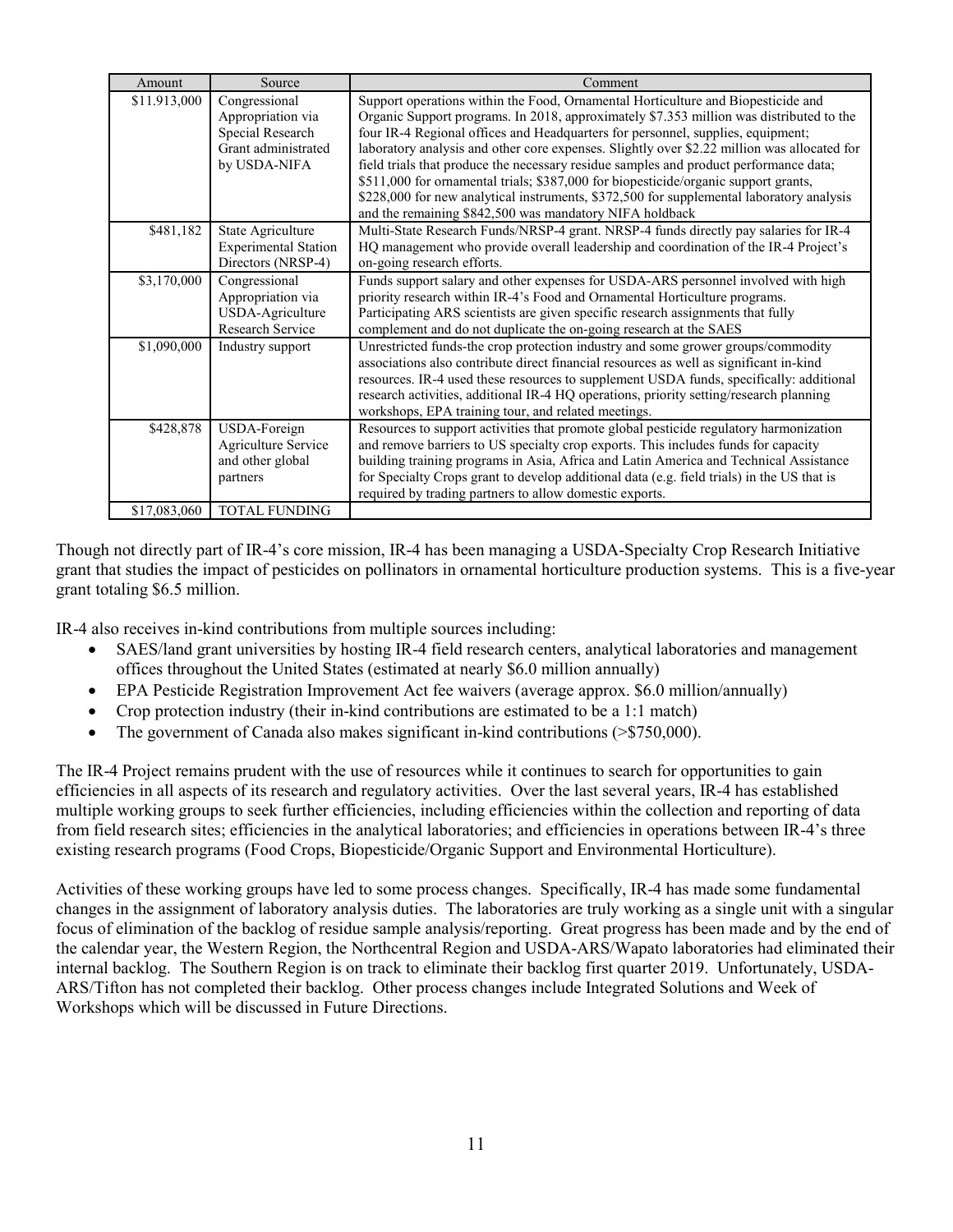### **Future Directions**

As part of the above mentioned efficiency process, IR-4 explored opportunities to reduce bureaucratic burdens, provide equal or better service to stakeholders while facilitating innovation to pest management. Since the Biopesticide Program was added in 1982, IR-4 maintained three separate research programs with three separate research processes. In this time of limited resources, IR-4 internal management questioned if we could "afford" to maintain the three separate programs. After several meetings and review, a decision was made to move the biopesticide research component of the Biopesticide and Organic Support Program into the Food Program and Environmental Horticulture Program. IR-4 will maintain a regulatory support component of the Biopesticide and Organic Support Program.

The impact of moving the IR-4's research with biopesticides on ornamental crops into the Environmental Horticulture Program is minor as the Environmental Horticulture Program was already including some biopesticide products in their past and current studies. However, in the Food Program, there was significant room for innovation and process improvements, and IR-4 established its new Integrated Solutions Research Initiative.

The new Integrated Solutions Research Initiative is designed to be a hybrid of IR-4's legacy *Pest Problems Without Solutions* initiative and biopesticide research. The concept involves identifying a product or products that effectively manage a pest, providing growers a tool to prevent and/or manage pesticide resistant pests or a system that mitigates residues on crops at harvest. The research may be a general screening study with a number of conventional chemical pesticides and bio-based pesticides to determine which is the best available solution. It may be research where products are used in rotation with each other, or it may be research where the last application of the chemical pesticide extends the existing pre-harvest interval with another product (chemical or bio-based) filling in the niche.

The first research with Integrated Solutions is scheduled to start in 2019. IR-4 will also maintain a small footprint in doing traditional biopesticide research. The intent is to transition further with eventually with 100% of biopesticide resources transferred to Integrated Solutions.

The cornerstone of IR-4 research and regulatory efforts is an open and transparent stakeholder-driven research prioritization process to address the most important pest management voids in specialty crop agriculture. The goal is to work with the most suitable crop protection products to control the most important pests. Priority setting is absolutely necessary, as IR-4 does not have adequate resources to answer all documented pest management needs in specialty crops. This project prioritization process provides IR-4 clear guidance on resource allocation.

The majority of priorities for 2019 research in the Food Program, initial Integrated Solutions and legacy Biopesticide Research were determined at the September 20-22, 2018, workshops held in St. Louis, MO. The priority setting process utilized in the Food Program is highly refined and different from the process used in the Integrated Solutions and Biopesticide Research.

The Food Program utilized a preliminary screening of potential projects (Nomination Process) to help ensure that there is adequate time to discuss the projects of highest priority at the workshop. Projects of lesser priority are maintained in the database for possible prioritization the following year. Approximately 155 participants (growers, commodity organizations, university research and extension specialists, and representatives from EPA and the crop protection industry) attended the Food Program section of the workshop where they deliberated and developed consensus on the most important chemical/crop research projects. At a minimum, assessments are based on the following criteria:

- 1. Availability and efficacy of alternative pest management tools (including ongoing projects for the same need);
- 2. Pest damage potential of target pest(s);
- 3. Performance and crop safety of the chemical tool in managing the target pest(s);
- 4. Compatibility of the proposed chemical candidate with Integrated Pest Management and safety to pollinators;
- 5. Uses currently covered by Section 18 emergency exemptions and;
- 6. Harmonization implications due to lack of international MRLs.

Recognizing certain high priority needs that are regionally based or certain high priority needs that might be missed at the workshop, IR-4 has a secondary process where stakeholders can write a comprehensive justification document to upgrade a particular project. This upgrade process serves as a safety net to ensure that IR-4 remains responsive to the specialty crop growers and their pest management needs.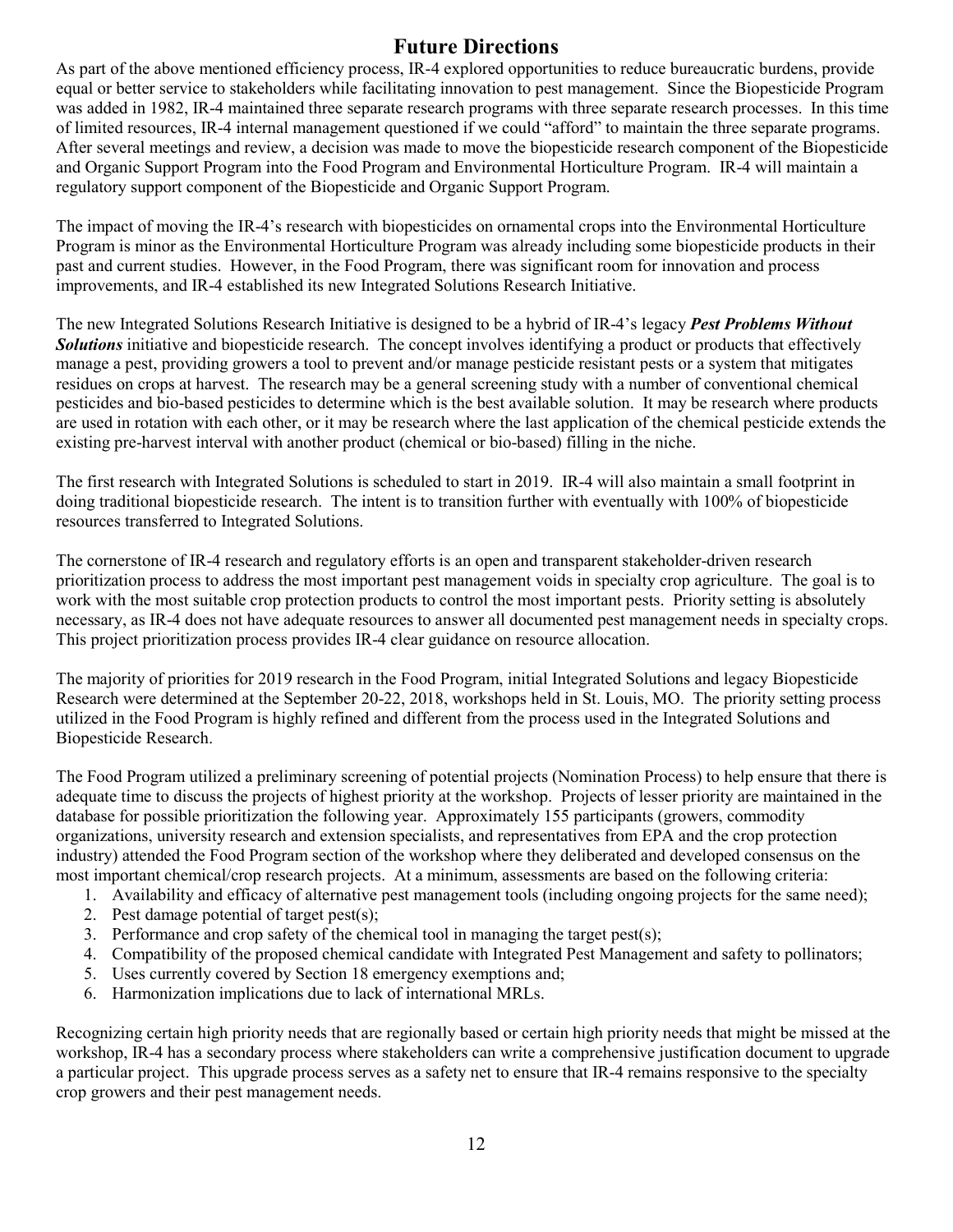Based on priorities established at the IR-4 Food Use Workshop and the upgrade process, the 2019 food program consists of 396 field trials involved in residue studies. This trial plan includes 356 trials scheduled at IR-4 Field Research Centers/other University sites, 51 field trials at ARS sites and 29 field trials conducted by Canadian partners (CN-PMC). Additionally, IR-4 is conducting 91 field trials to develop product performance data at University sites.

The priority setting process for the Integrated Solutions and Biopesticide Research is relatively the same. In both areas, there is a master list of pest management voids or pest management projects. A small number of priority projects are chosen on either consensus decision in the Integrated Solutions or voting in the Biopesticide Research. The priorities for the initial Integrated Solutions research are damping-off in hemp, bacterial disease control in onions, parasitic weed control in processing tomato, cucumber beetle control in watermelon, wireworm control in sweet potato, and verticillium wilt control in eggplant. The legacy Biopesticide Research projects for 2019 are spotted wing drosophilia on all crops, Bacteria speck/spot/canker on tomato, bioherbicide screening, downy mildew on organic basil and virus/viroids on greenhouse tomato.

The Ornamental Horticulture Program also utilizes a priority-setting workshop to establish priorities. Workshops are scheduled every two years to support multi-year research plans. Research priorities balance crop safety and efficacy testing for new active ingredients and expanded current registrations for new and important pest species.

In 2017, IR-4 convened an Ornamental Horticulture Priority Setting Workshop on October 17-19, 2017 in San Diego, CA. This workshop established priorities for IR-4's 2018 and 2019 Ornamental Horticulture research. Planned work in 2019 includes Non-Oomycete Root & Crown Rot Efficacy; Botrytis Efficacy; Thrips Efficacy; Foliar Feeding Beetle Efficacy; Mealybug & Scale Efficacy; Post-emergent Herbicide Efficacy (In Season); Asian Ambrosia Beetle Efficacy; Cover Crop Management for Christmas Tree Production; Liverwort Efficacy; and Snail & Slug Efficacy.

IR-4 continues to operate according to the principals outlined in its current strategic plan, *IR-4 Project - VISION 2020.*  This plan details the IR-4 Project vision, mission, values, culture, objectives and funding needs and identifies strategic benchmarks and the goals in each program area.

Fiscal resources continue to be the most critical challenge for IR-4. Project funding remains at the same level as it was 10 years ago. Unfortunately, operational expenses have increased substantially during this period. This has triggered funding shortfalls within all IR-4 programs and operational units. IR-4's only option is to increase efficiency while reducing research/research capacity.

The IR-4 Commodity Liaison Committee continues to advocate for IR-4 to decision makers within the Federal government about the importance of IR-4 and the need to provide adequate resources. In March 2018, IR-4 was the subject of a Congressional Lunch and Learn. This was done to educate Congressional staff on the importance of IR-4. Unfortunately, due to multiple years of Continuing Resolutions and Omnibus Appropriations laws, the efforts by the Commodity Liaison Committee have not yielded a funding increase.

IR-4 fiscal struggles has been further complicated by the Executive Branch funding requests. In fiscal year 2018 and 2019, the President's Funding Proposal called for the elimination of the 10 USDA-ARS research programs that develop data under the IR-4 umbrella. These 10 projects account for approximately 20% of IR-4's research capacity. Fortunately, these research programs were eventually funded. However, the units are unable to replace key personnel which reduces the overall research capacity.

In addition, IR-4 faces challenges from some of their host institutions. At many Universities, overall funding is not keeping up with expenses. Some are exploring reducing or eliminating their in-kind contributions to IR-4, thus ending the state/federal partnership to resource IR-4. To offset this issue, IR-4 has requested USDA to convert its funding from a Special Research Grant that does not allow collection of administrative costs to a Specific Cooperative Agreement that will allow IR-4 to contribute 10% of funds to offset expenses.

IR-4 remains relevant, as specialty crop agriculture needs safe and effective pest management products to manage newly emerging pests and pests resistant to pesticides. IR-4 is also essential in performing robust product performance testing, developing data needed to support refined risk assessments as well as efforts to assist growers' access to lucrative international markets by reducing/eliminating pesticides as a trade barrier. The IR-4 Project is a critical component of our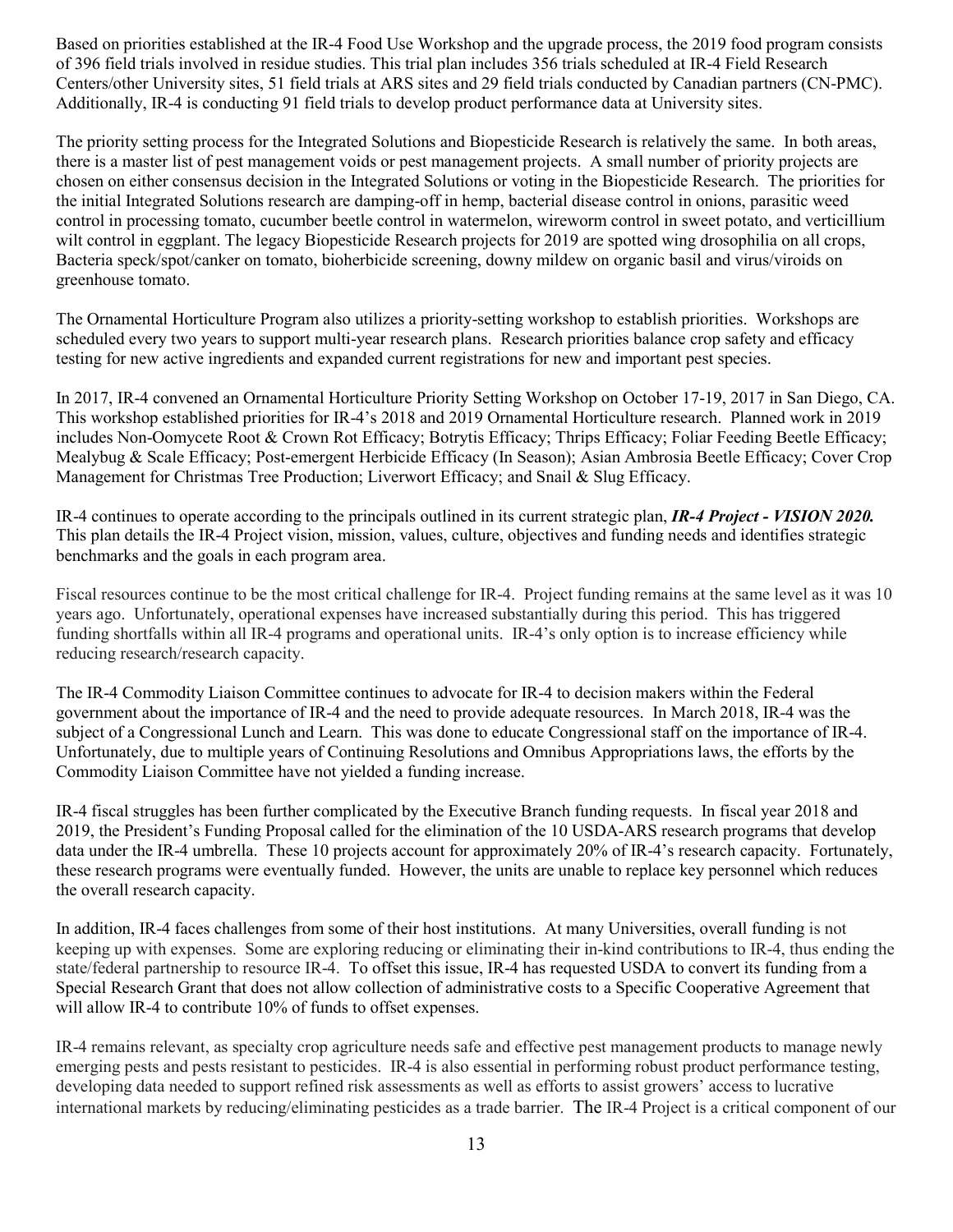nation's food security research infrastructure. An investment in IR-4 will help the agricultural sector meet the demands for high-quality food now and into the future.

### **PUBLICATIONS**

Baron, J, M. Braverman, W. Barney, K. Coleman and D. Kunkel. 2018. Role of the IR-4 Project in the Regulatory Approval of Biopesticides for Specialty Crops in Roles of Natural Products for Biorational Pesticides in Agriculture. ACS Publications, Washington DC

Homa, K., J. Baron, D. Kunkel, C. Palmer and M. Braverman. 2018. The IR-4 Project: A Valuable Tool for Aiding in the Control of Oomycete Diseases in Specialty Food Crops and Environmental Horticulture Crops. Soilborne Oomycete International Conference, Islamorada, FL, Abstract.

Novack, S. IR-4 Newsletter Winter 2018 Vol. 48 No, 1 No.P-27200-18-01

Novack, S. IR-4 Newsletter Spring 2018 Vol. 48 No, 2 No.P-27200-18-02

Novack, S. IR-4 Newsletter Summer 2018 Vol. 48 No, 3 No.P-27200-18-03

Novack, S. IR-4 Newsletter Fall 2018 Vol. 48 No, 4 No.P-27200-18-04

Novack, S. 2017 YES

Palmer, C.L., E. Vea, J. Baron. 2018. IR-4 Ornamental Horticulture Program: 2017 research highlights and 2018 priorities. Northeastern Plant, Pest, and Soils Conference. January 2018.

Palmer, C.L., 2018. Protecting Pollinators with Economically Feasible and Environmentally Sound Ornamental Horticulture. Poster at NIFA SCRI Project Directors Workshop. August 2018. (Presented by Jerry Baron).

Palmer, C.L., Bethke J.A., Casey C, Chong JH, Cowles R, Gilrein D, Grozinger C, Patch H, Potter D, Smitley D, Stoner K, Tharayil N. Filling the pollinator protection Venn diagram for greenhouse crops. Presentation at Entomological Society of America Annual Meeting Vancouver, BC.

Salgado-Salazar, C, Shishkoff, N, Daughtrey, ML, Palmer, CL, Crouch J. 2018. Downy mildew: a serious disease threat to rose health worldwide. Plant Disease. [doi.org/10.1094/PDIS-12-17-1968-FE](https://doi.org/10.1094/PDIS-12-17-1968-FE)

Starner, V.R., J.J. Baron and D.L. Kunkel. 2018. Invited lecture "The IR-4 Project at Rutgers" 3/5/18 in Rutgers Entomology course "Agricultural Entomology and Pest Management" taught by Dr. George Hamilton, New Brunswick, NJ.

Starner, V.R., K. Homa, J.J. Baron and D.L. Kunkel. 2018. Invited lectures "The IR-4 Project and IPM" and "The IR-4 Project – an Overview" 5/8/18 in Delaware Valley University IPM class taught by Dr. Jackie Ricotta, Doylestown, PA.

Starner, V. and S. Novack, 2018. "The Tri-State Agr. Tour – DE/PA/MD", IR-4/EPA/USDA Field Tour June 20, 2018 tour book. New Jersey Agricultural Experiment Station Publication No. P-27200-22-18, 16 pp.

Wyenandt, C.A., Maimone, L.R., Homa, K., Madeiras, A.M., Wick, R.L. and Simon, J.E., 2018. Detection of the Downy Mildew Pathogen on Seed of Basil Following Field Infection in Southern New Jersey. HortTechnology, 28(5):637-641.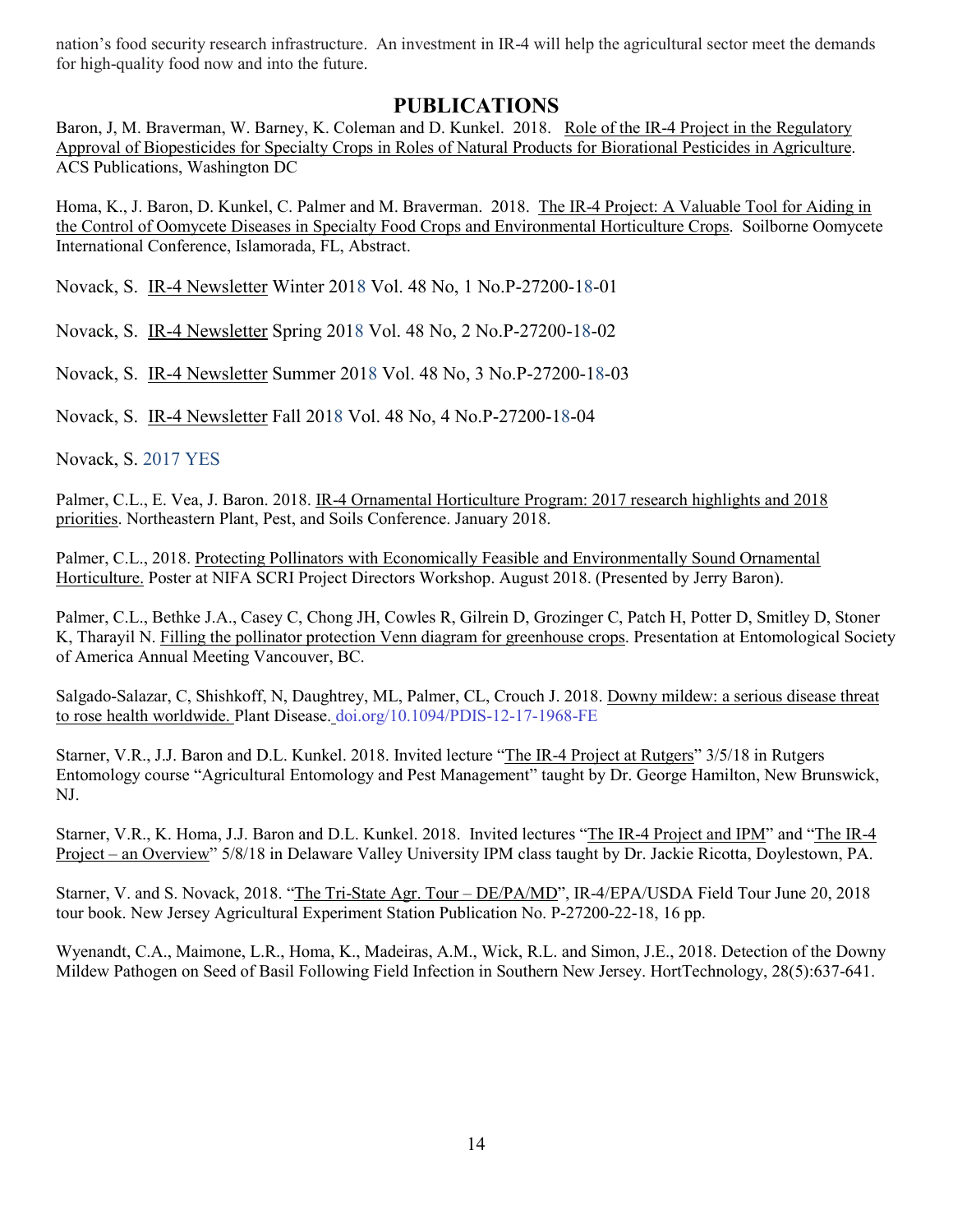December 31, 2018

Approved by:

Jerry Baron

**J.J. Baron, Executive Director IR-4 Project, NJ Agricultural Experiment Station Rutgers, The State University of New Jersey**

 $\overline{\phantom{a}}$  , and the set of the set of the set of the set of the set of the set of the set of the set of the set of the set of the set of the set of the set of the set of the set of the set of the set of the set of the s

\_\_\_\_\_\_\_\_\_\_\_\_\_\_\_\_\_\_\_\_\_\_\_\_\_\_\_\_\_\_\_\_\_\_\_\_\_\_\_\_\_\_\_\_\_

 $\overline{\phantom{a}}$ 

**John Wise, Chair, IR-4 Project Management Committee Michigan State University**

**Douglas Buhler, Chair, IR-4 Administrative Advisers Michigan State University**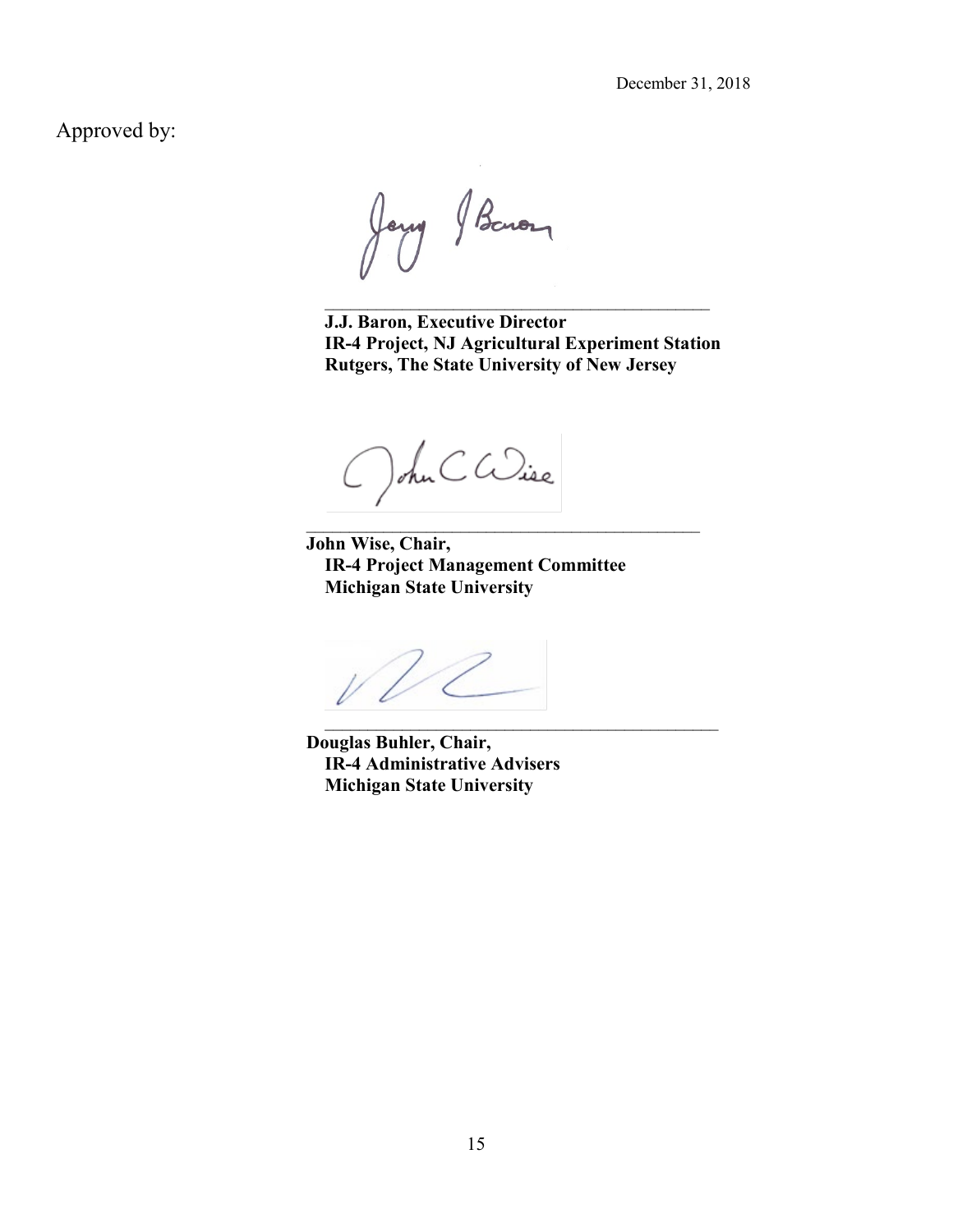### **ATTACHMENT 1**

### **Participants in the Process**

These are the primary customers for IR-4 Project services. A concerted effort is always made to seek input from growers/commodity group representatives for establishing research priority setting policies. The **IR-4 Commodity Liaison Committee (CLC)** provides input to the IR-4 Project Management Committee on overall operations and program direction. They are often effective communicators to Congress on the importance of the IR-4 Project and its deliverables to specialty crop agriculture in the United States. Members include:

**Dr. Michael Aerts,** Florida Fruit and Vegetable Association **Mr. Tim Alberts**, Kemin Industries **Mr. Mark Arney,** Nat'l Watermelon Promotion Board **Mr. Kirk Baumann,** Ginseng Board of Wisconsin **Dr. Lori Berger,** Ag Business Resources **Dr. Michael Bledsoe,** Village Farms, L.P. and CLC Chair **Mr. Bruce Buurma,** Buurma Farms Inc. **Dr. Jill Calabro,** AmericanHort **Mr. James R. Cranney,** California Citrus Quality Council **Ms. Aline DeLucia,** National Association of State Department of Agriculture **Mr. Alan DeYoung,** Van Drunen Farms **Ms. Ann E. George,** Washington Hop Commission **Mr. Hank Giclas,** Western Growers **Mr. Drew Gruenburg,** Society of American Florists **Mr. Terry Humfeld,** Cranberry Institute **Mr. John Keeling,** National Potato Council **Mr. Phil Korson**, Cherry Marketing Institute **Mr. Armando Monterroso,** Brooks Tropicals **Mr. Dennis Nuxoll,** Western Growers Association **Ms. Laura Phelps,** American Mushroom Institute **Mr. Keith Pitts,** Marrone Bio Innovations **Mr. Steven Salisbury,** Mint Industry Research Council **Mr. Paul Schlegel,** American Farm Bureau Federation **Mr. Todd Scholz,** USA Dry Pea & Lentil Council **Dr. Alan Schreiber,** Agriculture Development Group, Inc. **Mr. Mark Seetin**, U.S. Apple Association **Mr. Bob Simerly,** National Onion Association **Mr. Berry Tanner,** National Watermelon Association (alternative) **Mr. Dave Trinka,** MBG Marketing **Mr. Herman Waguespack,** American Sugar Cane League

### **Cooperating Government Departments and Agencies**

Agriculture and Agri Food Canada-Pest Management Centre (CN-PMC) Health Canada-Pest Management Regulatory Authority (PMRA) State Agricultural Experiment Stations/Land Grant Universities (SAES) State of California Department of Pesticide Regulation (DPR) U.S. Department of Agriculture, National Institute of Food and Agriculture (NIFA) U.S. Department of Agriculture, Agricultural Research Service (ARS) U.S. Department of Agriculture, Foreign Agriculture Service (FAS) U.S. Department of Agriculture, Animal and Plant Health Inspection Service (APHIS) U.S. Environmental Protection Agency (EPA)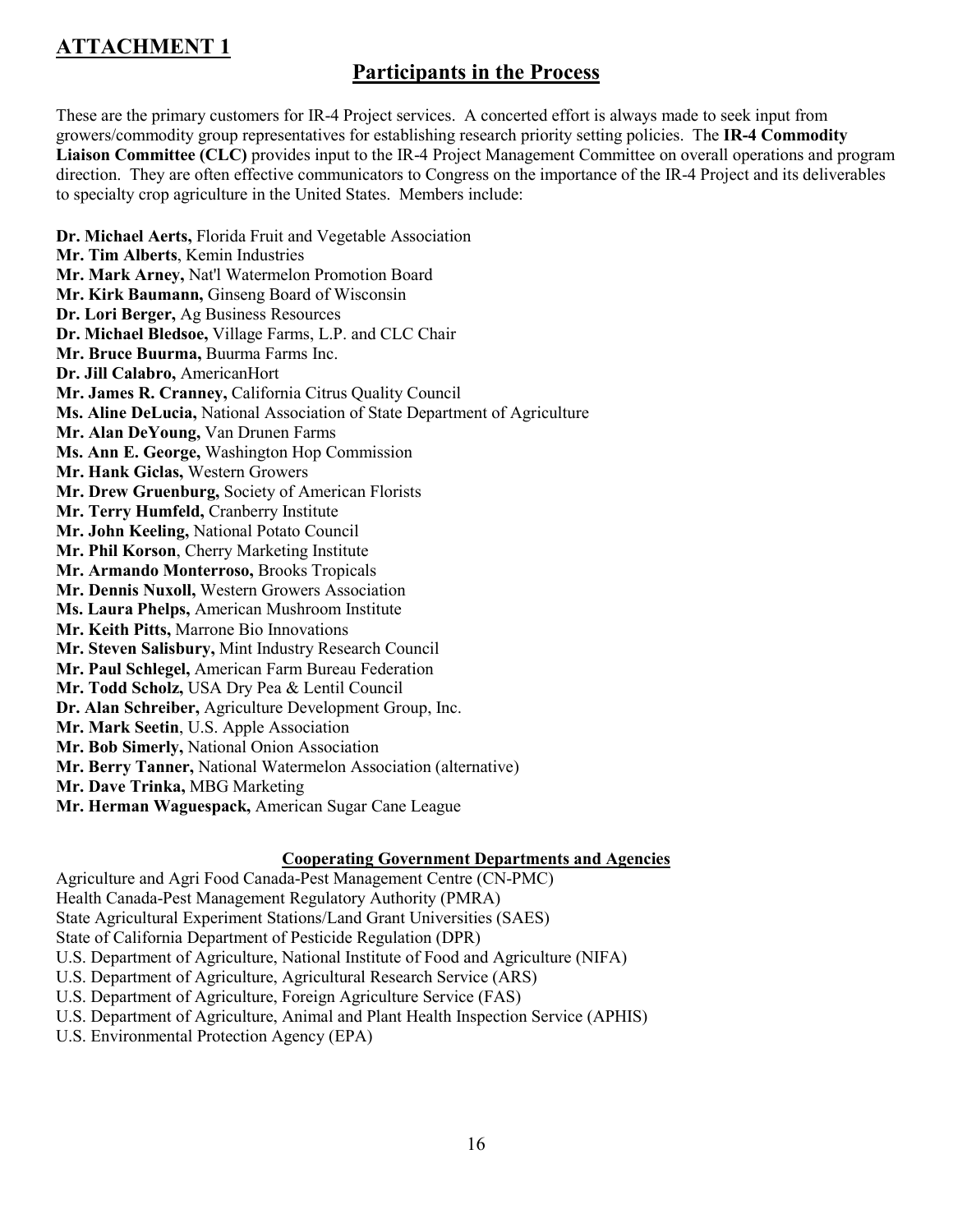### **Crop Protection Industry**

ADAMA

AgBio Development Inc. Agrimar AgroSource Inc. Albaugh, Inc. Amvac Chemical Corporation Arkion Life Sciences Arysta LifeScience North America Corp. BASF Corporation Bayer CropScience USA Bayer Environmental Science Belchim Crop Protection BetaTec **BioBest** Bio HumaNetics BioProdex BioSafe Systems **Bioworks** CAI Limited Certis USA Corteva Agriscience, Agr. Div. of DowDuPont Dow AgroSciences DuPont Agricultural Products Engage Agro Everris Fine Americas FMC Corporation Gowan Company Hacco, Inc. Isagro, USA ISK Biosciences

Janssen Pharmaceutica K-I Chemical USA Inc. Landis International Lonza Inc. Loveland Products Luxembourg-Pamol, Inc. Marrone BioInnovations, Inc. **MGK** Monsanto Company Natural Industries Neudorff Nichino America, Inc. Nisso America, Inc. Novozymes, Inc. Nufarm Americas, Inc. Oat Agrio OHP Pace 49, Inc. SePro Corporation Sipcam Advan Summerdale, Inc. Syngenta Crop Protection, Inc. Syngenta Flowers TDA TKI Novasource UPI Valent Biosciences Valent USA, LLC Westbridge Agricultural Products Willowood USA

### **IR-4 PARTICIPANTS**

#### **Project Management Committee (PMC):**

**Dr. Jerry Baron,** IR-4 Project Headquarters – IR-4 Project Executive Director **Dr. Michael Bledsoe**, Village Farms, Inc and CLC Chair **Dr. Douglas Buhler,** Michigan State University – Administrative Advisor, North Central Region **Dr. Jackie Burns,** University of Florida – Administrative Advisor, Southern Region **Dr. Liwei Gu,** University of Florida – Regional Director, Southern Region. **Dr. Rob Hedberg,** USDA-NIFA - National Program Leader **Dr. Matt Hengel,** University of California, Davis - Regional Director, Western Region **Dr. Bradley Hillman,** Rutgers University – Administrative Advisor, Northeast Region **Dr. Joseph Munyaneza,** USDA-ARS - Administrative Advisor **Dr. Daniel Rossi,** Rutgers University **–** Regional Director, Northeast Region **Dr. Alvin Simmons** USDA-ARS – Interim Director Minor Use Program **Dr. Ronald Tjeerdema,** University of California, Davis - Administrative Advisor, Western Region **Dr. John Wise,** Michigan State University – Regional Director, North Central Region, and PMC Chair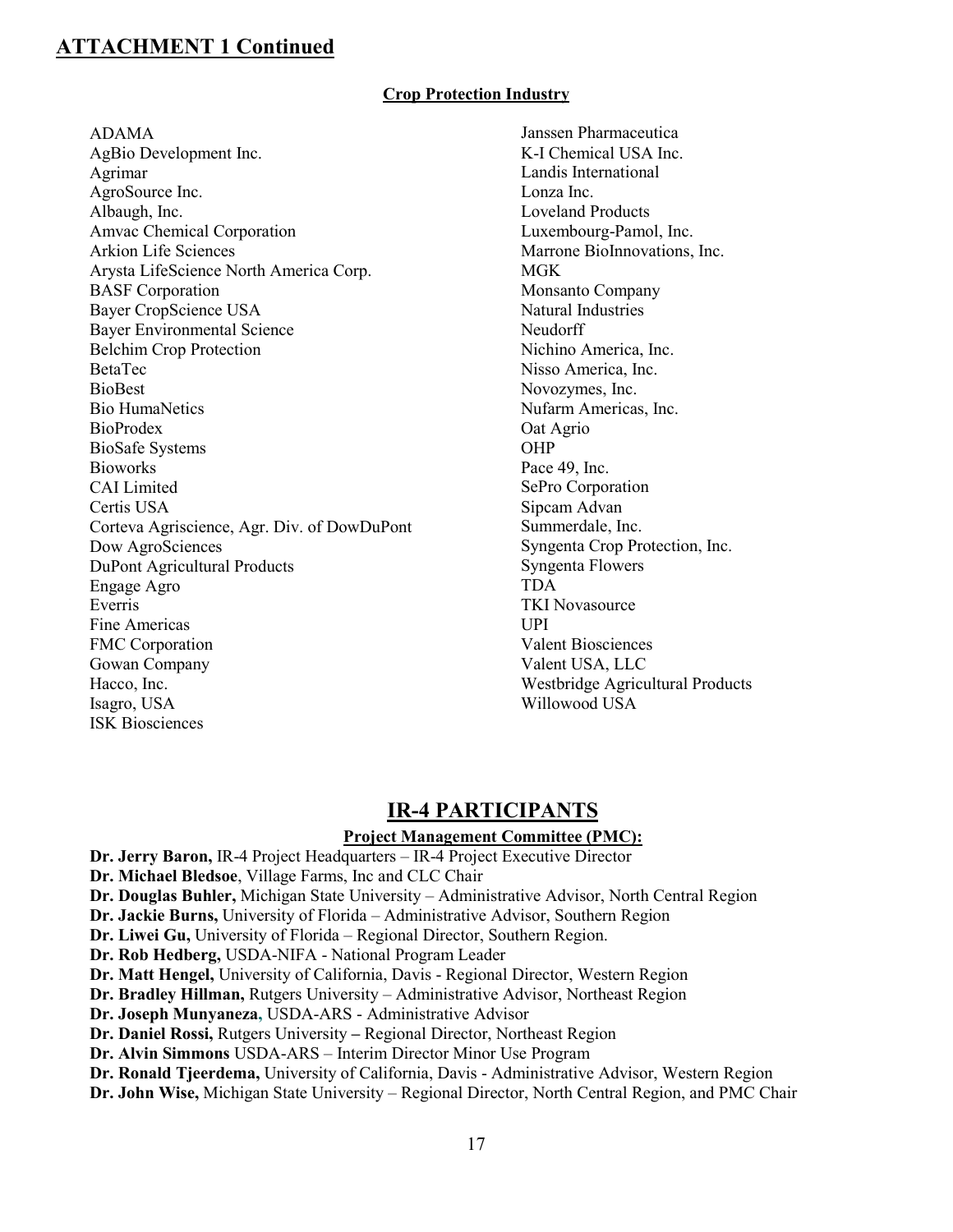### **IR-4 Project Headquarters (HQ)**

*IR-4 Headquarters is located at the 500 College Road East, Suite 201W, Princeton, NJ 08540; (732) 932-9575* **Dr. Marija Arsenovic\*** – Manager, Weed Science Activities/Study Director **Ms. Tammy Barkalow** – Assistant Director, Quality Assurance **Mr. Bill Barney** – Manager, Crop Grouping**/**Study Director **Dr. Jerry Baron** – Executive Director **Ms. Susan Bierbrunner** – Data Manager and Administrative Support **Ms. Chelsea Bonetti**\* – Study Director/Research Coordinator **Dr. Michael Braverman** – Manager, Biopesticides and Organic Support Program **Ms. Uta Burke** – Administrative Support **Dr. Debbie Carpenter** – Assistant Director, Registrations **Ms. Krista Coleman** – Program Assistant: Organic Support, Food and Crop Grouping **Dr. Keith Dorschner** – Manager, Entomology Activities/Study Director **Mr. Nicholas Drost** – Administrative Support **Ms. Cheryl Ferrazoli –** Administrative Support **Ms. Jane Forder** – Quality Assurance **Ms. Kathryn Homa** – Manager, Plant Pathology Activities**/** Study Director **Ms. Shiayi Huang -** Database Developer **Ms. Carolyn Jolly** – Study Director/Research Coordinator **Dr. Daniel Kunkel** – Associate Director, Food & International Program**s Ms. Grace Lennon** – Study Director/Research Coordinator **Ms. Sherri Nagahiro** – Business Manager **Ms. Sherri Novack** – Manager, Communications and Outreach **Dr. Cristi Palmer** – Manager, Environmental Horticulture Program **Dr. Carolina Simao Roe-Raymond\*** – Program Assistant: Environmental Horticulture **Mr. Kenneth Samoil** – Study Director/Research Coordinator **Ms. Karen Sims** – Administrative Support **Dr. Van Starner** – Assistant Director, Research Planning & Outreach **Ms. Juliet Thompson** – Administrative Support **Dr. Ely Vea** – Assistant, Ornamental Horticulture Program

### **Field Coordinators (Regional and ARS)**

**Dr. Michael Horak,** University of California, Davis – Western Region **Ms. Marylee Ross,** University of Maryland – Northeast Region **Dr. Alvin Simmons,** USDA-ARS – ARS Office of Minor Use Pesticides **Ms. Janine Spies,** University of Florida – Southern Region\* **Dr. Anthony Van Woerkom,** Michigan State University – North Central Region

### **Laboratory Coordinators (Regional and ARS)**

**Dr. Sue Erhardt,** Michigan State University – North Central Region **Mr. Thomas Hendricks,** USDA-ARS – Tifton, GA **Dr. Matt Hengel,** University of California, Davis – Western Region **Dr. Gail Mahnken,** University of Florida – Southern Region **Mr. T. Todd Wixson,** USDA-ARS – Wapato, WA

\*Partial Year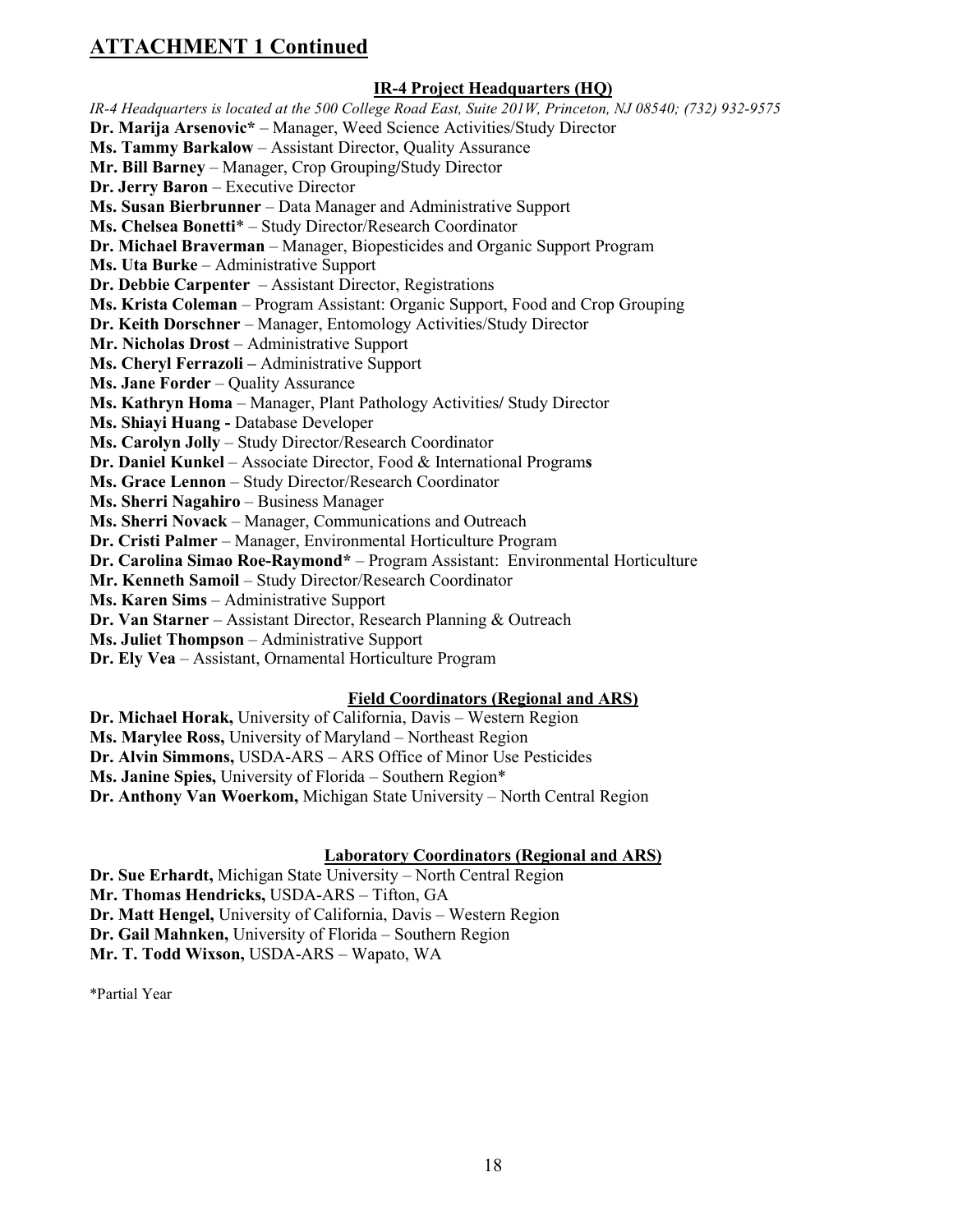#### **Regional Quality Assurance Unit Coordinators**

**Dr. Martin Beran,** University of California, Davis – Western Region

**Dr. Zhongxiao (Michael) Chen,** Michigan State University – North Central Region

**Ms. Jane Forder**, Rutgers University – Northeast Region

**Ms. Kathleen Knight,** University of Florida – Southern Region

#### **Additional Technical Staff**

**Mr. Stephen Flanagan** – Assistant Regional Field Coordinator, Western Region **Dr. Derek Killilea** – Quality Assurance Consultant **Ms. Lisa Latham** – Quality Assurance, North Central Region **Ms. Carol Lee** – Quality Assurance Consultant **Ms. Mary Lynn** – Quality Assurance Consultant **Ms. Eileen Nelson -** Quality Assurance Participant, University of Wisconsin **Ms. Sherita Normington –** Associate Quality Assurance, Western Region **Ms. Lisa Smith** – Quality Assurance, USDA-ARS Tifton Analytical Lab **Ms. Mika Pringle Tolson** – Field Program Assistant, Western Region **Dr. Yavuz Yagiz** – Analytical Quality Assurance, Southern Region

#### **State and Federal IR-4 Liaisons Representatives**

#### **Northcentral Region**

|               | Dr. S. Clay       | SD        |
|---------------|-------------------|-----------|
| <b>VACANT</b> |                   | KS        |
|               | Dr. D. Doohan     | OН        |
| Dr. D. Egel   |                   | IN        |
|               | Dr. R. Groves     | WI        |
|               | Dr. R. Hartzler   | <b>IA</b> |
|               | Dr. D. Heider     | WI        |
|               | Dr. A. Robinson   | <b>MN</b> |
|               | Dr. A. VanWoerkom | MI        |
|               | Dr. M. Reding     | USDA-ARS  |
| <b>VACANT</b> |                   | IL        |
|               | Dr. M. Williams   | USDA-ARS  |
|               | Dr. A. Robinson   | ND        |
| <b>VACANT</b> |                   | MО        |

#### **Northeast Region**

| Dr.       | $J_{-}$ | Aulakh       | <b>CT</b> |
|-----------|---------|--------------|-----------|
| Dr.       | T.      | Besancon     | NJ        |
| Dr.       | Е.      | <b>Beste</b> | MD        |
| Ms. H.    |         | Faubert      | RI        |
| Dr.       | D.      | Frank        | WV        |
| Dr. A.    |         | Hazelrigg    | VT        |
| Dr.       | G.      | Krawczyk     | <b>PA</b> |
| Dr.       | B.      | Kunkel       | DE        |
| Dr.       | В.      | Nault        | NY        |
| $Ms$ . C. |         | Smith        | NH        |
| Dr.       | R.      | Wick         | МA        |
| Dr.       | D.      | Yarborough   | МE        |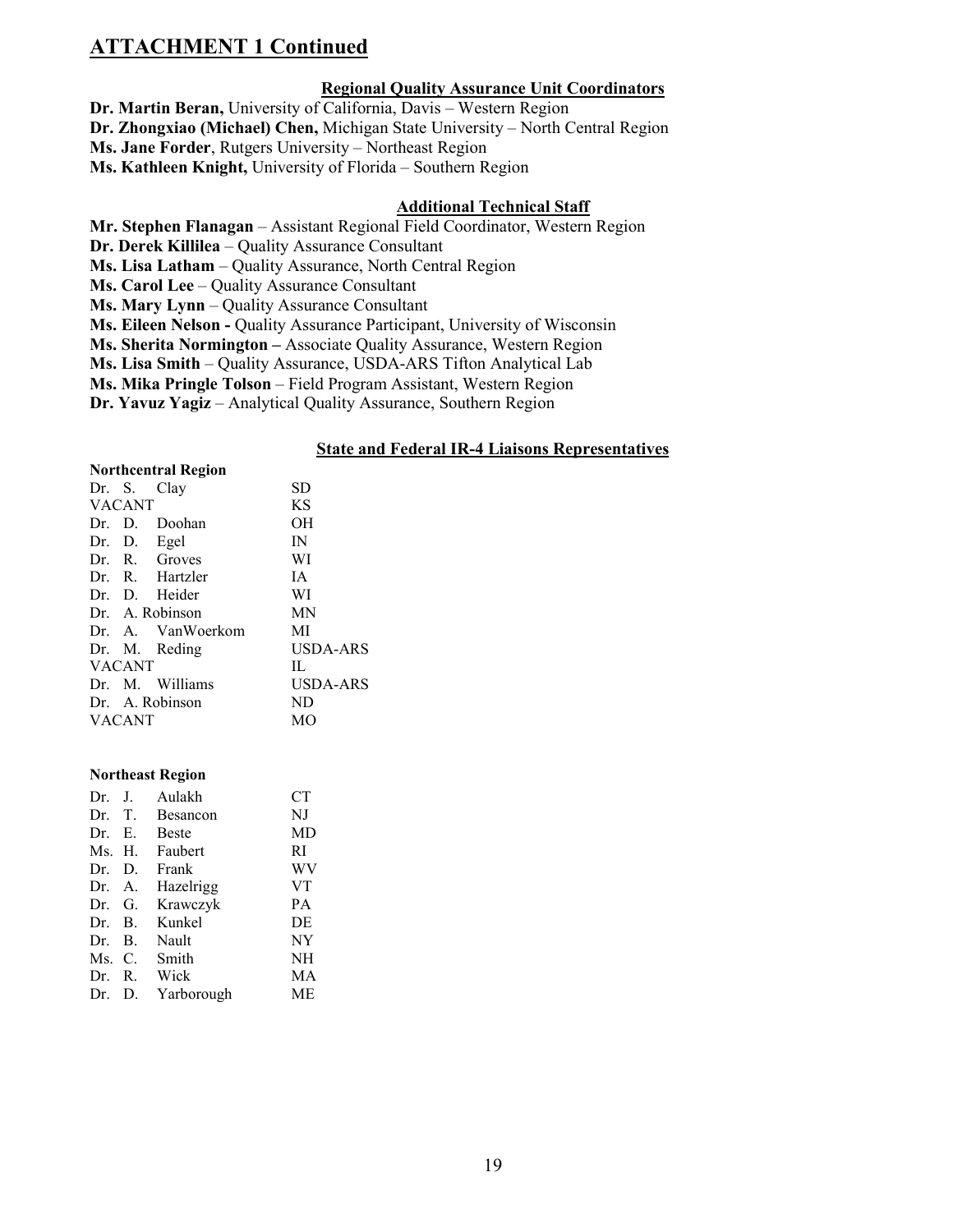### **Southern Region**

| Dr. | R.              | <b>Bessin</b>  | ΚY |
|-----|-----------------|----------------|----|
| Dr. | N.              | <b>Burgos</b>  | AR |
| Dr. | S.              | Culpepper      | GА |
| Dr. | P.              | Dittmar        | FL |
| Dr. | Z.              | Hansen         | TN |
| Dr. | $\mathsf{A}$ .  | Henn           | MS |
| Mr. | C.              | Luper          | OК |
| Mr. | M.              | Matocha        | TX |
| Dr. | D.              | Monks          | NC |
| Dr. | $\mathcal{C}$ . | Overstreet     | LA |
| Dr. | W.              | Robles Vasquez | PR |
| Dr. | $\mathsf{A}$ .  | Simmons        | SС |
| Dr. | Е.              | Vinson         | AL |
| Dr. | M.              | Weaver         | VA |

#### **Western Region**

| Dr.    | M.            | <b>Burrows</b> | MT  |
|--------|---------------|----------------|-----|
| Ms. J. |               | Coughlin       | ΗΙ  |
| Mr. S. |               | Foster         | NV  |
|        | Mr. $C$ .     | Hamilton       | NM  |
| Dr.    | R.            | Hirnyck        | ID  |
| Dr. M. |               | Horak          | CА  |
| Dr. P. |               | Kaspari        | AK  |
| Dr. S. |               | Nissen         | CO  |
|        | <b>VACANT</b> |                | OR. |
| Dr.    | J.            | Palumbo        | AZ  |
| Dr.    | C.            | Ransom         | UT  |
| Dr.    |               | B. Stump       | WY  |
| Dr.    | D.            | Walsh          | WA  |
|        |               |                |     |

### **Regional Field Research Directors –Food Program**

### **Northcentral Region**

| S. Chapman     | WI |
|----------------|----|
| S. Clay        | SD |
| N. Cloud       | ĪА |
| D. Doohan      | OН |
| M. Hausbeck    | MI |
| D. Heider      | WI |
| K. Howatt      | ND |
| B. Jenks       | ND |
| T. Miles       | MI |
| A. Van Woerkom | MI |
| B. Zandstra    | MI |
|                |    |

#### **Northeastern Region**

| NJ        |
|-----------|
| <b>NY</b> |
| N.J       |
| N.J       |
| <b>NY</b> |
| <b>NY</b> |
| <b>NY</b> |
|           |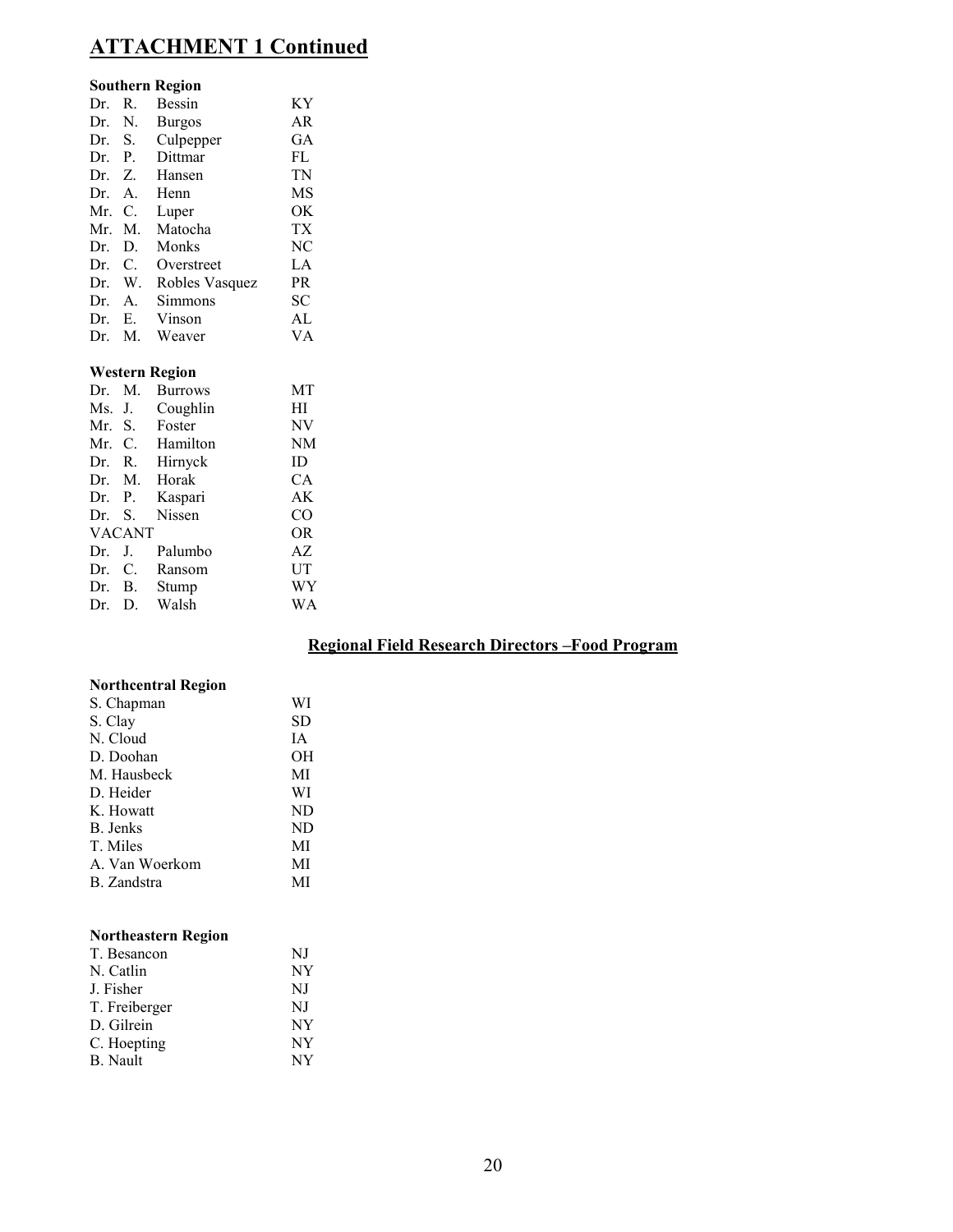### **Northeastern Region (Continued)**

| S. Palmer    | <b>NY</b> |
|--------------|-----------|
| M. Rahman    | WV        |
| M. Ross      | MD        |
| H. Sandler   | MА        |
| M. Sylvia    | MА        |
| M. VanGessel | DE        |

### **Southern Region**

| J. Baker          | TХ |
|-------------------|----|
| R. Batts          | NС |
| D. Carillo        | FL |
| J. Crane          | FL |
| S. Culpepper      | GА |
| M. Czarnota       | GA |
| P. Dittmar        | FL |
| M. Long           | FL |
| K. Jennings       | NC |
| C. Marconi        | TХ |
| W. Mitchem        | NС |
| M. Phillips       | TХ |
| A. Post           | NС |
| L. Quesada        | NC |
| D. Riley          | GА |
| W. Robles Vazquez | PR |
| R. Tannenbaum     | FL |
| D. Thomas         | FL |
| G. Vallad         | FL |
| D. Wright         | LA |
|                   |    |

### **Western Region**

| K. Buckland  | OR  |
|--------------|-----|
| Z. Cheng     | HI  |
| N. Clark     | CA  |
| C. Collins   | OR. |
| J. Coughlin  | HІ  |
| K. Daane     | CA. |
| D. Ennes     | CA  |
| J. Felix     | OR. |
| S. Fennimore | CА  |
| C. Hamilton  | NM  |
| B. Hanson    | CА  |
| J. Kam       | НI  |
| G. Koskela   | OR  |
|              |     |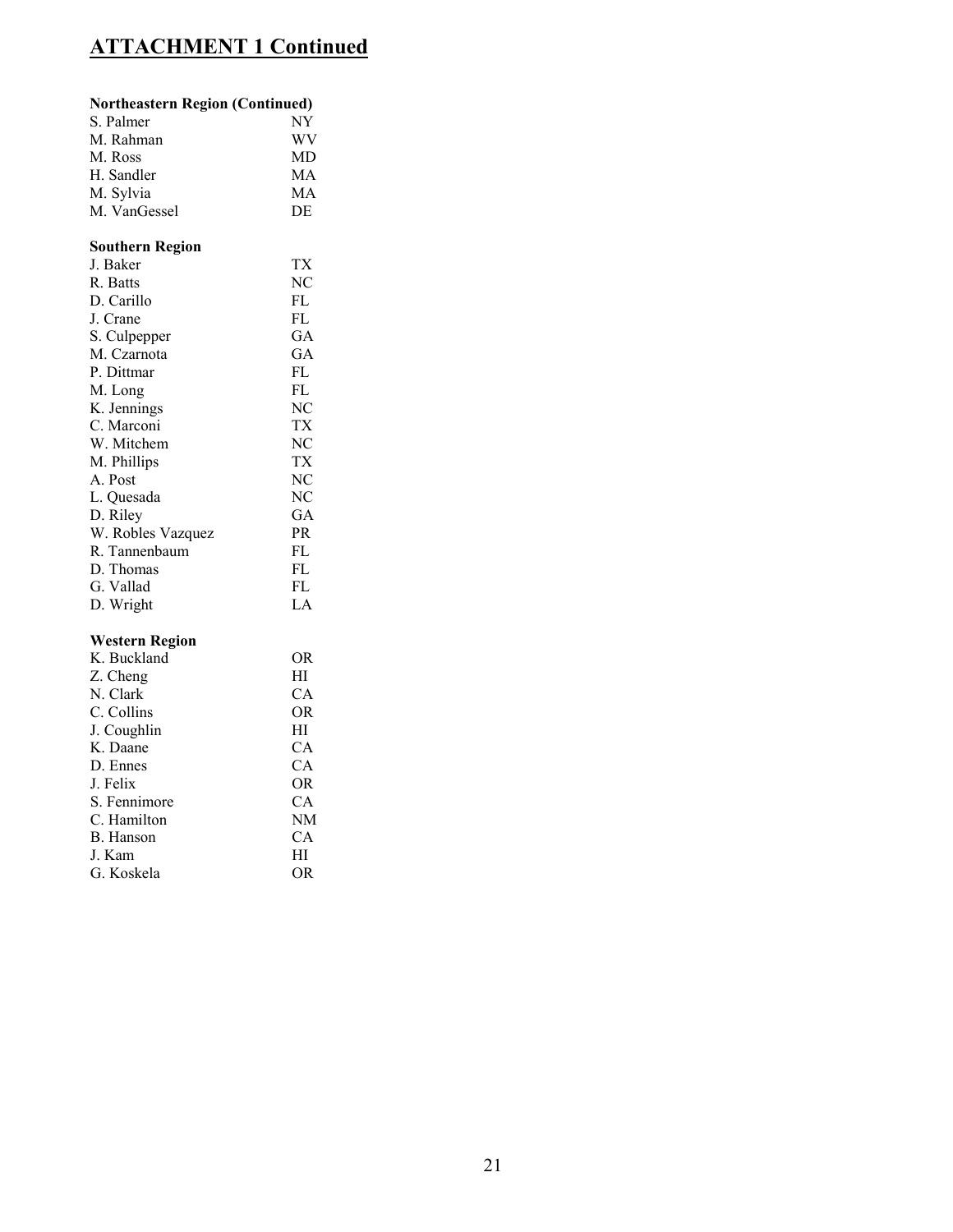#### **Western Region (Continued)**

| G. Kyser       | CА        |
|----------------|-----------|
| N. Leach       | CА        |
| M. Matheron    | AZ        |
| P. Mauk        | <b>CA</b> |
| W. Meeks       | ID        |
| T. Michilaides | <b>CA</b> |
| T. Miller      | WA        |
| C. Ocamb       | OR        |
| C. Oman        | CO        |
| E. Peachey     | OR.       |
| W. Peng        | WА        |
| T. Perring     | CA        |
| S. Rios        | CА        |
| K. Skiles      | СA        |
| R. Smith       | CА        |
| S. Stoddard    | CА        |
| P. Sturman     | OR        |
| C. Vanderwoude | ΗΙ        |
| D. Walsh       | WΑ        |
| S. Watkins     | CА        |
|                |           |

#### **ARS**

| S. Benzen   | CA  |
|-------------|-----|
| B. Fraelich | GA  |
| R. Goenaga  | PR  |
| J. Harvey   | WA  |
| L. Horst    | OН  |
| P. Wade     | SC. |
|             |     |

### **Canada**

| M. Clodius        | <b>BC</b>      |
|-------------------|----------------|
| D. Cloutier       | OС             |
| D. Hanscomb       | <b>NS</b>      |
| D. Nield          | <b>BC</b>      |
| G. Riddle         | ON             |
| M. Weber-Henricks | 0 <sub>N</sub> |
| R. Wismer         | 0 <sub>N</sub> |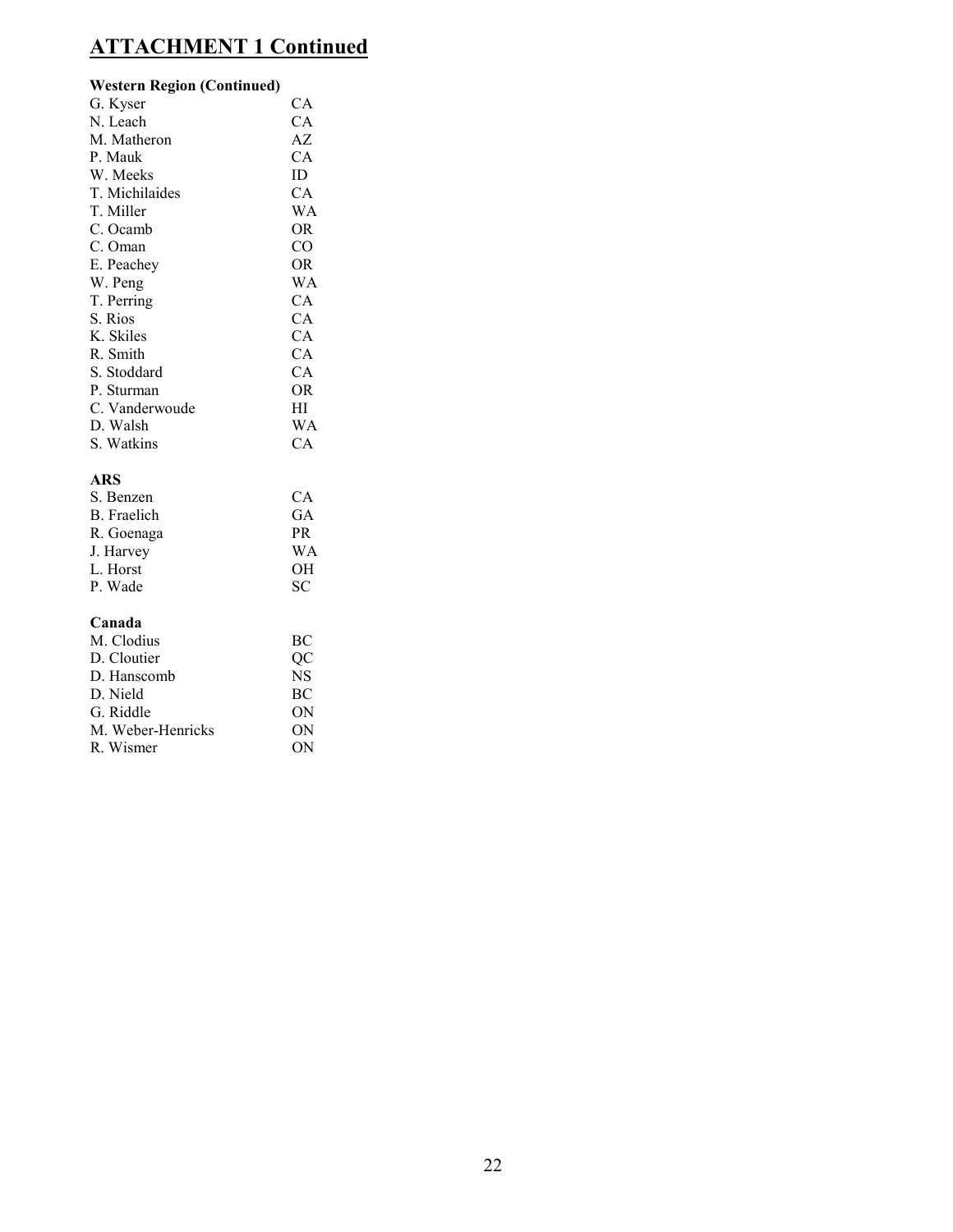| <b>Chemical</b>                            | zvio podd Use Research Projects - Residue Trials<br>Crop | <b>PR#</b>     |
|--------------------------------------------|----------------------------------------------------------|----------------|
| Abamectin                                  | Blueberry                                                | 8361           |
| Abamectin                                  | Sugar Apple                                              | 7830           |
| $\overline{Az}$ oxystrobin + Cyproconazole | Coffee                                                   | 11934          |
| Azoxystrobin + Fludioxonil +               | <b>Sweet Potato (Post Harvest)</b>                       | 12118          |
| Difenoconazole                             |                                                          |                |
| Benzovindiflupyr + Difenoconazole          | Beet (Garden)                                            | 12351          |
| <b>Bifenazate</b>                          | Cucumber (GH)                                            | 8857           |
| <b>Bifenthrin</b>                          | Coffee                                                   | 11527          |
| Cyantraniliprole (HGW86)                   | <b>Basil</b>                                             | 12403          |
| Cyantraniliprole (HGW86)                   | Dill                                                     | 12401          |
| Cyantraniliprole (HGW86)                   |                                                          | 12346          |
| Cyantraniliprole (HGW86)                   | Hops<br>Mint                                             | 12402          |
| Cyclaniliprole                             | Sunflower                                                | 12264          |
| Cyclaniliprole                             | Tomato (GH)                                              |                |
| Cyflumetofen                               |                                                          | 11894<br>12334 |
|                                            | Hops<br>Cranberry                                        |                |
| Cyprodinil + Fludioxonil                   |                                                          | 11937          |
| Difenoconazole + Azoxystrobin              | Mango<br><b>Sweet Potato</b>                             | 11572          |
| Diquat                                     |                                                          | 11889          |
| Ethalfluralin                              | Stevia (Future Herbs)                                    | 9871           |
| Famoxadone + Cymoxanil                     | Radish                                                   | 12415          |
| Flonicamid                                 | Caneberry                                                | 8585           |
| Flonicamid                                 | Pomegranate                                              | 12283          |
| Fluazifop-P-Butyl                          | Radish                                                   | 12543          |
| Fluazinam                                  | Broccoli                                                 | 7091           |
| Fluazinam                                  | Papaya                                                   | 8274           |
| Fluazinam                                  | Papaya                                                   | 12480          |
| Flumioxazin                                | Sugar Apple                                              | 11292          |
| Fluopicolide                               | Grapefruit                                               | 12091          |
| Fluopicolide                               | Orange                                                   | 12090          |
| Fluopyram + Pyrimethanil                   | Pepper (Bell & Nonbell) (GH)                             | 11906          |
| Fluopyram + Tebuconazole                   | Guava                                                    | 10405          |
| Flupyradifurone                            | Basil (GH)                                               | 12294          |
| Flupyradifurone                            | Strawberry (GH)                                          | 11892          |
| Flutianil                                  | Lettuce (Head & Leaf)                                    | 12388          |
| Flutianil                                  | Peach                                                    | 10220          |
| Glufosinate                                | Banana                                                   | 12050          |
| Glufosinate                                | Cucumber                                                 | 12019          |
| Glufosinate                                | Guava                                                    | 10242          |
| Glufosinate                                | Lychee                                                   | 10239          |
| Glufosinate                                | Tomato                                                   | 12021          |
| Glufosinate                                | Hops                                                     | 11525          |
| Glufosinate                                | Pepper (Bell & Nonbell)                                  | 12022          |
| Glufosinate                                | Squash (Summer)                                          | 12020          |
| Glufosinate                                | Tomato                                                   | 12021          |
| Indoxacarb                                 | Strawberry                                               | 9055           |
| Lambda-Cyhalothrin                         | Mint                                                     | 12347          |
| Mandestrobin (S-2200)                      | Lettuce (Head & Leaf)                                    | 11027          |

### **ATTACHMENT 2 2018 Food Use Research Projects - Residue Trials\***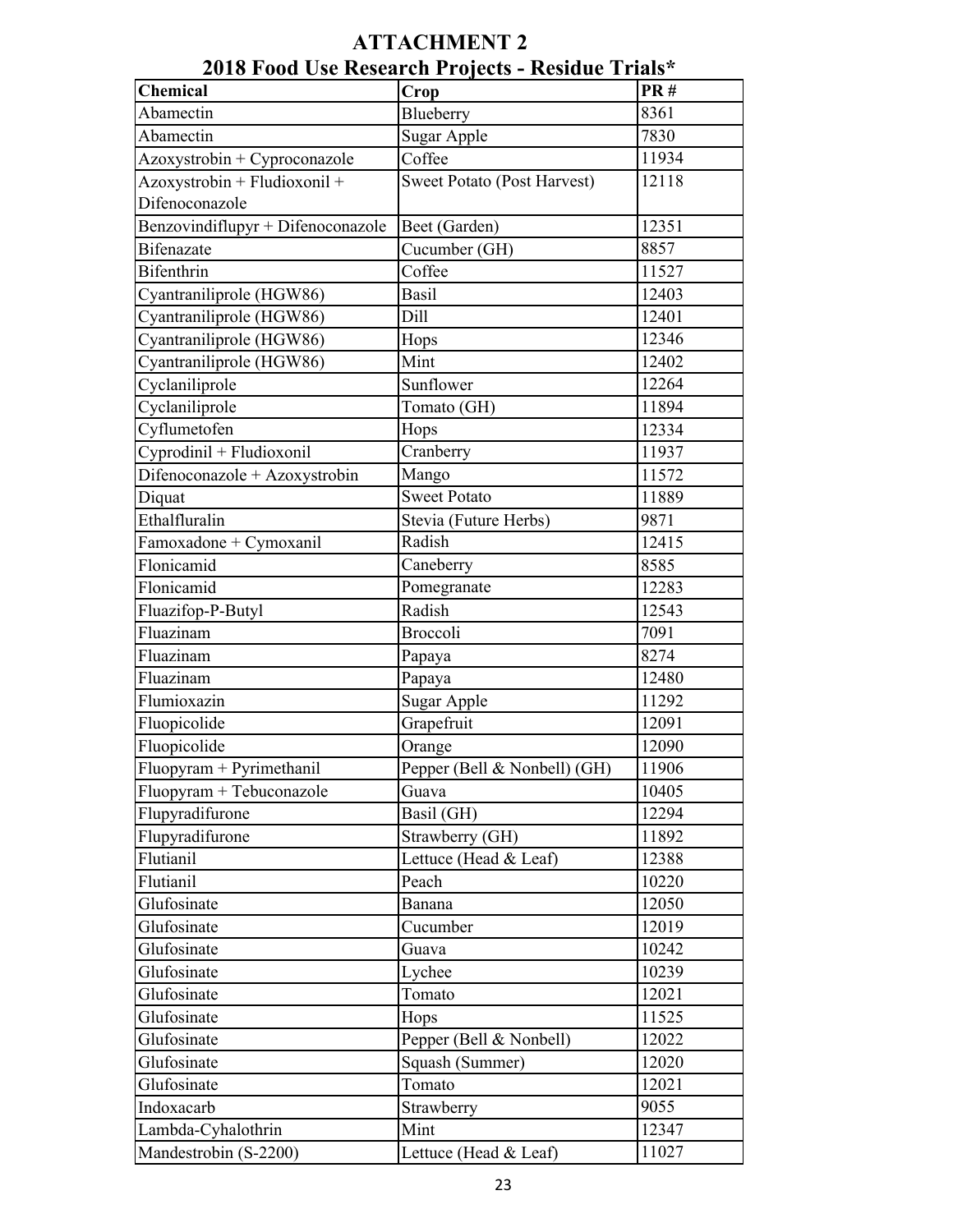| Chemical                        | Crop                    | PR#   |
|---------------------------------|-------------------------|-------|
| <b>MCPA</b>                     | Clover (Seed Crop)      | 11994 |
| Methoxyfenozide                 | Rice                    | 11979 |
| NA11630                         | Pepper (GH)             | 12298 |
| NA11630                         | Tomato (GH)             | 12300 |
| <b>NMG787</b>                   | Cantaloupe              | 12253 |
| <b>NMG787</b>                   | Cucumber                | 12252 |
| <b>NMG787</b>                   | Onion                   | 12322 |
| <b>NMG787</b>                   | Squash                  | 12254 |
| <b>NMG787</b>                   | Strawberry              | 12252 |
| Oxathiapiprolin + Mandipropamid | Bean, Lima (Succulent)  | 12345 |
| Prometryn                       | Leek                    | 12131 |
| Prometryn                       | Spinach                 | 12029 |
| Propiconazole                   | $\overline{G}$ inseng   | 12341 |
| Pydiflumetofen (FTH 545)        | Ginseng                 | 11912 |
| Pydiflumetofen (FTH 545)        | Hops                    | 12342 |
| S-Metolachlor/Metolachlor       | Quinoa                  | 12247 |
| Spinetoram                      | Asparagus               | 11830 |
| Spinetoram + Sulfoxaflor        | Lettuce (GH)            | 12292 |
| Spinosad                        | Mushroom (White Button) | 11945 |
| Sulfentrazone                   | Broccoli                | 10557 |
| Sulfentrazone                   | Cabbage                 | 10556 |
| Sulfoxaflor                     | Pea (Dry)               | 12261 |
| Tebuconazole                    | Avocado                 | 7337  |
| Tebuconazole                    | Avocado                 | 11160 |
| Tribenuron-Methyl               | Bean (Dried Shelled)    | 11980 |
| Uniconazole-P                   | Crop Group 05-16 (GH    | 12027 |
|                                 | Transplant)             |       |
| Zeta-Cypermethrin               | Cherry                  | 12259 |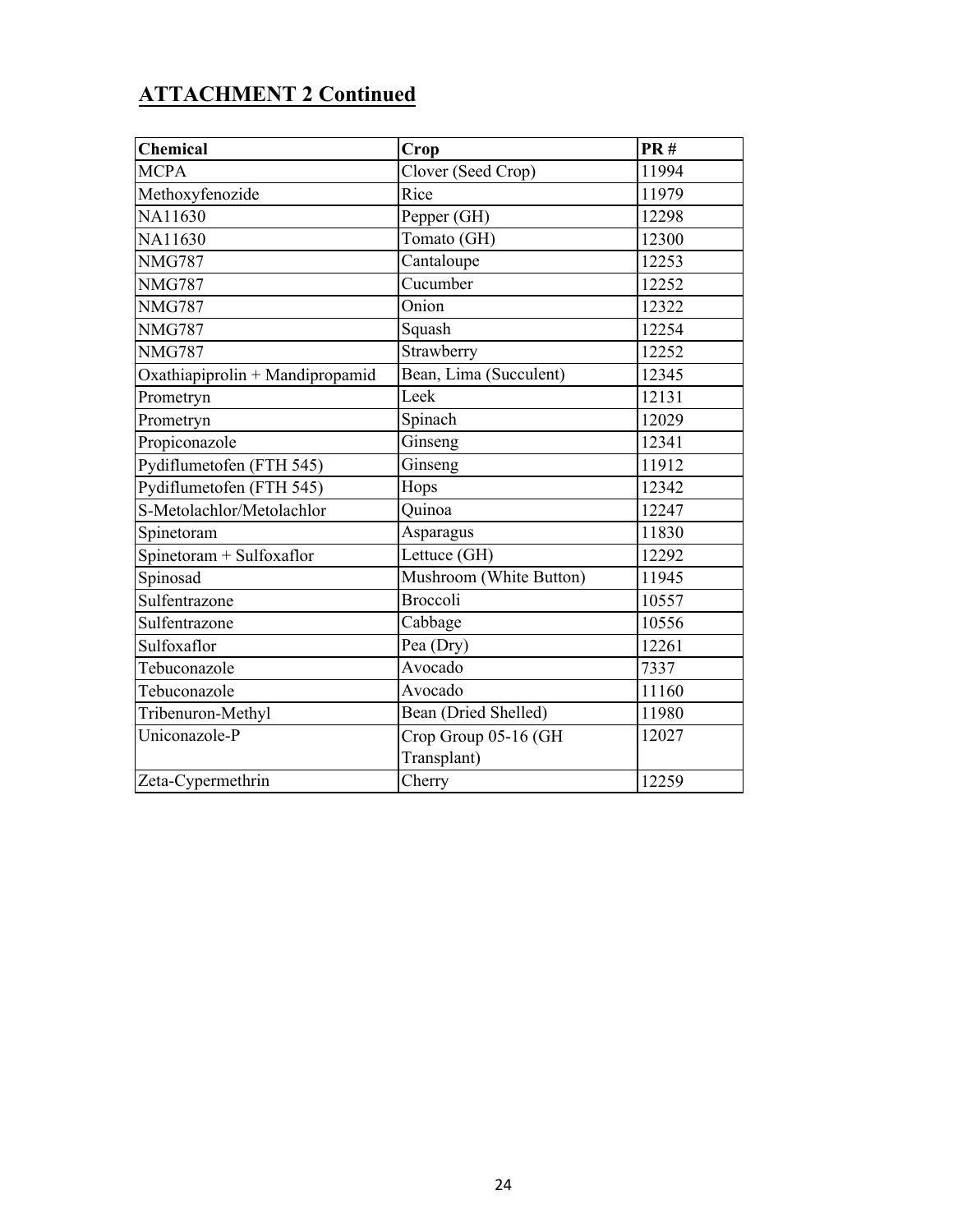### **ATTACHMENT 3 2018 Product Performance Research Program**

| Chemical                         | Crop                 | PR#   | Comments                          | ARS*State             |
|----------------------------------|----------------------|-------|-----------------------------------|-----------------------|
|                                  |                      |       |                                   | university trials     |
| indazaflam                       | asparagus            | 11429 | 2015 residue study                | CA, MI, NJ            |
| fomesafen                        | dry bulb onion       | 11620 | 2016 residue study                | NY, OR                |
| fomesafen                        | green onion          | 11857 | covered by 11620 residue study    | $OR, \overline{SC^*}$ |
| afidopyropen                     | <b>GH</b> strawberry | 11680 | 2016 residue study                | GA                    |
| fluxapyroxad +<br>pyraclostrobin | pomegranate          | 11754 | 2016 residue study                | CA, CA                |
| insecticides                     | prickly pear cactus  | 12110 | PPWS (Cochineal)                  | CA                    |
| prometryn                        | spinach              | 12029 | 2017 residue study                | CA, FL                |
|                                  |                      | 12021 |                                   |                       |
| glufosinate                      | tomato, pepper       | 12022 | 2017 residue study                | CA, DE                |
|                                  | cantaloupe,          | 12018 |                                   |                       |
| glufosinate                      | cucumber summer      | 12019 | 2017 residue study                | CA, NJ                |
|                                  | squash               | 12020 |                                   |                       |
| glufosinate                      | avocado              | 10240 | 2017 residue study                | CA, CA                |
| rimsulfuron                      | olive                | 10184 | 2017 residue study                | CA                    |
| difenconazole +<br>azoxystrobin  | mango                | 11572 | 2017 residue study                | FL                    |
| bicyclopyrone                    | horseradish          | 11667 | H+ priority from 2016 FUW         | CA, CA, WI, WI        |
| glufosinate                      | sweet potato         | 10558 | H+ priority from 2016 FUW         | CA, NC                |
| sulfentrazone                    | broccoli             | 10557 | H+ priority from 2016 FUW         | GA                    |
| famoxadone +                     |                      |       | new residue study needed in 2018, |                       |
| cymoxanil                        | radish               | 08757 | at least for roots                | FL, MI, OH, OR        |
| fluazinam                        | papaya               | 08274 | 2016 residue study                | <b>FL</b>             |
| cyflumetofen                     | peach                | 11761 | 2016 residue study                | <b>NC</b>             |
| cyflumetofen                     | plum                 | 11762 | 2016 residue study                | CA                    |
|                                  |                      |       | Total                             | $1*/34$               |

Research in 2018 to complete performance needs for pre-2018 residue studies:

### Research in 2018 for new "A" & "H" priorities from 2017 FUW/Upgrades:

| Chemical         | Crop               | PR#   | Comments                     | ARS*/State<br>university trials |
|------------------|--------------------|-------|------------------------------|---------------------------------|
|                  |                    |       |                              |                                 |
| prometryn        | leek               | 12131 | 2018 residue study           | CA, FL, MI                      |
| flutianil        | lettuce (field/GH) | 12388 | 2018 residue study           | AZ, FL, NY                      |
| flupyradifurone  | <b>GH</b> basil    | 12294 | 2018 residue study           | GA, WI                          |
| cyclaniliprole   | sunflower          | 12264 | 2018 residue study           | CA, SD                          |
| glufosinate      | guava              | 10242 | 2018 residue study           | FL                              |
| glufosinate      | Iychee             | 10239 | 2018 residue study           | FL                              |
| glufosinate      | banana             | 12050 | 2018 residue study           | FL                              |
| flonicamid       | pomegranate        | 12283 | 2018 residue study           | CA, CA                          |
| cyantraniliprole | hops               | 12346 | 2018 residue study           | <b>WA</b>                       |
| cyflumetofen     | hops               | 12334 | 2018 residue study           | OR, WA, WA,<br>WI               |
| s-metolachlor    | quinoa             | 12247 | 2018 residue study           | CA, OR, WA*,<br><b>WA</b>       |
| clomazone        | mustard greens     | 11519 | 2018 H+ performance priority | CA, GA*, OH,<br>WA*             |
| glufosinate      | caneberrry         | 12051 | 2018 H+ performance priority | CA, MI, NC,<br><b>WA</b>        |
| flutianil        | rosemary           | 12349 | 2018 H+ performance priority | NY.                             |
| flutianil        | sage               | 12348 | 2018 H+ performance priority | <b>NY</b>                       |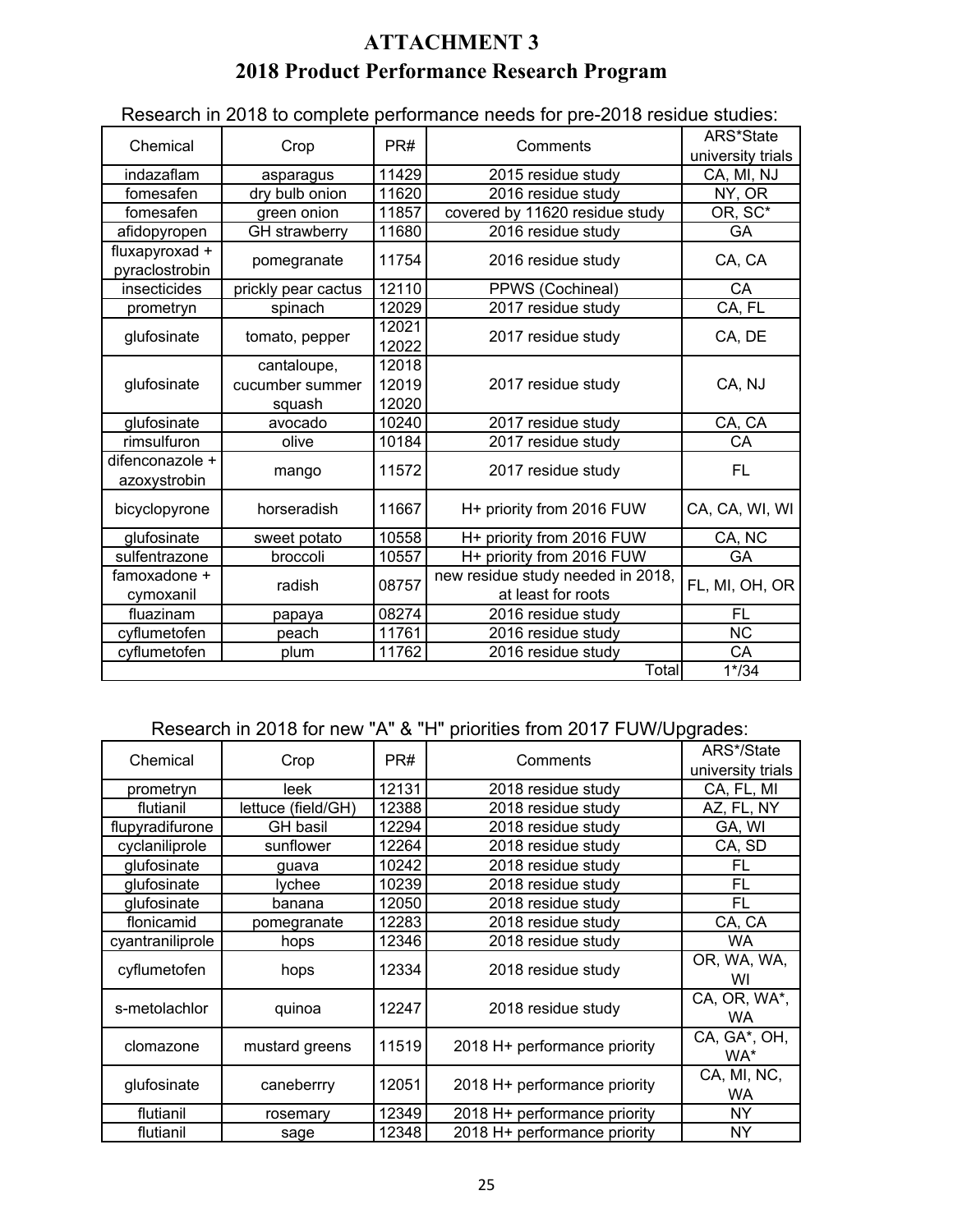| pendimethalin    | rosemary          | 12343 | 2018 H+ performance priority | 3 trials done by<br>Kemin |
|------------------|-------------------|-------|------------------------------|---------------------------|
| quizalofop       | Brassica carinata | 12335 | 2018 H+ performance priority | SD, SD                    |
| bifenthrin       | <b>Ivchee</b>     | 08540 | 2018 H+ performance priority | FL                        |
| herbicides       | hemp (industrial) | 12340 | PPWS research                | NC, NC, WA,<br>WA         |
| <b>NMG787</b>    | onion             | 12322 | 2018 upgrade priority        | CA, CA, FL, GA            |
| fluazinam        | broccoli          | 07091 | 2018 upgrade priority        | FL, OH, OR                |
| cyantraniliprole | kaffir lime       | 12389 | 2018 upgrade priority        | CA, CA                    |
| cyantraniliprole | curry leaves      | 12390 | 2018 upgrade priority        | CA, CA                    |
| insecticides     | cabbage maggot    | 11591 | 2018 upgrade priority (PPWS) | NY, OR                    |
|                  |                   |       | Total                        | 43                        |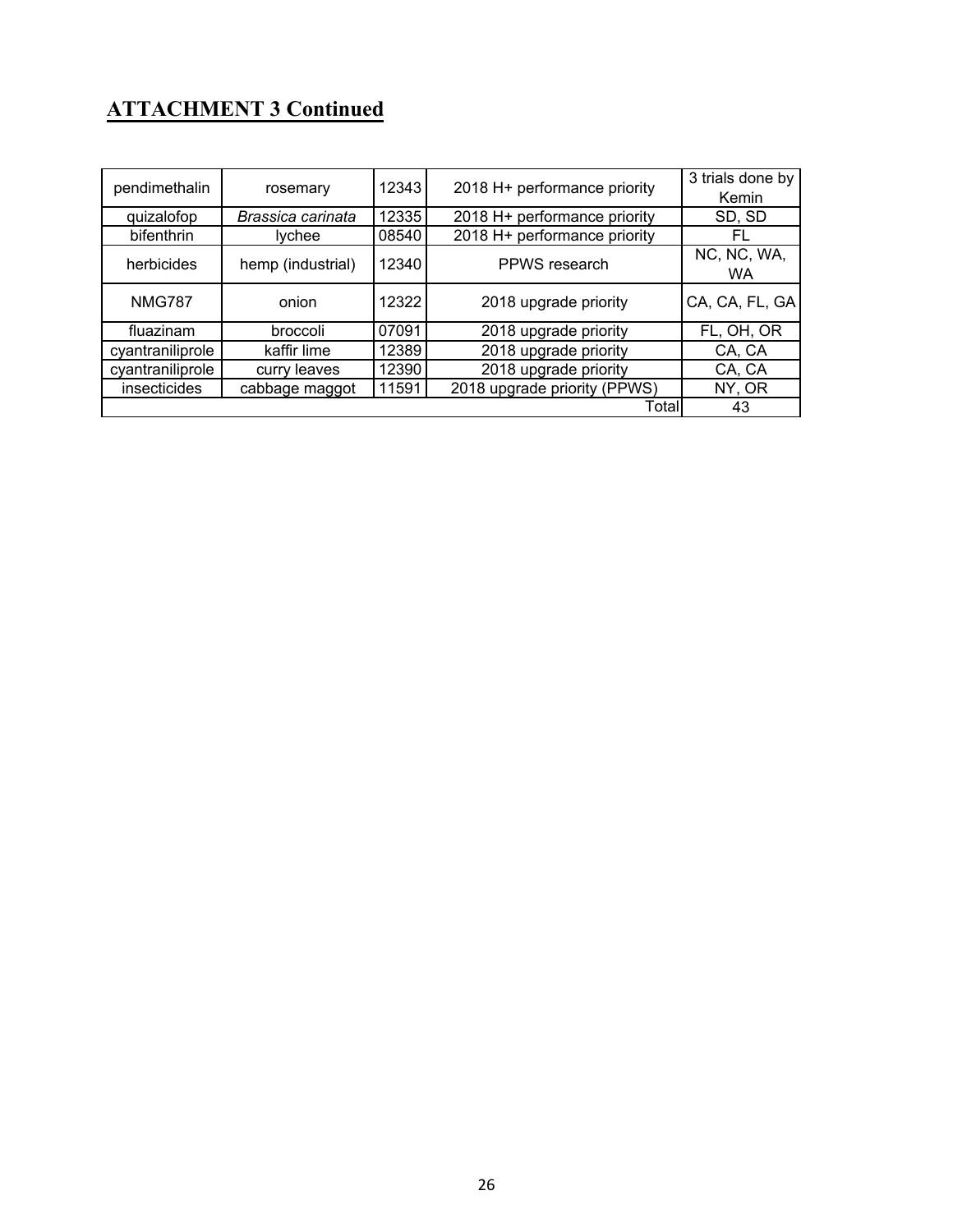### **and State Departments of Agriculture ATTACHMENT 4 2018 Submissions to EPA, Registrants, Codex,**

| <b>Pest Control Agent</b> | Registrant    | Type* Date  |            | <b>Commodity or Crop Group</b>                                        | PR#   |
|---------------------------|---------------|-------------|------------|-----------------------------------------------------------------------|-------|
| Propiconazole             | <b>SYNGEN</b> | $\mathbf F$ | 1/11/2018  | Avocado                                                               | 11053 |
|                           |               |             |            | Brassica, leafy greens, subgroup 4-16B, except watercress             | 12438 |
|                           |               |             |            | Vegetable, root, except sugar beet, subgroup 1B                       | 11721 |
|                           |               |             |            | Leaf petiole vegetable subgroup 22B                                   | 12439 |
|                           |               |             |            | Celtuce                                                               | 12441 |
|                           |               |             |            | Florence fennel                                                       | 12442 |
|                           |               |             |            | Swiss chard                                                           | 12443 |
|                           |               |             |            | Tomato subgroup 8-10A                                                 | 12440 |
| Clofentezine              | <b>ADAMA</b>  | $\mathbf I$ | 1/26/2018  | Guava                                                                 | 09323 |
| Abamectin                 | <b>SYNGEN</b> | I/N         | 02/19/2018 | Carrot                                                                | 10893 |
|                           |               |             |            | Tropical and subtropical, small fruit, inedible peel, subgroup<br>24A | 12407 |
|                           |               |             |            | Leafy greens subgroup 4-16A                                           | 12408 |
|                           |               |             |            | Leaf petiole subgroup 22B                                             | 12409 |
|                           |               |             |            | Arugula                                                               | 12410 |
|                           |               |             |            | Garden cress                                                          | 12411 |
|                           |               |             |            | <b>Upland</b> cress                                                   | 12412 |
|                           |               |             |            | Celtuce                                                               | 12413 |
|                           |               |             |            | Florence fennel                                                       | 12414 |
| Fenpyroximate             | <b>NAI</b>    | I           | 02/21/2018 | Banana                                                                | 10008 |
|                           |               |             |            | Leaf petiole subgroup 22B                                             | 11100 |
|                           |               |             |            | Caneberry subgroup 13-07A                                             | 08097 |
|                           |               |             |            | Squash/cucumber subgroup 9B                                           | 09033 |
|                           |               |             |            | Bushberry subgroup 13-07B                                             | 11501 |
|                           |               |             |            | Bean, succulent                                                       | 11029 |
|                           |               |             |            | Nut, tree, group 14-12                                                | 11246 |
|                           |               |             |            | Cottonseed subgroup 20C                                               | 12461 |
| Sulfoxaflor               | <b>DOWAGR</b> | Ι           | 02/28/2018 | Artichoke, globe                                                      | 10858 |
|                           |               |             |            | Asparagus                                                             | 11321 |
|                           |               |             |            | Bushberry subgroup 13-07B                                             | 11296 |
|                           |               |             |            | Caneberry subgroup 13-07A                                             | 11279 |
|                           |               |             |            | Sunflower subgroup 20B                                                | 11095 |
|                           |               |             |            |                                                                       | 11269 |
|                           |               |             |            | Fruit, stone, group 12-12                                             | 12471 |
|                           |               |             |            | Leafy greens subgroup 4-16A<br>Leaf petiole subgroup 22B              | 12472 |
|                           |               |             |            |                                                                       | 12473 |
|                           |               |             |            | Nut, tree, group 14-12                                                | 12474 |
|                           |               |             |            | Vegetable, brassica, head and stem, group 5-16, except<br>cauliflower | 12475 |
|                           |               |             |            | Brassica, leafy greens, subgroup 4-16B, except watercress             | 12476 |
|                           |               |             |            | Celtuce                                                               | 12468 |
|                           |               |             |            | Florence fennel                                                       | 12469 |
|                           |               |             |            | Kohlrabi                                                              | 12470 |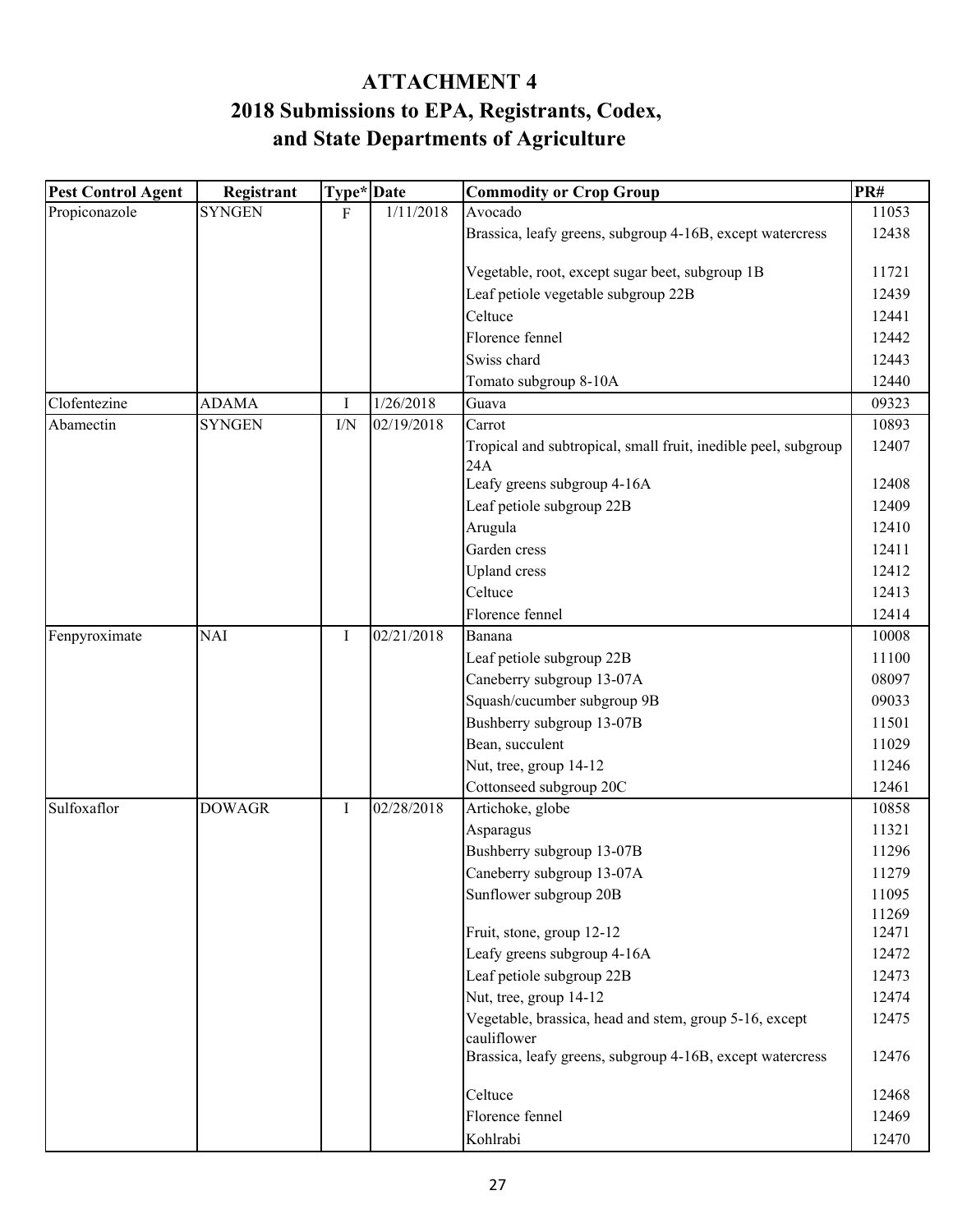| <b>Pest Control Agent</b> | Registrant   | Type* Date |            | <b>Commodity or Crop Group</b>                                      | PR#            |
|---------------------------|--------------|------------|------------|---------------------------------------------------------------------|----------------|
| Flonicamid                | ISK, FMC     | L          | 03/01/2018 | Sunflower subgroup 20B                                              | 11274          |
| Cyromazine                | <b>ADAMA</b> | $\bf{I}$   | 03/23/2018 | Succulent peas (edible podded and succulent shelled)                | 11383<br>11503 |
|                           |              |            |            | Vegetable, tuberous and corm, subgroup 1C                           | 12357          |
|                           |              |            |            | Onion, bulb, subgroup 3-07A                                         | 12358          |
|                           |              |            |            | Onion, green, subgroup 3-07B                                        | 12359          |
|                           |              |            |            | Leafy green subgroup 4-16A                                          | 12360          |
|                           |              |            |            | Leaf petiole vegetable subgroup 22B                                 | 12361          |
|                           |              |            |            | Celtuce                                                             |                |
|                           |              |            |            |                                                                     | 12362          |
|                           |              |            |            | Florence fennel                                                     | 12363          |
|                           |              |            |            | Vegetable, brassica, head and stem, group 5-16, except<br>broccoli  | 12364          |
|                           |              |            |            | Brassica, leafy greens, subgroup 4-16B                              | 12365          |
|                           |              |            |            | Kohlrabi                                                            | 12366          |
|                           |              |            |            | Tomato subgroup 8-10A                                               | 12367          |
|                           |              |            |            | Pepper/eggplant subgroup 8-10B                                      | 12368          |
| Buprofezin                | <b>NAI</b>   | Ι          | 04/11/2018 | Fig                                                                 | 11342          |
|                           |              |            |            |                                                                     | 08162          |
|                           |              |            |            | Pepper (Greenhouse-grown)                                           |                |
|                           |              |            |            | Leafy greens subgroup 4-16A, except head lettuce and<br>radicchio   | 12445          |
|                           |              |            |            | Brassica, leafy greens, subgroup 4-16B                              | 12246          |
|                           |              |            |            | Vegetable, brassica, head and stem, group 5-16                      | 12247          |
|                           |              |            |            | Leaf petiole vegetable subgroup 22B                                 | 12248          |
|                           |              |            |            | Celtuce                                                             | 12249          |
|                           |              |            |            | Florence fennel                                                     | 12450          |
|                           |              |            |            | Kohlrabi                                                            | 12451          |
|                           |              |            |            |                                                                     | 12452          |
|                           |              |            |            | Tropical and subtropical, small fruit, edible peel, subgroup<br>23A |                |
|                           |              |            |            | Tropical and subtropical, small fruit, inedible peel, subgroup      | 12453          |
|                           |              |            |            | 24A                                                                 |                |
|                           |              |            |            | Cottonseed subgroup 20C                                             | 12454          |
|                           |              |            |            | Fruit, citrus, group 10-10                                          | 12455          |
|                           |              |            |            | Fruit, stone, group 12-12, except apricot and peach                 | 12456          |
|                           |              |            |            | Fruit, small, vine climbing, except fuzzy kiwfruit, subgroup        | 12457          |
|                           |              |            |            | 13-07F                                                              |                |
|                           |              |            |            | Nut, tree, group 14-12                                              | 12458          |
| Pyraflufen-ethyl          | <b>NAI</b>   | H          | 05/07/2018 | Hops                                                                | 08708          |
|                           |              |            |            | Fruit, stone, group 12-12                                           | 12079          |
|                           |              |            |            | Nut, tree, group 14-12                                              | 12078          |
|                           |              |            |            | Vegetable, tuberous and corm, subgroup 1C                           | 12081          |
|                           |              |            |            | Fruit, small, vine climbing, except fuzzy kiwifruit, subgroup       | 12080          |
|                           |              |            |            | 13-07F                                                              |                |
|                           |              |            |            | Tropical and subtropical, small fruit, edible peel, subgroup        | 12082          |
|                           |              |            |            | Cottonseed subgroup 20C                                             | 12083          |
| Indaziflam                | <b>BAYER</b> | H          | 05/11/2018 | Lowbush blueberry                                                   | 11412          |
|                           |              |            |            | Fruit, tropical and tropical, edible peel, group 23                 | 12378          |
|                           |              |            |            |                                                                     | 11546<br>12379 |
|                           |              |            |            | Fruit, tropical and tropical, inedible peel, group 24               | 11088          |
|                           |              |            |            |                                                                     | 11089          |
|                           |              |            |            |                                                                     | 11090          |
|                           |              |            |            |                                                                     | 11692          |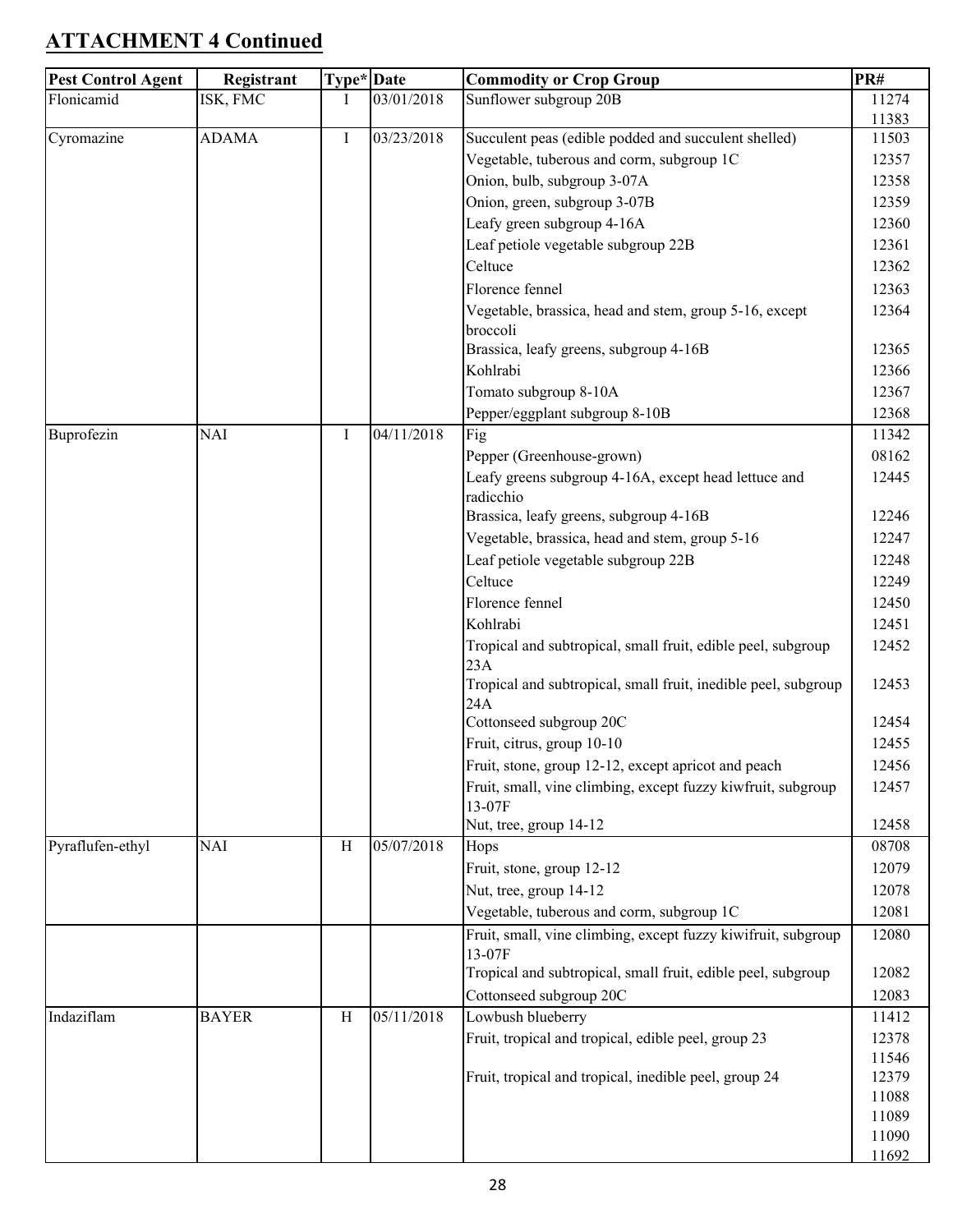| <b>Pest Control Agent</b> | Registrant     | Type* Date                |            | <b>Commodity or Crop Group</b>                                          | PR#            |
|---------------------------|----------------|---------------------------|------------|-------------------------------------------------------------------------|----------------|
| Fenhexamid                | <b>ARYSTA</b>  | F                         | 06/08/2018 | Onion, bulb, subgroup 3-07A                                             | 07149          |
|                           |                |                           |            | Onion, green, subgroup 3-07B                                            | 08243          |
|                           |                |                           |            | Kiwifruit, fuzzy                                                        | 09741          |
|                           |                |                           |            | Caneberry subgroup 13-07A                                               | 10506          |
|                           |                |                           |            | Bushberry subgroup 13-07B                                               | 10507          |
|                           |                |                           |            | Fruit, stone, group 12-12, except plum, prune, fresh,                   | 12504          |
|                           |                |                           |            | postharvest                                                             |                |
|                           |                |                           |            | Fruit, small, vine climbing, except fuzzy kiwifruit, subgroup<br>13-07F | 10509          |
|                           |                |                           |            | Leafy greens subgroup 4-16A, except spinach                             | 12505          |
|                           |                |                           |            | Berry, low growing, subgroup 13-07G                                     | 10510          |
|                           |                |                           |            | Vegetable, fruiting, group 8-10, except nonbell pepper                  | 12506          |
|                           |                |                           |            | Arugula                                                                 | 12507          |
|                           |                |                           |            | Garden cress                                                            | 12508          |
|                           |                |                           |            | <b>Upland</b> cress                                                     | 12509          |
| Propamacarb               | <b>ARYLSB</b>  | $\boldsymbol{\mathrm{F}}$ | 07/09/2018 | Guava                                                                   | 07171          |
|                           | <b>BAYER</b>   |                           |            |                                                                         |                |
|                           |                |                           |            | Starfruit                                                               | 11571          |
|                           |                |                           |            | Leafy greens subgroup 4-16A                                             | 11499          |
|                           |                |                           |            | Vegetable, tuberous and corm, subgroup 1C                               | 12459          |
|                           |                |                           |            | Vegetable, fruiting, group 8-10                                         | 12460          |
| Pendimethalin             | <b>BASF</b>    | H                         | 07/19/2018 | Leaf petiole subgroup 22B                                               | 10193<br>10746 |
|                           | <b>UPI</b>     |                           |            |                                                                         | 10910          |
|                           |                |                           |            | Monard                                                                  | 11726          |
|                           |                |                           |            | Rosemary                                                                | 12343          |
| Etoxazole                 | <b>VALENT</b>  | Ι                         | 08/03/2018 | Beet, sugar                                                             | 11233          |
|                           |                |                           |            | Commodities within proposed Crop Group 2-18 (Leaves of                  |                |
|                           |                |                           |            | Root and Tuber Vegetables)                                              |                |
| Acetamiprid               | <b>NISSO</b>   | Ι                         | 10/17/2018 | Tropical and subtropical, medium to large fruit, smooth,                | 11326          |
|                           | <b>UPI</b>     |                           |            | inedible peel, subgroup 24B                                             | 11602          |
|                           |                |                           |            |                                                                         | 11724          |
|                           |                |                           |            | Pepper (greenhouse)                                                     | 08488          |
|                           |                |                           |            | Leafy greens subgroup 4-16A                                             | 12485          |
|                           |                |                           |            | Leaf petiole vegetable subgroup 22B                                     | 12486          |
|                           |                |                           |            | Celtuce                                                                 | 12487          |
|                           |                |                           |            | Florence fennel                                                         | 12488          |
|                           |                |                           |            | Brassica, leafy greens, subgroup 4-16B                                  | 12489          |
|                           |                |                           |            | Vegetable, brassica, head and stem, group 5-16                          | 12490          |
|                           |                |                           |            | Kohlrabi                                                                | 12491          |
|                           |                |                           |            | Fruit, stone, group 12-12                                               | 12493          |
|                           |                |                           |            | Nut, tree, group 14-12                                                  | 12494          |
|                           |                |                           |            | Rapeseed subgroup 20A                                                   | 12495          |
|                           |                |                           |            | Cottonseed subgroup 20C                                                 | 12496          |
| Prohexadione calcium      | <b>BASF</b>    | P                         | 10/22/2018 | Corn, field                                                             | 12024          |
|                           | <b>FINEAMA</b> |                           |            | Alfalfa                                                                 |                |
| Chlorfenapyr              | <b>BASF</b>    | Ι                         | 10/24/2018 | Vegetable, fruiting, group 8-10                                         | 11606<br>12642 |
|                           |                |                           |            | Cucumber                                                                | 12356          |
|                           |                |                           |            | Basil                                                                   | 10087          |
|                           |                |                           |            | Chives                                                                  | 10088          |
|                           |                |                           |            |                                                                         |                |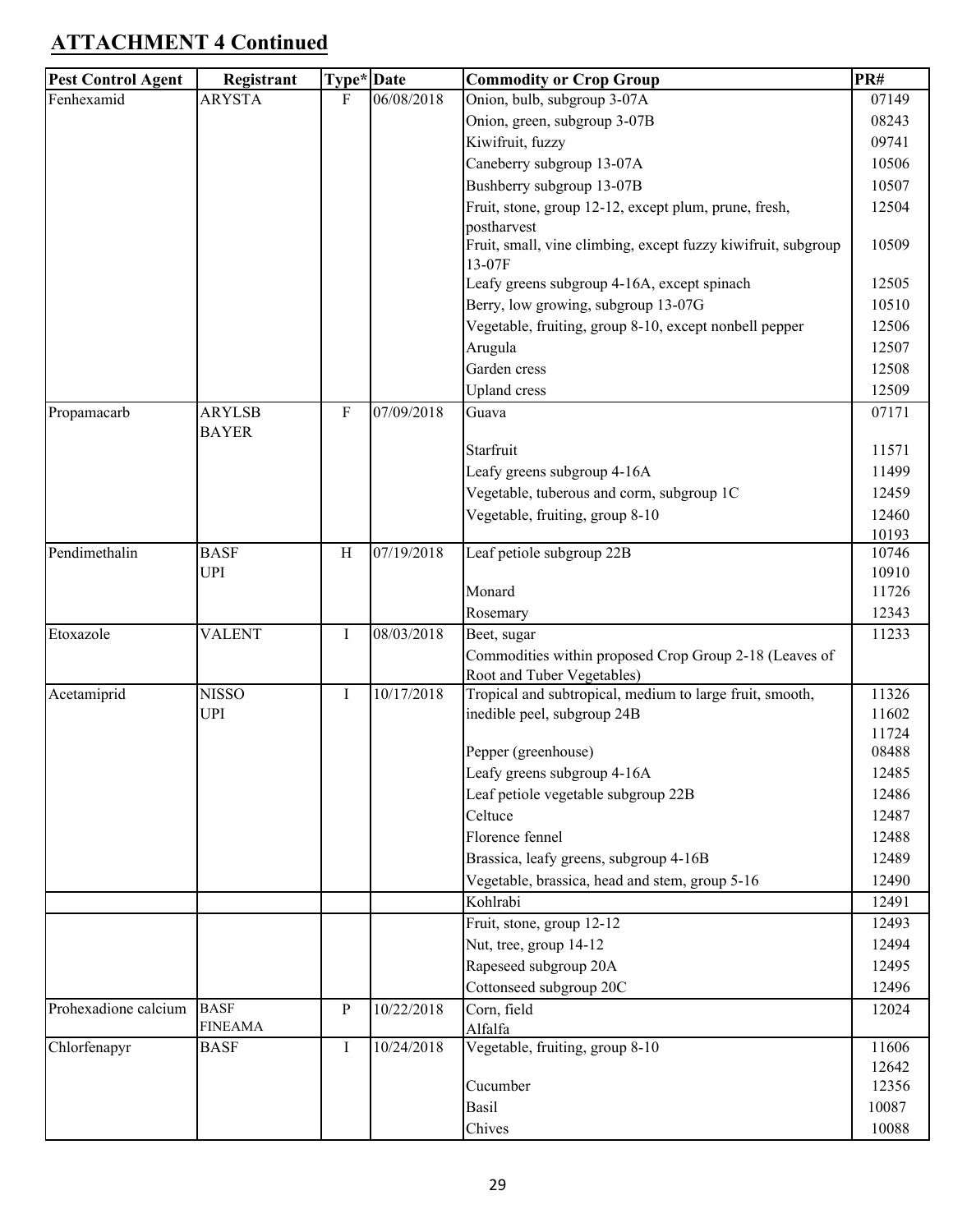| <b>Pest Control Agent</b> | Registrant      | Type* Date                |            | <b>Commodity or Crop Group</b>                                | PR#   |
|---------------------------|-----------------|---------------------------|------------|---------------------------------------------------------------|-------|
| Cyazofamid                | <b>ISK</b>      | F                         | 11/07/2018 | Ginseng                                                       | 11636 |
|                           |                 |                           |            | Cucumber (greenhouse)                                         | 12512 |
|                           |                 |                           |            | Vegetable, brassica, head and stem, group 5-16                | 12651 |
|                           |                 |                           |            | Brassica, leafy greens, subgroup 4-16B                        | 12652 |
|                           |                 |                           |            | Leafy greens subgroup 4-16A                                   | 12653 |
|                           |                 |                           |            | Kohlrabi                                                      | 12654 |
| Cyflumetofen              | <b>BASF</b>     | I                         | 12/03/2018 | Vegetable, fruiting, group 8-10                               | 11450 |
|                           |                 |                           |            |                                                               | 11451 |
|                           |                 |                           |            | Cucumber                                                      | 11452 |
|                           |                 |                           |            | Fruit, stone, group 12-12                                     | 11747 |
|                           |                 |                           |            |                                                               | 11761 |
|                           |                 |                           |            |                                                               | 11762 |
|                           |                 |                           |            | Strawberry                                                    | 11890 |
| Penoxsulam                | <b>DOWAGR</b>   | $\, {\rm H}$              | 12/11/2018 | Artichoke, globe                                              | 11282 |
| Flutianil                 | <b>LANDIS</b>   | F                         | 12/19/2018 | Hop                                                           | 09190 |
|                           | <b>NAI</b>      |                           |            | Vegetable, cucurbit, group 9                                  | 12657 |
|                           | <b>OATAGRIO</b> |                           |            | Cherry subgroup 12-12A                                        | 12658 |
|                           |                 |                           |            | Berry, low growing, subgroup 13-07G                           | 12659 |
|                           |                 |                           |            | Fruit, small, vine climbing, except fuzzy kiwifruit, subgroup | 12660 |
|                           |                 |                           |            | 13-07F                                                        |       |
| Isoxaben                  | <b>DOWAGR</b>   | $\boldsymbol{\mathrm{H}}$ | 12/20/2018 | Caneberry subgroup 13-07A                                     | 10248 |
|                           |                 |                           |            | Hop                                                           | 11743 |
| Afidopyropen              | <b>BASF</b>     | I                         | 12/21/2018 | Cucumber (Greenhouse)                                         | 11675 |
|                           |                 |                           |            | Pepper (Greenhouse)                                           | 11676 |
|                           |                 |                           |            | Tomato (Greenhouse)                                           | 11677 |
|                           |                 |                           |            | Strawberry (Greenhouse)                                       | 11680 |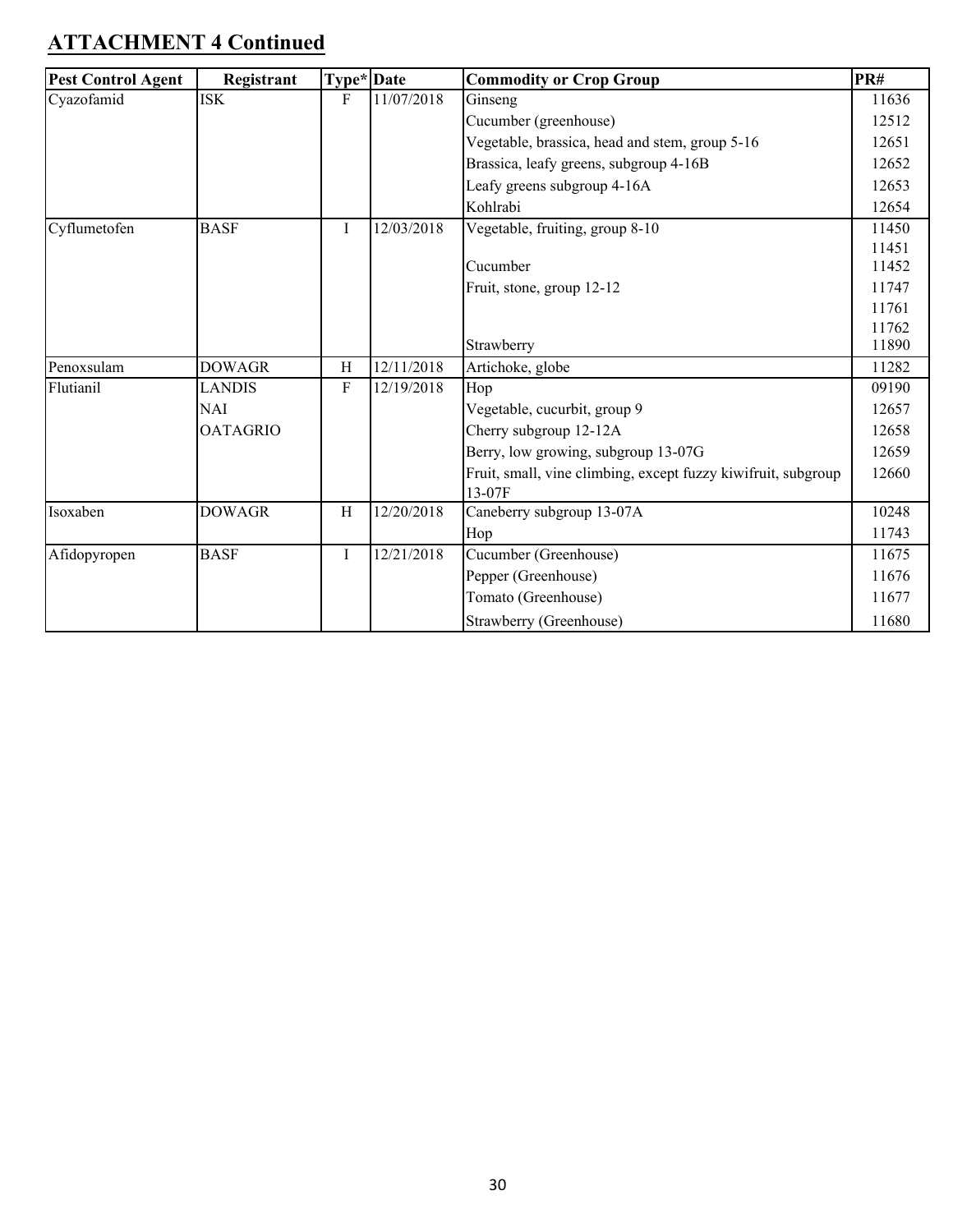### **Published in the** *Federal Register* **ATTACHMENT 5 2018 Tolerance Successes - Permanent Tolerances**

| Pest Control Agent   Registrant   Type* Date |               |              |                    | <b>Commodity or Crop Group</b>                    | <b>Note</b>    | PR#   |                  | # of Uses # of Tolerances |
|----------------------------------------------|---------------|--------------|--------------------|---------------------------------------------------|----------------|-------|------------------|---------------------------|
| Difenoconazole                               | <b>SYNGEN</b> | $\mathbf{F}$ |                    | 01/26/2016 Brassica, leafy greens, subgroup 4-16B | $\mathbf{1}$   | 11864 | 13               |                           |
|                                              |               |              |                    | Vegetable, brassica, head and stem, group         | $\mathbf{1}$   | 11863 | $\boldsymbol{0}$ |                           |
|                                              |               |              |                    | $5 - 16$<br>Kohlrabi                              | $\mathbf{1}$   | 11922 | $\boldsymbol{0}$ |                           |
|                                              |               |              |                    | Fruit, small, vine climbing, except fuzzy         | $\overline{2}$ | 11866 | 5                |                           |
|                                              |               |              |                    | kiwifruit, subgroup 13-07F                        |                |       |                  |                           |
|                                              |               |              |                    | Cranberry**                                       |                | 10828 | 1                |                           |
|                                              |               |              |                    | Guava                                             |                | 10172 | 1                |                           |
|                                              |               |              |                    | Papaya                                            |                | 10802 | 1                |                           |
| Isoxaben                                     | <b>DOWAGR</b> | $\, {\rm H}$ | 02/07/2018 Apple   |                                                   |                | 07603 | $\mathbf{1}$     | 1                         |
|                                              |               |              |                    |                                                   |                | 09720 | 19               |                           |
|                                              |               |              |                    | Bushberry subgroup 13-07B                         |                | 10247 |                  |                           |
|                                              |               |              |                    | Fruit, small, vine climbing, except fuzzy         | $\overline{2}$ | 11257 | 5                | 1                         |
|                                              |               |              |                    | kiwifruit, subgroup 13-07F                        |                | 11685 |                  |                           |
|                                              |               |              |                    | Nut, tree, group 14-12                            | $\mathbf{1}$   | 11684 | 26               | $\overline{2}$            |
| Fomesafen                                    | <b>SYNGEN</b> | H            |                    | 02/07/2018 Berry, low growing, subgroup 13-07G,   |                | 10282 | 9                | 1                         |
|                                              |               |              |                    | except cranberry                                  |                | 10476 |                  |                           |
|                                              |               |              |                    | Vegetable, tuberous and corm, subgroup            | $\overline{2}$ | 08084 | 16               | 1                         |
|                                              |               |              |                    | 1 <sup>C</sup>                                    |                |       |                  |                           |
|                                              |               |              |                    | Vegetable, legume, group 6                        | 3              | 10476 | 10               | 1                         |
| Rimsulfuron                                  | <b>DUPONT</b> | H            |                    | 02/12/2018 Berry, low growing, except strawberry, |                | 07888 | 8                | $\mathbf{1}$              |
|                                              |               |              |                    | subgroup 13-07H                                   |                |       |                  |                           |
|                                              |               |              |                    | Vegetable, tuberous and corm, subgroup            | $\overline{2}$ | 11377 | 16               |                           |
|                                              |               |              |                    | 1 <sup>C</sup>                                    |                |       |                  |                           |
|                                              |               |              |                    | Fruit, small, vine climbing, except fuzzy         | $\overline{2}$ | 11378 | 5                |                           |
|                                              |               |              |                    | kiwifruit, subgroup 13-07F                        |                | 11379 | 14               |                           |
|                                              |               |              |                    | Fruit, citrus, group 10-10                        | 1              |       |                  |                           |
|                                              |               |              |                    | Fruit, pome, group 11-10                          | $\mathbf{1}$   | 11380 | 5                |                           |
|                                              |               |              |                    | Fruit, stone, group 12-12                         | $\mathbf{1}$   | 11381 | 11               |                           |
|                                              |               |              |                    | Nut, tree, group 14-12                            | $\mathbf{1}$   | 11382 | 27               |                           |
|                                              |               |              |                    | Fescue and Ryegrass                               | $\tau$         | 10657 | $\sqrt{2}$       | 4                         |
| Kasugamycin                                  | <b>ARYSTA</b> | F            |                    | $03/06/2018$ Cherry subgroup 12-12A               |                | 10230 | 5                | $\mathbf{1}$              |
|                                              |               |              |                    | Walnut                                            |                | 09772 | 1                |                           |
| Fluopicolide                                 | VALENT        | F            | 03/07/2018 Basil** |                                                   |                | 10121 | 1                | 2                         |
|                                              |               |              |                    |                                                   |                | 11658 |                  |                           |
|                                              |               |              |                    | Bean, moth, succulent**                           |                | 10323 | 5                | 5                         |
|                                              |               |              |                    | Bean, runner, succulent**                         |                |       |                  |                           |
|                                              |               |              |                    | Bean, snap, succulent**<br>Bean, wax, succulent** |                |       |                  |                           |
|                                              |               |              |                    | Bean, yardlong, succulent**                       |                |       |                  |                           |
|                                              |               |              |                    | Fruit, citrus, group 10-10                        |                | 11021 | 28               | 3                         |
|                                              |               |              |                    |                                                   |                | 11022 |                  |                           |
|                                              |               |              |                    |                                                   |                | 11110 |                  |                           |
|                                              |               |              |                    | Fruit, small, vine climbing, except fuzzy         | 2              | 11190 | 5                | $\mathbf{1}$              |
|                                              |               |              |                    | kiwifruit, subgroup 13-07F                        |                |       |                  |                           |
|                                              |               |              |                    | Hops**                                            |                | 10916 | $\mathbf{1}$     | 1                         |
|                                              |               |              |                    | Vegetable, fruiting, crop group 8-10              | 1              | 11191 | 12               | 1                         |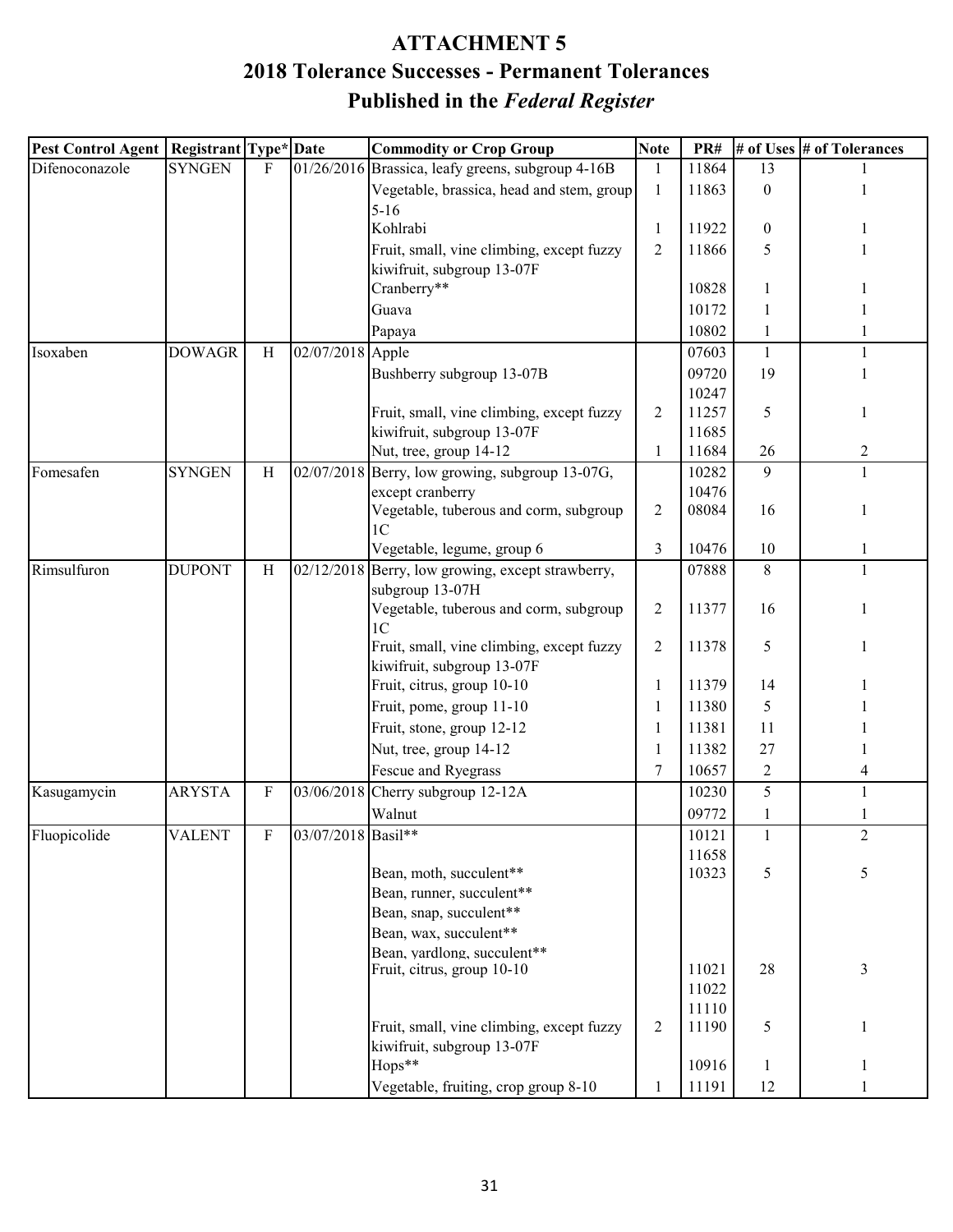| Pest Control Agent   Registrant   Type* Date |                 |              |                  | <b>Commodity or Crop Group</b>                             | <b>Note</b>    | PR#                |                  | # of Uses  # of Tolerances |
|----------------------------------------------|-----------------|--------------|------------------|------------------------------------------------------------|----------------|--------------------|------------------|----------------------------|
| Flutianil                                    | <b>LANDIS</b>   | $\mathbf{F}$ | 03/21/2018 Apple |                                                            |                | 09634              |                  | $\overline{2}$             |
|                                              | <b>NAI</b>      |              |                  |                                                            |                |                    |                  |                            |
|                                              | <b>OATAGRIO</b> |              |                  |                                                            |                |                    |                  |                            |
|                                              |                 |              |                  | Cantaloupe                                                 |                | 09176              | 1                | 1                          |
|                                              |                 |              |                  | Cherry                                                     |                | 09174              | $\mathbf{1}$     | 1                          |
|                                              |                 |              |                  | Cucumber                                                   |                | 09718              | $\mathbf{1}$     |                            |
|                                              |                 |              |                  | Squash                                                     |                | 09177              | 11               | 1                          |
|                                              |                 |              |                  |                                                            |                | 09178              |                  |                            |
|                                              |                 |              |                  |                                                            |                | 09179              |                  |                            |
|                                              |                 |              |                  | Strawberry                                                 |                | 09188              | 1                | 1                          |
|                                              |                 |              |                  | Grape                                                      |                | 09175              | $\mathbf{1}$     | $\mathbf{1}$               |
| Clethodim                                    | ADAMA,          | H            |                  | 04/12/2018 Nut, tree, group 14-12                          |                | 11093              | 39               | $\overline{2}$             |
|                                              |                 |              |                  |                                                            |                | 11094              |                  |                            |
|                                              | ARYSTA,         |              |                  | Okra (revised tolerance)                                   |                | 10383              | $\mathbf{1}$     | 1                          |
|                                              | <b>VALENT</b>   |              |                  | Leafy greens subgroup 4-16A                                | 1              | 11959              | 18               | 1                          |
|                                              |                 |              |                  | Brassica, leafy greens, subgroup 4-16B                     | $\mathbf{1}$   | 11955              | 13               | 1                          |
|                                              |                 |              |                  |                                                            |                | 12011              |                  |                            |
|                                              |                 |              |                  | Leaf petiole vegetable subgroup 22B                        | $\mathbf{1}$   | 11958              | $\overline{3}$   | 1                          |
|                                              |                 |              |                  | Stalk and stem vegetable subgroup 22A                      | $\overline{c}$ | 11957              | 11               | 1                          |
|                                              |                 |              |                  |                                                            |                |                    |                  |                            |
|                                              |                 |              |                  | Onion, green, subgroup 3-07B                               | $\sqrt{2}$     | 11960              | 6                | 1                          |
|                                              |                 |              |                  | Vegetable, brassica, head and stem, group                  | $\mathbf{1}$   | 11956              | $\boldsymbol{0}$ | 1                          |
|                                              |                 |              |                  | $5 - 16$                                                   |                | 11954              | $\mathbf{0}$     |                            |
|                                              |                 |              |                  | Vegetable, fruiting, group 8-10, except<br>okra            |                |                    |                  | $\mathbf{1}$               |
| Sulfentrazone                                | <b>FMC</b>      | H            | 04/13/2018 Teff  |                                                            |                | 11917              | $\mathbf{1}$     | 4                          |
|                                              |                 |              |                  | Chia                                                       |                | 11729              | 1                | 1.                         |
|                                              |                 |              |                  | Brassica, leafy greens, subgroup 4-16B                     | $\mathbf{1}$   | 11931              | 13               |                            |
|                                              |                 |              |                  | Vegetable, brassica, head and stem, group                  | $\mathbf{1}$   | 11930              | $\mathbf{0}$     | 1                          |
|                                              |                 |              |                  | $5 - 16$                                                   |                |                    |                  |                            |
|                                              |                 |              |                  | Stalk and stem vegetable subgroup 22A                      | $\mathbf{1}$   | 11929              | 11               | 1                          |
|                                              |                 |              |                  | Nut, tree, group 14-12                                     | $\mathbf{1}$   | 11932              | 26               | 1                          |
| Clopyralid                                   | <b>DOWAGR</b>   | H            |                  | 05/23/2018 Fruit, pome, group 11-10**                      | 3              | $0362\overline{4}$ | 11               | 1                          |
|                                              |                 |              |                  | Radish roots                                               |                | 10437              | $\mathbf{1}$     | 1                          |
|                                              |                 |              |                  | Berry, low growing, subgroup 13-07G                        | $\sqrt{2}$     | 11682              | 8                | 1                          |
|                                              |                 |              |                  |                                                            |                | 12088              |                  |                            |
|                                              |                 |              |                  | Brassica, leafy greens, subgroup 4-16B                     | $\mathbf{1}$   | 12087              | 13               | $\mathbf{1}$               |
|                                              |                 |              |                  | Chinese broccoli                                           |                |                    |                  |                            |
|                                              |                 |              |                  | Kohlrabi                                                   |                |                    |                  |                            |
|                                              |                 |              |                  | Fruit, stone, group 12-12                                  | $\mathbf{1}$   | 11681              | 11               | 1                          |
|                                              |                 |              |                  | Stalk and stem vegetable subgroup 22A                      | $\overline{2}$ | 12085              | 11               | 1                          |
|                                              |                 |              |                  | Vegetable, Brassica, head and stem,                        | $\mathbf{1}$   | 12086              | $\boldsymbol{0}$ |                            |
|                                              |                 |              |                  | group $5-16$<br>Vegetable, leaves of root and tuber, group | $\sqrt{2}$     | 12089              | 13               | $\mathbf{1}$               |
|                                              |                 |              |                  |                                                            |                |                    |                  |                            |
| Pydiflumetofen                               | <b>SYNGEN</b>   | ${\bf F}$    |                  | 05/24/2018 Vegetable, cucurbit, group 9                    |                | 11156              | 14               | $\mathbf{1}$               |
|                                              |                 |              |                  |                                                            |                | 11157              |                  |                            |
|                                              |                 |              |                  |                                                            |                | 11158              |                  |                            |
| Acequinocyl                                  | <b>ARYSTA</b>   | Ι            | 06/07/2018 Guava |                                                            |                | 08600              | $\mathbf{1}$     | 1                          |
|                                              |                 |              |                  | Tropical and subtropical, small fruit,                     |                | 08602              | 19               | 1                          |
|                                              |                 |              |                  | inedible peel subgroup 24A                                 |                |                    |                  |                            |
| Fluroxypyr                                   | <b>DOWAGR</b>   | H            | 06/26/2018 Teff  |                                                            |                | 10807              | $\mathbf{1}$     | $\overline{4}$             |
| Pyroxsulam                                   | <b>DOWAGR</b>   | H            |                  | 07/10/2018 Teff (revised tolerances)                       |                | 11940              | $\boldsymbol{0}$ | $\overline{4}$             |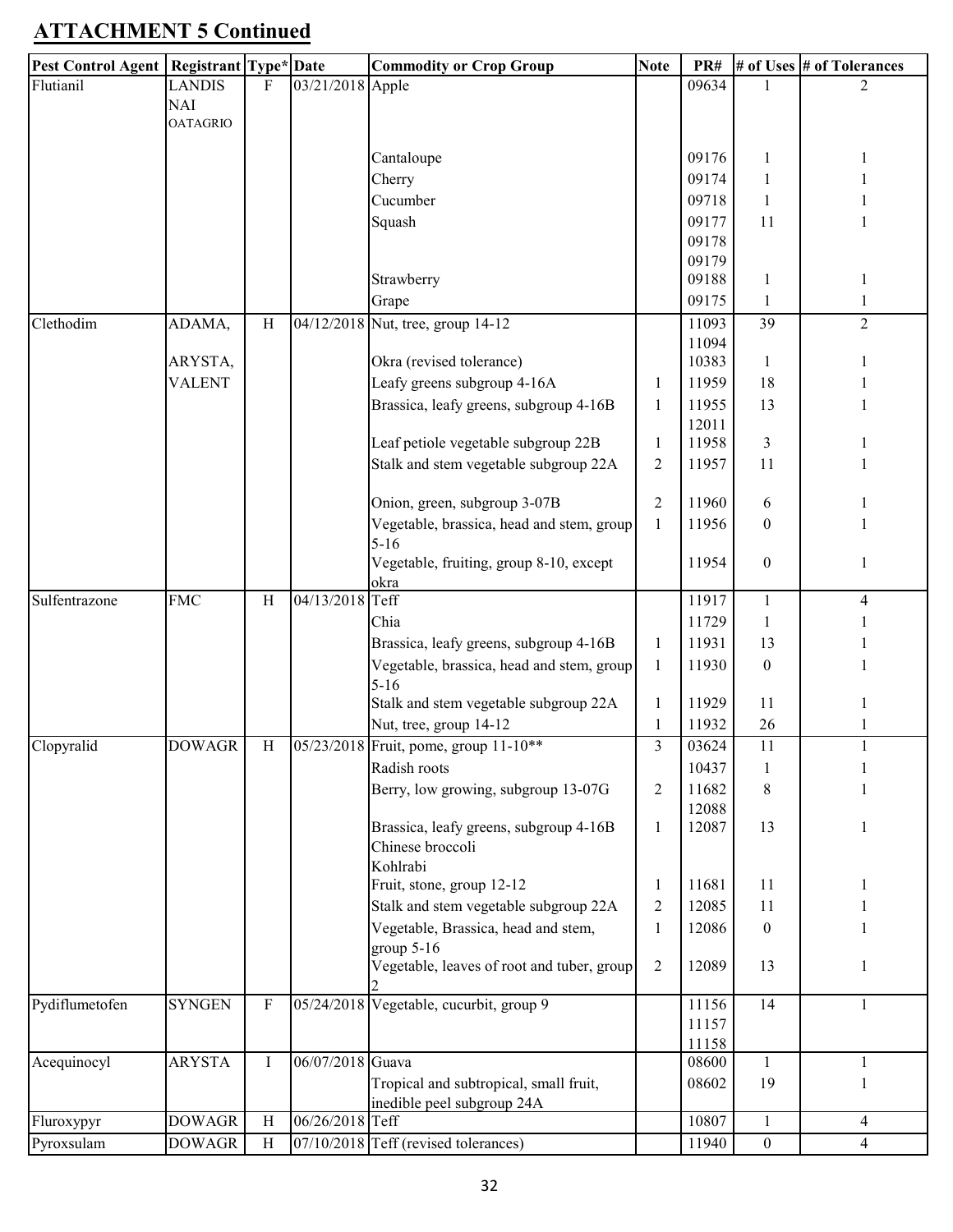| Pest Control Agent   Registrant   Type*   Date |                                |              |                   | <b>Commodity or Crop Group</b>                                                   | <b>Note</b>                  | PR#            |                   | # of Uses  # of Tolerances |
|------------------------------------------------|--------------------------------|--------------|-------------------|----------------------------------------------------------------------------------|------------------------------|----------------|-------------------|----------------------------|
| Flonicamid                                     | <b>FMC</b>                     | $\mathbf{I}$ | 07/23/2018 Clover |                                                                                  | $\tau$                       | A9943          |                   | $\mathfrak{D}$             |
|                                                | <b>ISK</b>                     |              |                   |                                                                                  |                              |                |                   |                            |
|                                                |                                |              |                   | Cottonseed subgroup 20C                                                          | $\overline{2}$               | 12098          | $\boldsymbol{0}$  |                            |
|                                                |                                |              |                   | Vegetable, brassica, head and stem, group                                        | $\mathbf{1}$                 | 12099          | $\theta$          | 1                          |
|                                                |                                |              |                   | $5 - 16$<br>Brassica, leafy greens, subgroup 4-16B,                              | $\mathbf{1}$                 | 12100          | 13                | $\overline{c}$             |
|                                                |                                |              |                   | except radish tops                                                               |                              | 11247          |                   |                            |
|                                                |                                |              |                   | Radish, tops                                                                     |                              |                |                   |                            |
|                                                |                                |              |                   | Leaf petiole vegetable subgroup 22B                                              | $\mathbf{1}$                 | 12101          | 3                 | 1                          |
|                                                |                                |              |                   | Leafy greens subgroup 4-16A, except                                              | $\mathbf{1}$                 | 12102          | 18                | 1                          |
|                                                |                                |              |                   | spinach                                                                          |                              |                |                   |                            |
|                                                |                                |              |                   | Celtuce                                                                          | $\mathbf{1}$                 | 12103          | $\boldsymbol{0}$  |                            |
|                                                |                                |              |                   | Florence fennel                                                                  | 1                            | 12104          | $\overline{0}$    |                            |
|                                                |                                |              |                   | Kohlrabi                                                                         | $\mathbf{1}$                 | 12105          | $\overline{0}$    |                            |
| Florasulam                                     | <b>DOWAGR</b>                  | $\, {\rm H}$ | 07/25/2018 Teff   |                                                                                  |                              | 10807          | $\mathbf{1}$      | 4                          |
| Cloquintocet-mexyl                             | <b>DOWAGR</b>                  | HS           | 09/11/2018 Teff   |                                                                                  |                              | 10807          | $\mathbf{1}$      | $\overline{\mathbf{4}}$    |
| Flumioxazin                                    | <b>KICHEM</b><br><b>VALENT</b> | H            | 10/05/2018 Grass  |                                                                                  | $\tau$                       | 10885          | $\overline{3}$    | $\overline{2}$             |
| Etoxazole                                      | <b>VALENT</b>                  | $\bf I$      |                   | 10/15/2018 Cherry subgroup 12-12A                                                | $\mathbf{1}$                 | 12113          | 11                | $\overline{3}$             |
|                                                |                                |              |                   | Peach subgroup 12-12B                                                            |                              |                |                   |                            |
|                                                |                                |              |                   | Plum subgroup 12-12C                                                             |                              |                |                   |                            |
|                                                |                                |              |                   | Corn, sweet                                                                      |                              | 11099          | 1                 | 3                          |
|                                                |                                |              |                   | Cottonseed subgroup 20C                                                          | $\overline{2}$               | 12114          | $\boldsymbol{0}$  |                            |
|                                                |                                |              |                   | Fruit, pome, group 11-10                                                         | 1                            | 12111          | 5                 |                            |
|                                                |                                |              |                   | Nut, tree, group 14-12                                                           | $\mathbf{1}$                 | 12112          | 26                |                            |
| Pyraclostrobin                                 | <b>BASF</b>                    | F            |                   | 10/15/2018 Brassica, leafy greens, subgroup 4-16B,                               | $\mathbf{1}$                 | 12120          | 13                | $\mathbf{1}$               |
|                                                |                                |              |                   | except watercress                                                                |                              |                |                   |                            |
|                                                |                                |              |                   | Celtuce                                                                          | $\mathbf{1}$                 | 12121          | $\boldsymbol{0}$  |                            |
|                                                |                                |              |                   | Fennel, Florence<br>Kohlrabi                                                     | 1                            | 12122          | $\boldsymbol{0}$  |                            |
|                                                |                                |              |                   |                                                                                  | $\mathbf{1}$                 | 12123          | $\boldsymbol{0}$  |                            |
|                                                |                                |              |                   | Leaf petiole vegetable subgroup 22B<br>Vegetable, brassica, head and stem, group | $\mathbf{1}$                 | 12124<br>12125 | 3<br>$\mathbf{0}$ |                            |
|                                                |                                |              |                   | $5 - 16$                                                                         | 1                            |                |                   |                            |
|                                                |                                |              |                   | Leafy greens subgroup 4-16A**                                                    |                              | 1, 6 11750     | 18                | $\perp$                    |
| Boscalid                                       | <b>BASF</b>                    | ${\bf F}$    |                   | 10/19/2018 Brassica, leafy greens, subgroup 4-16B,                               | $\mathbf{1}$                 | 12120          | 13                | 1                          |
|                                                |                                |              |                   | except watercress<br>Celtuce                                                     |                              | 12121          | $\boldsymbol{0}$  |                            |
|                                                |                                |              |                   | Fennel, Florence                                                                 | $\mathbf{1}$<br>$\mathbf{1}$ | 12122          | $\overline{0}$    |                            |
|                                                |                                |              |                   | Kohlrabi                                                                         | 1,8                          | 12123          | $\overline{0}$    |                            |
|                                                |                                |              |                   | Leaf petiole vegetable subgroup 22B                                              | $\mathbf{1}$                 | 12124          | 3                 |                            |
|                                                |                                |              |                   | Vegetable, brassica, head and stem, group                                        | 1, 8                         | 12125          | $\boldsymbol{0}$  | 1                          |
|                                                |                                |              |                   | $5 - 16$                                                                         |                              |                |                   |                            |
|                                                |                                |              |                   | Pea and bean, succulent shelled, subgroup                                        |                              | 12126          | $\mathbf{1}$      | 1                          |
|                                                |                                |              |                   | 6B<br>Pea and bean, dried shelled, except                                        | 6                            | 12127          | 3                 | $\mathbf{1}$               |
|                                                |                                |              |                   | soybean, subgroup 6C                                                             |                              |                |                   |                            |
|                                                |                                |              |                   | Vegetable, root, except sugar beet,                                              | 6                            | 12128          | $\overline{c}$    | 1                          |
|                                                |                                |              |                   | subgroup 1B                                                                      |                              |                |                   |                            |
|                                                |                                |              |                   | Leafy greens subgroup 4-16A**                                                    | 1, 6                         | 11750          | 18                | $\mathbf{1}$               |
| Pyroxasulfone                                  | <b>KICHEM</b>                  | $\, {\rm H}$ | 10/29/2018 Mint   |                                                                                  |                              | 10792          | $\overline{2}$    | $\overline{4}$             |
|                                                |                                |              |                   | Edamame**                                                                        |                              | 11133          | $\mathbf{1}$      | $\overline{c}$             |
|                                                |                                |              |                   | Leaf petiole vegetable subgroup 22B**                                            |                              | 11324          | 7                 |                            |
|                                                |                                |              |                   | Cottonseed subgroup 20C                                                          | $\mathbf{2}$                 | 12130          | $\boldsymbol{0}$  | 1                          |
| Pyroxasulfone                                  |                                |              |                   | Grass                                                                            | $\tau$                       | 10885          | 3                 | $\overline{2}$             |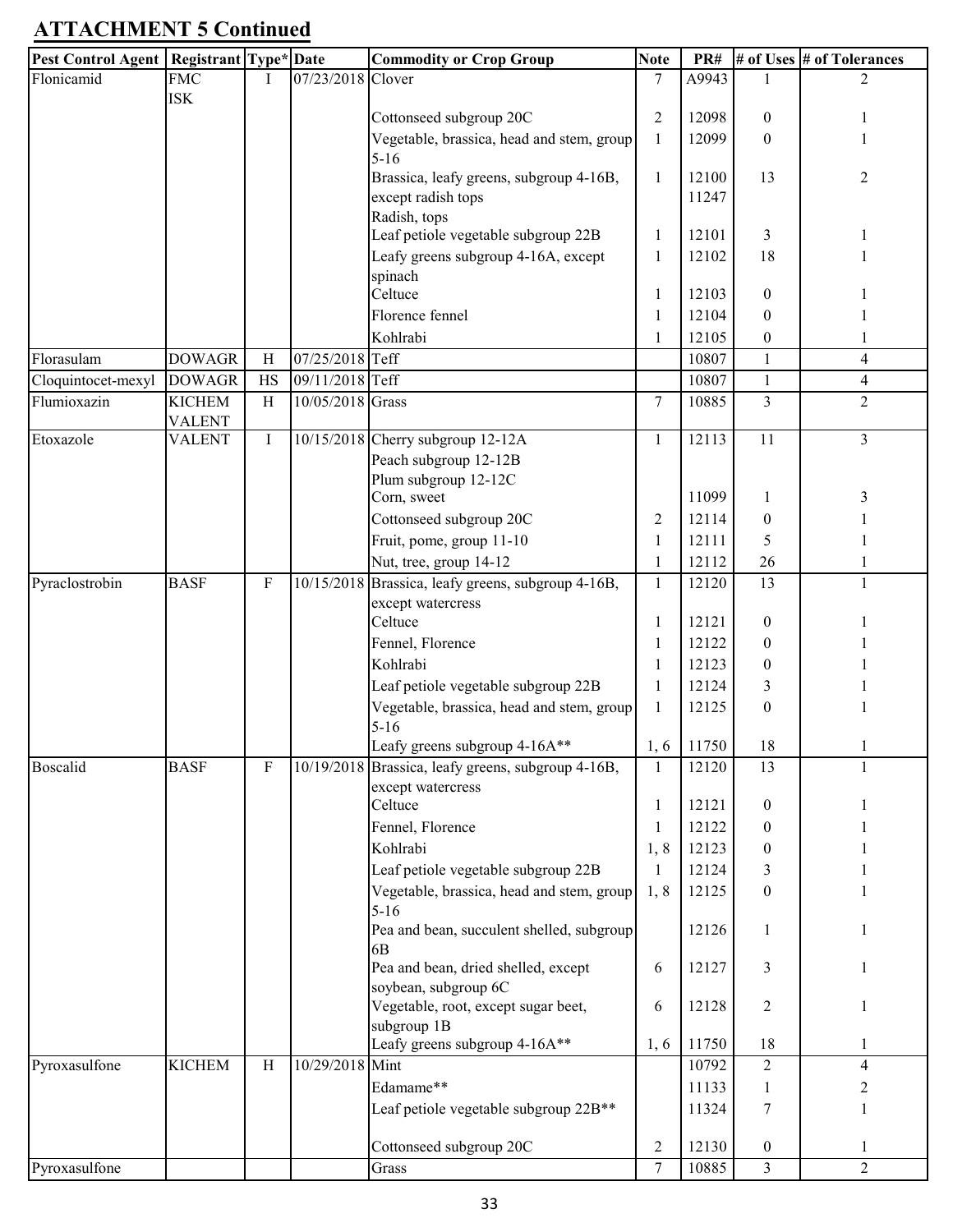| Pest Control Agent   Registrant   Type* Date |               |              |                    | <b>Commodity or Crop Group</b>                                | <b>Note</b>    | PR#   |                  | # of Uses # of Tolerances |
|----------------------------------------------|---------------|--------------|--------------------|---------------------------------------------------------------|----------------|-------|------------------|---------------------------|
| Cyantraniliprole                             | <b>HSB</b>    | L            | 11/13/2018         | Coffee                                                        |                | 10874 |                  |                           |
|                                              |               |              |                    | Berry, low growing, except strawberry,                        | $\overline{2}$ | 10199 | 7                | 1                         |
|                                              |               |              |                    | subgroup 13-07H, except Blueberry,                            |                |       |                  |                           |
|                                              |               |              |                    | lowbush, and Lingonberry                                      |                |       |                  |                           |
|                                              |               |              |                    | Caneberry subgroup 13-07A**                                   |                | 11046 | 5                | 1                         |
|                                              |               |              |                    |                                                               |                | 12398 |                  |                           |
|                                              |               |              |                    | Leafy greens subgroup 4-16A                                   | 1              | 12391 | 18               | 1                         |
|                                              |               |              |                    | Leaf petiole vegetable subgroup 22B                           | 1              | 12394 | 3                |                           |
|                                              |               |              |                    | Celtuce                                                       | 1              | 12395 | $\mathbf{0}$     |                           |
|                                              |               |              |                    | Florence fennel                                               | $\mathbf{1}$   | 12396 | $\overline{0}$   |                           |
|                                              |               |              |                    | Kohlrabi                                                      | 1              | 12397 | $\overline{0}$   |                           |
|                                              |               |              |                    | Vegetable, brassica, head and stem, group                     | $\mathbf{1}$   | 12393 | $\mathbf{0}$     | 5                         |
|                                              |               |              |                    | $5 - 16$<br>Brassica, leafy greens, subgroup 4-16B            | $\mathbf{1}$   | 12392 | 13               | 1                         |
| Clomazone                                    | <b>FMC</b>    | H            |                    | 12/06/2018 Bean, asparagus, dry seed                          |                | 08935 | $\mathbf{1}$     | $\mathbf{1}$              |
|                                              |               |              |                    | Bean, broad, dry seed                                         |                |       |                  |                           |
|                                              |               |              |                    | Bean, kidney, dry seed                                        |                |       |                  |                           |
|                                              |               |              |                    | Bean, lima, dry seed                                          |                |       |                  |                           |
|                                              |               |              |                    | Bean, mung, dry seed                                          |                |       |                  |                           |
|                                              |               |              |                    | Bean, navy, dry seed                                          |                |       |                  |                           |
|                                              |               |              |                    |                                                               |                |       |                  |                           |
|                                              |               |              |                    | Bean, pinto, dry seed                                         |                |       |                  |                           |
|                                              |               |              |                    | Grain lupin, dry seed                                         |                |       |                  |                           |
|                                              |               |              |                    | Sweet lupin, dry seed                                         |                |       |                  |                           |
|                                              |               |              |                    | White lupin, dry seed                                         |                |       |                  |                           |
|                                              |               |              |                    | White sweet lupin, dry seed                                   |                |       |                  |                           |
|                                              |               |              |                    | Bean, broad, succulent seed                                   |                | 11665 |                  |                           |
|                                              |               |              |                    | Bean, lima, succulent seed                                    |                |       |                  |                           |
|                                              |               |              |                    | Bean, wax, succulent seed                                     |                |       |                  |                           |
|                                              |               |              |                    | Chickpea, dry seed                                            |                |       |                  |                           |
|                                              |               |              |                    | Cilantro**                                                    |                |       |                  | 3                         |
|                                              |               |              |                    | Dill                                                          |                |       |                  |                           |
|                                              |               |              |                    | Vegetable, Brassica, head and stem,                           | 1              | 12224 | 0                |                           |
|                                              |               |              |                    | group $5-16$                                                  |                |       |                  |                           |
|                                              |               |              |                    | Broccoli, Chinese                                             | 1              | 12226 | $\mathbf{0}$     | 1                         |
|                                              |               |              |                    | Kohlrabi                                                      | $\mathbf{1}$   | 12227 | $\mathbf{0}$     | 1                         |
|                                              |               |              |                    | Stalk and stem vegetable subgroup 22A,                        | $\mathbf{1}$   | 12228 | 10               |                           |
|                                              |               |              |                    | except kohlrabi<br>Cottonseed subgroup 20C                    | $\overline{2}$ | 12225 | $\boldsymbol{0}$ | 1                         |
|                                              |               |              |                    | Cucumber**                                                    |                | 11063 |                  |                           |
|                                              |               |              |                    | Pumpkin**                                                     |                |       |                  |                           |
|                                              |               |              |                    |                                                               |                |       | 1                |                           |
|                                              |               |              |                    | Squash, winter**                                              |                |       | 1                |                           |
|                                              |               |              |                    | Squash, summer**                                              |                |       | 9                |                           |
|                                              |               |              |                    | Rapeseed subgroup 20A                                         |                | 10839 | 17               | $\mathbf{1}$              |
| 6-Benzyladenine                              | <b>VALBIO</b> | $\mathbf{P}$ | 12/13/2018 Avocado |                                                               |                | 10922 | $\mathbf{1}$     | $\mathbf{1}$              |
| Mefenoxam                                    | <b>SYNGEN</b> | $\mathbf F$  | 12/21/2018 Cacao   |                                                               |                | 11884 | $\mathbf{1}$     | $\mathbf{1}$              |
|                                              |               |              |                    | Wasabi                                                        |                | 10375 | $\overline{c}$   |                           |
|                                              |               |              |                    | Fruit, small, vine climbing, except grape,<br>subgroup 13-07E | $\overline{2}$ | 12295 | 5                | 1                         |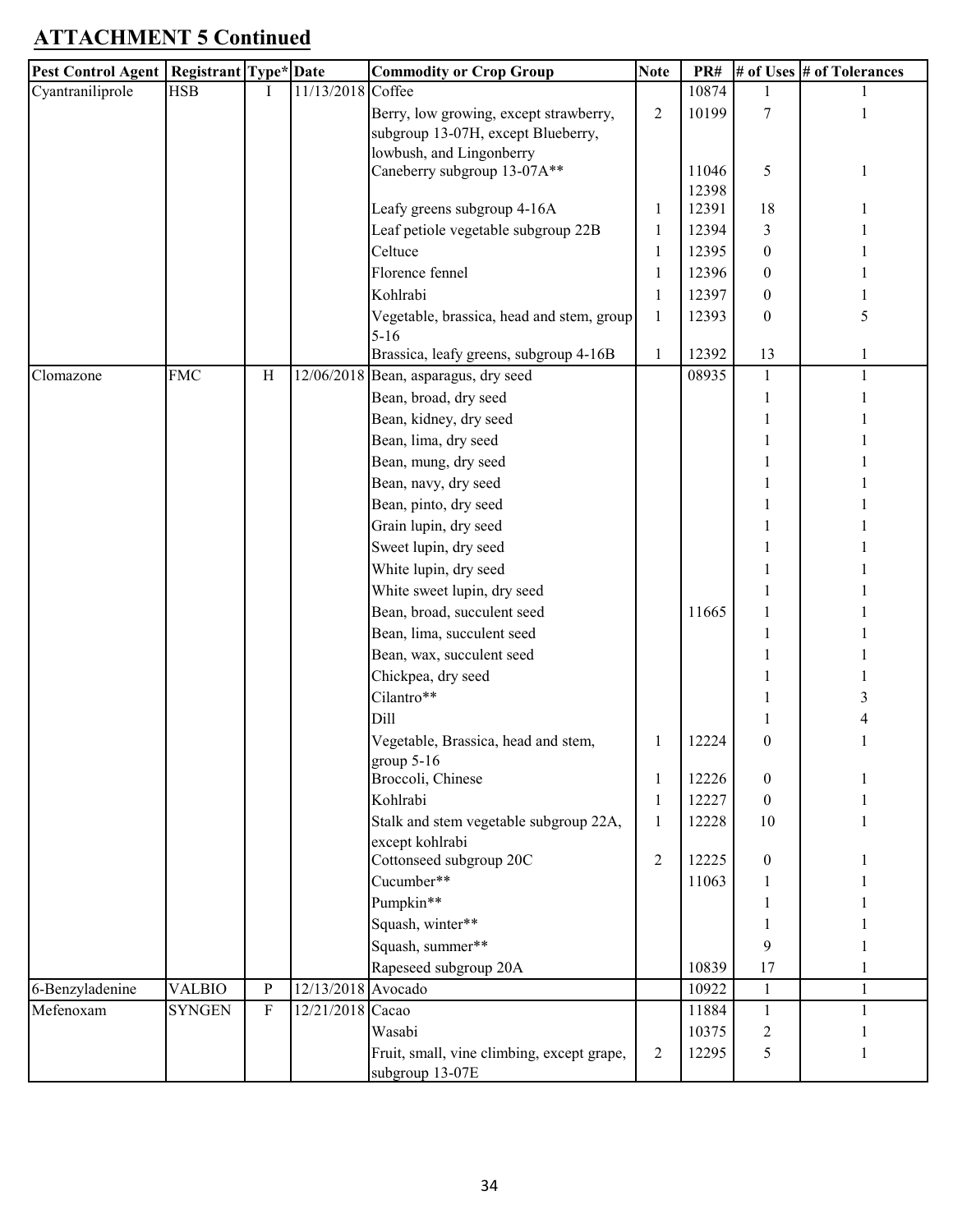| Pest Control Agent   Registrant   Type*   Date |                      |  |                    | <b>Commodity or Crop Group</b>                                                                           | <b>Note</b>    | PR#   |          | $\#$ of Uses $\#$ of Tolerances |
|------------------------------------------------|----------------------|--|--------------------|----------------------------------------------------------------------------------------------------------|----------------|-------|----------|---------------------------------|
| Tolfenpyrad                                    | <b>NAI</b>           |  | 12/21/2018 Avocado |                                                                                                          |                | 10427 |          |                                 |
|                                                |                      |  |                    | Berry, low growing, subgroup 13-07G,                                                                     | $\overline{2}$ | 10869 | 6        |                                 |
|                                                |                      |  |                    | except cranberry and lowbush blueberry                                                                   |                |       |          |                                 |
|                                                |                      |  |                    | Bushberry subgroup 13-07B                                                                                |                | 10380 | 19       |                                 |
|                                                |                      |  |                    | Caneberry subgroup 13-07A                                                                                |                | 11263 | 5        |                                 |
|                                                |                      |  |                    | Celtuce                                                                                                  | $\mathbf{1}$   | 11975 | $\Omega$ |                                 |
|                                                |                      |  |                    | Cottonseed subgroup 20C                                                                                  | 2              | 12097 | $\Omega$ |                                 |
|                                                |                      |  |                    | Florence fennel                                                                                          | 1              | 11978 | $\theta$ |                                 |
|                                                |                      |  |                    | Fruit, small, vine climbing, except fuzzy                                                                | $\overline{2}$ | 12222 | 5        |                                 |
|                                                |                      |  |                    | kiwifruit, subgroup 13-07F                                                                               |                |       |          |                                 |
|                                                |                      |  |                    | Leaf petiole vegetable subgroup 22B                                                                      | 1              | 11973 | 3        |                                 |
|                                                |                      |  |                    | Leafy greens subgroup 4-16A                                                                              | 1              | 11972 | 18       |                                 |
|                                                |                      |  |                    | Onion, bulb, subgroup 3-07A                                                                              |                | 09551 | 11       |                                 |
|                                                |                      |  |                    | Onion, green, subgroup 3-07B                                                                             |                | 09657 | 15       |                                 |
|                                                |                      |  |                    | Vegetable, fruiting, group 8-10                                                                          |                | 10634 | 21       |                                 |
|                                                |                      |  |                    | Vegetable, tuberous and corm, subgroup                                                                   | $\overline{2}$ | 12221 | 16       |                                 |
|                                                |                      |  |                    | 1C                                                                                                       |                |       |          |                                 |
|                                                | 918<br>208<br>Totals |  |                    |                                                                                                          |                |       |          |                                 |
|                                                |                      |  |                    | *F=fungicide, H=herbicide, I=insecticide/acaricide, M=molluscide, N=nematicide, P=plant growth regulator |                |       |          |                                 |

 $1$  Update of established tolerance on old crop group or subgroup

<sup>2</sup> Conversion of established tolerance(s) on representative commodities to a crop group or subgroup tolerance

3 Conversion of established tolerance(s) on representative commodities *and* 

submission of new data to complete the requirements for a crop group or subgroup

<sup>4</sup> Response to EPA request for Codex harmonization

<sup>5</sup> Tolerance for indirect or inadvertent residues

<sup>6</sup> Revised tolerance

 $7$  Tolerances to support regional registrations in the Pacific Northwest only

 ${}^{8}$ Tolerances established but these uses will not be registered at the present time.

\*\* notes a Joint Review or Workshare with EPA and PMRA

#### **Time-Limited Tolerances**

|                                          |                                                                                                          |  |  | <b>Commodity or Crop Group and</b>                  |          |       | No. of      |                          |
|------------------------------------------|----------------------------------------------------------------------------------------------------------|--|--|-----------------------------------------------------|----------|-------|-------------|--------------------------|
| Pest Control Agent Registrant Type* Date |                                                                                                          |  |  | <b>Expiration Date</b>                              | Note PR# |       | <b>Uses</b> | <b>No. of Tolerances</b> |
| Flonicamid                               | ISK/FMC                                                                                                  |  |  | 01/26/2016 Prickly Pear Cactus (expires 12/31/2020) |          | 11966 |             |                          |
| Totals                                   |                                                                                                          |  |  |                                                     |          |       |             |                          |
|                                          | *F=fungicide, H=herbicide, I=insecticide/acaricide, M=molluscide, N=nematicide, P=plant growth regulator |  |  |                                                     |          |       |             |                          |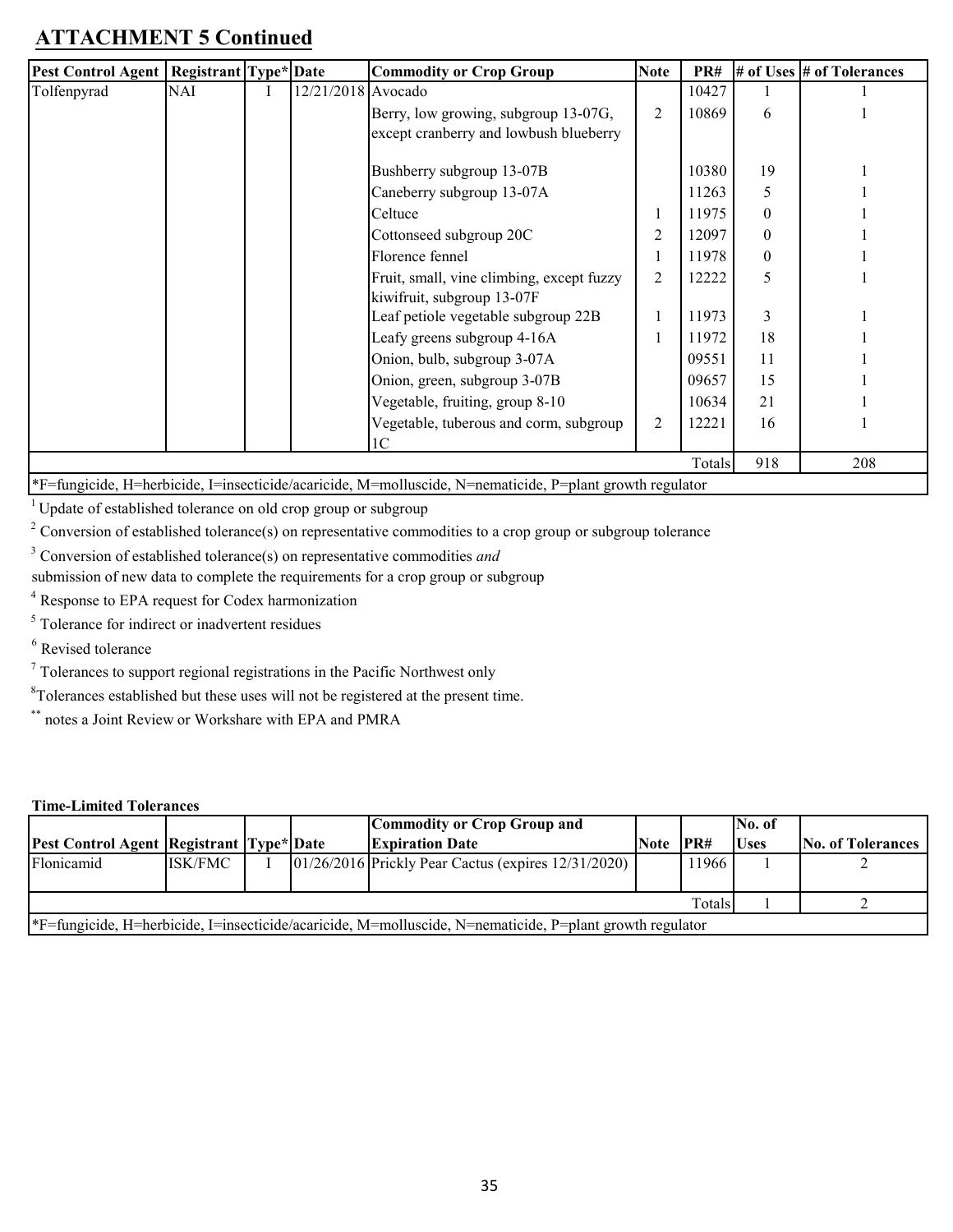### **ATTACHMENT 6 Pending Food Program Submissions to EPA**

| <b>PR#</b> | <b>Chemical</b>                             | <b>Commodity (Full name)</b>                                                                      |
|------------|---------------------------------------------|---------------------------------------------------------------------------------------------------|
| 7732       | $2,4-D$                                     | STRAWBERRY (ANNUAL) (13-07G = LOW GROWING BERRY SUBGROUP)                                         |
| 11842      | $2,4-D$                                     | CLOVER (SEED CROP) (18 = NONGRASS ANIMAL FEEDS GROUP)                                             |
| 275        | $2,4$ -DB                                   | $GUAR$ ( $06C = DRIED$ SHELLED PEA/BEAN (EXCEPT SOYBEAN)<br>SUBGROUP)                             |
| 8992       | $2,4$ -DB                                   | LENTIL (06C = DRIED SHELLED PEA/BEAN (EXCEPT SOYBEAN)<br>SUBGROUP)                                |
| 12406      | <b>ABAMECTIN</b>                            | SUBGROUP 20C (20C = COTTONSEED SUBGROUP)                                                          |
| 11867      | <b>ACEQUINOCYL</b>                          | BLUEBERRY (13-07B = BUSHBERRY SUBGROUP)                                                           |
| 12492      | <b>ACETAMIPRID</b>                          | SUBGROUP 22A (22A = STALK AND STEM VEGETABLE SUBGROUP)                                            |
| 10214      | <b>ACETOCHLOR</b>                           | BEAN & PEA (SUCCULENT) (06AB = EDIBLE PODDED AND SUCCULENT<br>SHELLED PEA/BEAN SUBGROUPS)         |
| 10958      | <b>ACIFLUORFEN</b>                          | EDAMAME (VEGETABLE SOYBEAN) (06A = EDIBLE PODDED LEGUME<br><b>VEGETABLES SUBGROUP)</b>            |
| 11695      | <b>AFIDOPYROPEN</b>                         | LETTUCE (GH) $(04-16A = LEAFY$ GREENS SUBGROUP)                                                   |
| 12277      | <b>AMETOCTRADIN</b>                         | CELTUCE (22A = STALK AND STEM VEGETABLE GROUP)                                                    |
| 12282      | <b>AMETOCTRADIN</b>                         | CROP GROUP 05-16 (05-16 = BRASSICA HEAD AND STEM VEGETABLE<br>GROUP)                              |
| 12278      | <b>AMETOCTRADIN</b>                         | FENNEL, FLORENCE (22A = STALK AND STEM VEGETABLE SUBGROUP)                                        |
| 12280      | <b>AMETOCTRADIN</b>                         | KOHLRABI (22A = STALK AND STEM VEGETABLE SUBGROUP)                                                |
| 12276      | <b>AMETOCTRADIN</b>                         | SUBGROUP 04-16B (04-16B = BRASSICA LEAFY GREENS SUBGROUP)                                         |
| 12279      | <b>AMETOCTRADIN</b>                         | SUBGROUP 13-07F (13-07F = SMALL FRUIT VINE CLIMBING SUBGROUP,<br><b>EXCEPT FUZZY KIWIFRUIT)</b>   |
| 12281      | <b>AMETOCTRADIN</b>                         | SUBGROUP 22B (22B = LEAF PETIOLE VEGETABLE SUBGROUP)                                              |
| 9613       | <b>ANTHRAQUINONE</b>                        | CORN (FIELD) (15-16 = CEREAL GRAINS AND CEREAL GRAINS<br>FORAGE/FODDER/STRAW GROUPS)              |
| 3735       | <b>ATRAZINE</b>                             | SORGHUM (SWEET) (15-16 = CEREAL GRAINS AND CEREAL GRAINS<br>FORAGE/FODDER/STRAW GROUPS)           |
| 8052       | <b>AVG</b>                                  | CHERRY (12-12A = CHERRY SUBGROUP)                                                                 |
| 11055      | <b>AZOXYSTROBIN</b>                         | BLUEBERRY (13-07B = BUSHBERRY SUBGROUP)                                                           |
| 11760      | BENZOVINDIFLUPYR +<br><b>DIFENOCONAZOLE</b> | GINSENG (01AB = ROOT VEGETABLES SUBGROUPS)                                                        |
| 9026       | <b>BETA-CYFLUTHRIN</b>                      | FLAX (20A = RAPESEED SUBGROUP)                                                                    |
| 10002      | <b>BIFENAZATE</b>                           | BANANA (24B = TROPICAL AND SUBTROPICAL, MEDIUM TO LARGE<br>FRUIT, SMOOTH, INEDIBLE PEEL SUBGROUP) |
| 11465      | <b>BIFENAZATE</b>                           | CROP GROUP $14-12$ ( $14-12$ = TREE NUT GROUP)                                                    |
| 11462      | <b>BIFENAZATE</b>                           | SUBGROUP 12-12A (12-12A = CHERRY SUBGROUP)                                                        |
| 11463      | <b>BIFENAZATE</b>                           | SUBGROUP $12-12B$ ( $12-12B$ = PEACH SUBGROUP)                                                    |
| 11464      | <b>BIFENAZATE</b>                           | SUBGROUP $12-12C$ ( $12-12C = PLUM SUBGROUP$ )                                                    |
| 11872      | <b>BIFENAZATE</b>                           | SUBGROUP 20C (20C = COTTONSEED SUBGROUP)                                                          |
| 11873      | <b>BIFENAZATE</b>                           | SUBGROUP 24A (24A = TROPICAL AND SUBTROPICAL, SMALL FRUIT,<br><b>INEDIBLE PEEL SUBGROUP)</b>      |
| 11165      | <b>BIFENTHRIN</b>                           | GRAPEFRUIT (10-10C = GRAPEFRUIT SUBGROUP)                                                         |
| 11164      | <b>BIFENTHRIN</b>                           | LEMON (10-10B = LEMON/LIME SUBGROUP)                                                              |
| 11166      | <b>BIFENTHRIN</b>                           | ORANGE (10-10A = ORANGE SUBGROUP)                                                                 |
| 9338       | <b>BROMOXYNIL</b>                           | MILLET (15-16 = CEREAL GRAINS AND CEREAL GRAINS<br>FORAGE/FODDER/STRAW GROUPS)                    |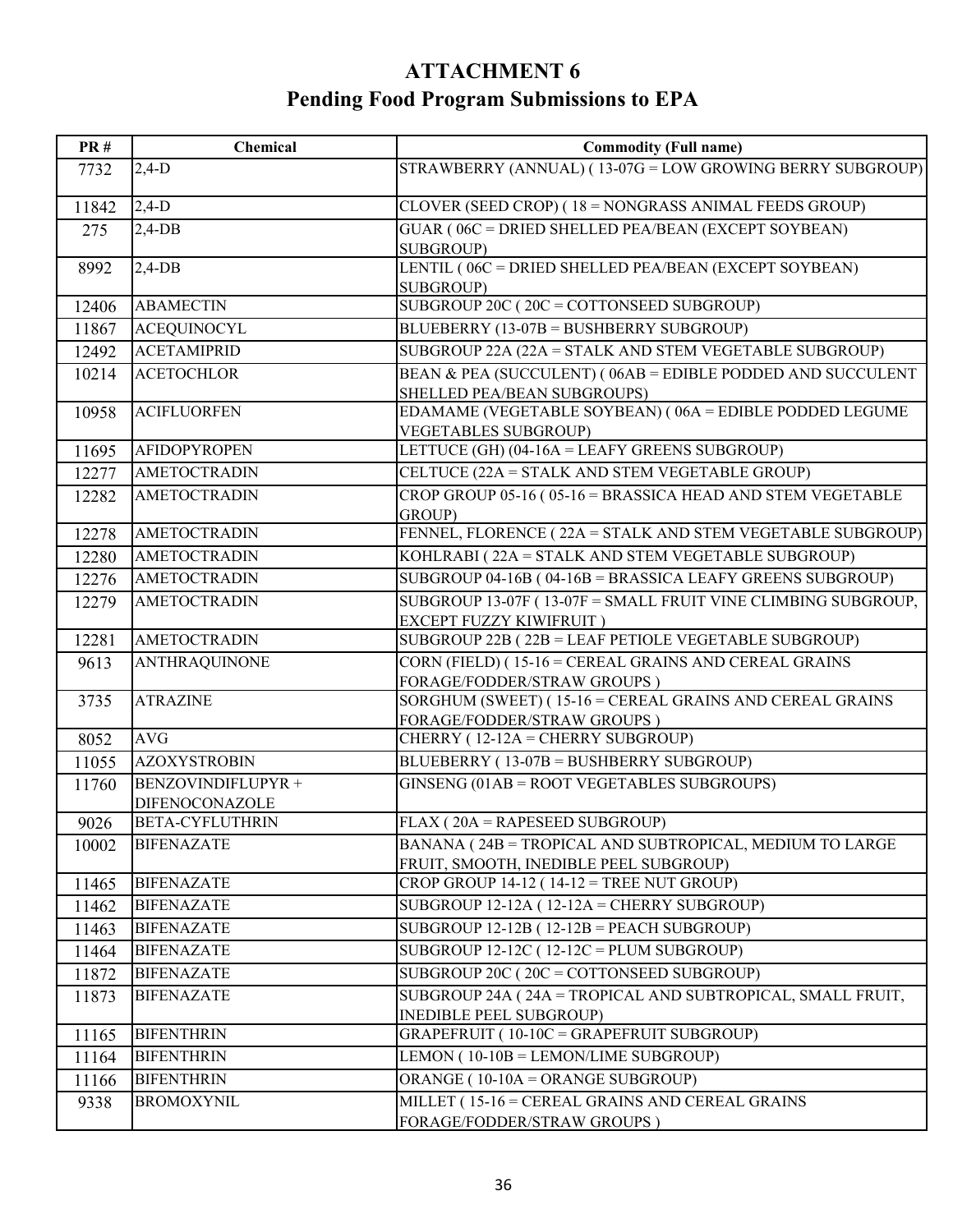| <b>PR#</b> | <b>Chemical</b>          | <b>Commodity (Full name)</b>                                             |
|------------|--------------------------|--------------------------------------------------------------------------|
| 10367      | CHLOROTHALONIL           | $ALMOND (14-12 = TREE NUT GROUP)$                                        |
| 391        | CHLOROTHALONIL           | BEET (GARDEN) (01AB = ROOT VEGETABLES SUBGROUPS)                         |
| 10859      | <b>CHLOROTHALONIL</b>    | CHERRY, SOUR (12-12A = CHERRY SUBGROUP)                                  |
| 11846      | CHLOROTHALONIL           | CRANBERRY (13-07H = LOW GROWING BERRY SUBGROUP, EXCEPT<br>STRAWBERRY)    |
| 10164      | CHLOROTHALONIL           | GRAPEFRUIT (10-10C = GRAPEFRUIT SUBGROUP)                                |
| 5423       | CHLOROTHALONIL           | GREENS (MUSTARD) (04-16B = BRASSICA LEAFY GREENS SUBGROUP)               |
| 10100      | CHLOROTHALONIL           | GUAVA (23B = TROPICAL AND SUBTROPICAL, MEDIUM TO LARGE                   |
|            | CHLOROTHALONIL           | FRUIT, EDIBLE PEEL SUBGROUP)<br>LEMON (10-10B = LEMON/LIME SUBGROUP)     |
| 10165      | CHLOROTHALONIL           | LETTUCE (HEAD & LEAF) (04-16A = LEAFY GREENS SUBGROUP)                   |
| 147        | CHLOROTHALONIL           | LYCHEE (24A = TROPICAL AND SUBTROPICAL, SMALL FRUIT,                     |
| 6420       |                          | <b>INEDIBLE PEEL SUBGROUP)</b>                                           |
| 10163      | CHLOROTHALONIL           | ORANGE (10-10A = ORANGE SUBGROUP)                                        |
| 148        | CHLOROTHALONIL           | RADISH (01AB = ROOT VEGETABLES SUBGROUPS)                                |
| 397        | <b>CHLOROTHALONIL</b>    | SPINACH (04-16A = LEAFY GREENS SUBGROUP)                                 |
| 3721       | CHLOROTHALONIL           | SUGAR APPLE (24C = TROPICAL AND SUBTROPICAL, MEDIUM TO                   |
|            |                          | LARGE FRUIT, ROUGH OR HAIRY, INEDIBLE PEEL SUBGROUP)                     |
| 11671      | <b>CLETHODIM</b>         | $CHIA$ (99 = MISC GROUP)                                                 |
| 10582      | <b>CLETHODIM</b>         | GRAPE (13-07F = SMALL VINE CLIMBING SUBGROUP, ESCEPT FUZZY<br>KIWIFRUIT) |
| 5147       | <b>CLOPYRALID</b>        | CANEBERRY (13-071 = CANEBERRY SUBGROUP)                                  |
| 11600      | <b>CLOPYRALID</b>        | ONION (DRY BULB) (03-07A = ONION, BULB SUBGROUP)                         |
| 11256      | <b>CLOPYRALID</b>        | STRAWBERRY (13-07G = LOW GROWING BERRY SUBGROUP)                         |
| 10327      | CYANTRANILIPROLE (HGW86) | LETTUCE (GH) (04-16A = LEAFY GREENS SUBGROUP)                            |
| 11893      | <b>CYCLANILIPROLE</b>    | CUCUMBER (GH) (09B = SQUASH/CUCUMBER SUBGROUP)                           |
| 12515      | <b>CYCLANILIPROLE</b>    | LETTUCE (GH) (04-16A = LEAFY GREENS SUBGROUP)                            |
| 11891      | <b>CYCLANILIPROLE</b>    | PEPPER (GH) (08-10BC = PEPPER/NON-BELL PEPPER/EGGPLANT                   |
|            |                          | <b>SUBGROUPS)</b>                                                        |
| 1548       | <b>DCPA</b>              | ASPARAGUS (22A = STALK AND STEM VEGETABLE SUBGROUP)                      |
| 8332       | <b>DCPA</b>              | CARROT (01AB = ROOT VEGETABLES SUBGROUPS)                                |
| 11433      | <b>DCPA</b>              | CROP GROUP $03-07$ ( $03-07$ = BULB VEGETABLE GROUP)                     |
| 10245      | <b>DCPA</b>              | PRICKLY PEAR CACTUS (24D = TROPICAL AND SUBTROPICAL,                     |
|            |                          | CACTUS, INEDIBLE PEEL SUBGROUP)                                          |
| 11434      | <b>DCPA</b>              | SUBGROUP $09A(09A = MELON SUBGROUP)$                                     |
| 11435      | <b>DCPA</b>              | SUBGROUP 13-07G (13-07G = LOW GROWING BERRY SUBGROUP)                    |
| 8001       | <b>DIFENOCONAZOLE</b>    | GARLIC (03-07A = ONION, BULB SUBGROUP)                                   |
| 12268      | <b>DIMETHOMORPH</b>      | CELTUCE (22A = STALK AND STEM VEGETABLE SUBGROUP)                        |
| 12273      | <b>DIMETHOMORPH</b>      | CROP GROUP 05-16 (05-16 = BRASSICA HEAD AND STEM VEGETABLE<br>GROUP)     |
| 12274      | <b>DIMETHOMORPH</b>      | CROP GROUP 08-10 (08-10 = FRUITING VEGETABLE GROUP)                      |
| 12269      | <b>DIMETHOMORPH</b>      | FENNEL, FLORENCE (22A = STALK AND STEM VEGETABLE SUBGROUP)               |
| 12271      | <b>DIMETHOMORPH</b>      | KOHLRABI (22A = STALK AND STEM VEGETABLE SUBGROUP)                       |
| 12275      | <b>DIMETHOMORPH</b>      | SUBGROUP 01C (01C = TUBEROUS AND CORM VEGETABLES                         |
|            |                          | SUBGROUP)                                                                |
| 12270      | <b>DIMETHOMORPH</b>      | SUBGROUP 13-07F (13-07F = SMALL FRUIT VINE CLIMBING SUBGROUP,            |
|            |                          | EXCEPT FUZZY KIWIFRUIT)                                                  |
| 12267      | <b>DIMETHOMORPH</b>      | SUBGROUP 13-07G (13-07G = LOW GROWING BERRY SUBGROUP)                    |
| 12272      | <b>DIMETHOMORPH</b>      | SUBGROUP 22B (22B = LEAF PETIOLE VEGETABLE SUBGROUP)                     |
| 11689      | DIMETHOMORPH +           | CUCUMBER (GH) (09B = SQUASH/CUCUMBER SUBGROUP)                           |
|            | <b>AMETOCTRADIN</b>      |                                                                          |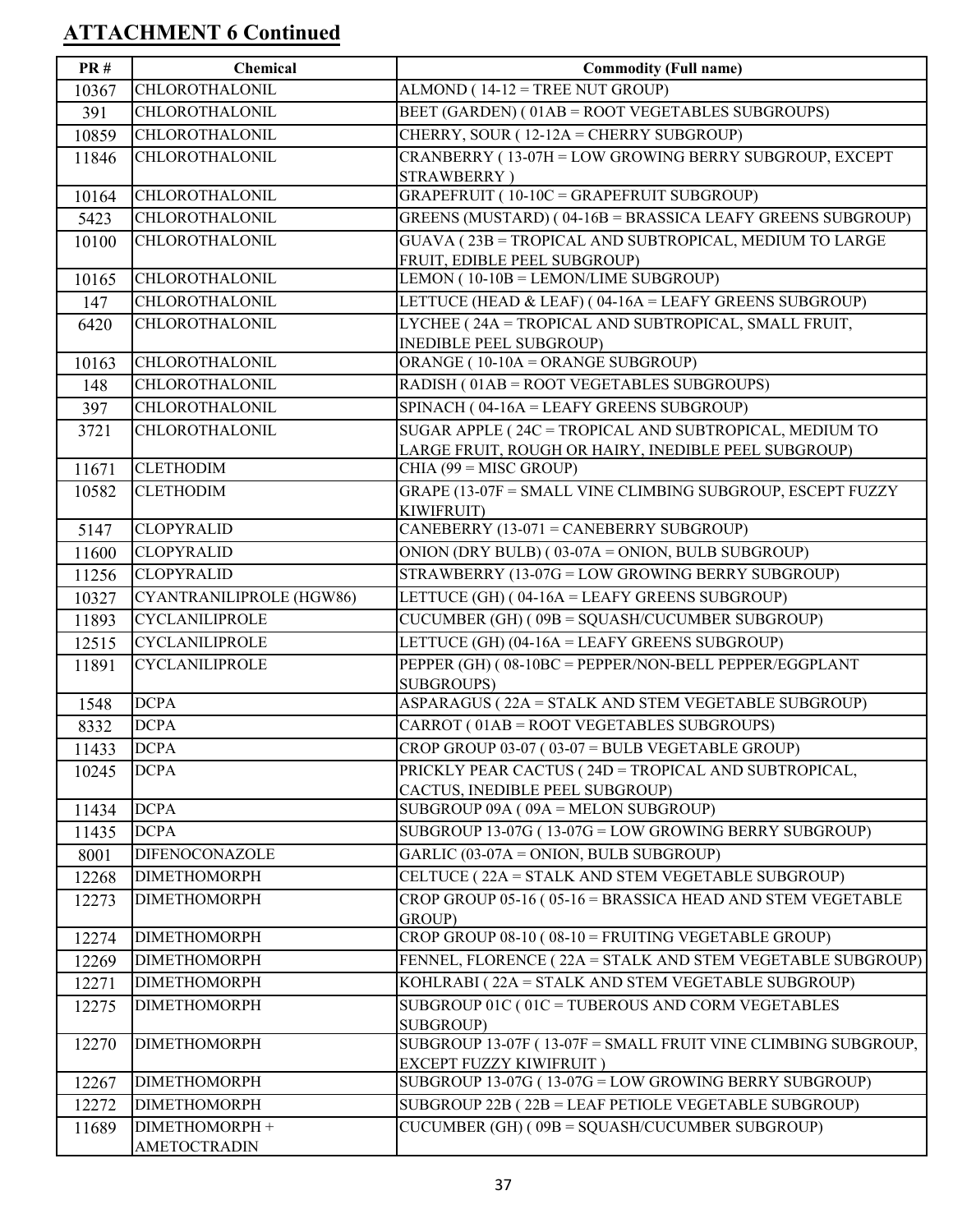| <b>PR#</b> | Chemical                  | <b>Commodity (Full name)</b>                                                                       |
|------------|---------------------------|----------------------------------------------------------------------------------------------------|
| 11688      | DIMETHOMORPH +            | LETTUCE (GH) (04-16A = LEAFY GREENS SUBGROUP)                                                      |
|            | <b>AMETOCTRADIN</b>       |                                                                                                    |
| 11302      | <b>DINOTEFURAN</b>        | $APPLE$ (11-10 = POME FRUIT GROUP)                                                                 |
| 8595       | <b>DINOTEFURAN</b>        | BASIL (19A = HERB SUBGROUP)                                                                        |
| 11305      | <b>DINOTEFURAN</b>        | CHERRY (12-12A = CHERRY SUBGROUP)                                                                  |
| 10998      | <b>DINOTEFURAN</b>        | CUCUMBER (GH) (09B = SQUASH/CUCUMBER SUBGROUP)                                                     |
| 11304      | <b>DINOTEFURAN</b>        | $PEACH (12-12B = PEACH SUBGROUP)$                                                                  |
| 11303      | <b>DINOTEFURAN</b>        | PEAR ( $11-10 = POME FRUIT GROUP$ )                                                                |
| 12548      | <b>DINOTEFURAN</b>        | PEPPER (GH) (08-10BC = PEPPER/NON-BELL PEPPER/EGGPLANT                                             |
|            |                           | <b>SUBGROUPS)</b>                                                                                  |
| 11199      | <b>DINOTEFURAN</b>        | PLUM $(12-12C) =$ PLUM SUBGROUP)                                                                   |
| 10816      | <b>DIQUAT</b>             | AVOCADO (24B = TROPICAL AND SUBTROPICAL, MEDIUM TO LARGE<br>FRUIT, SMOOTH, INEDIBLE PEEL SUBGROUP) |
| 10818      | <b>DIQUAT</b>             | BANANA (24B = TROPICAL AND SUBTROPICAL, MEDIUM TO LARGE                                            |
|            |                           | FRUIT, SMOOTH, INEDIBLE PEEL SUBGROUP)                                                             |
| 10817      | <b>DIQUAT</b>             | GUAVA (23B = TROPICAL AND SUBTROPICAL, MEDIUM TO LARGE                                             |
|            |                           | FRUIT, EDIBLE PEEL SUBGROUP)                                                                       |
| 10815      | <b>DIQUAT</b>             | LYCHEE (24A = TROPICAL AND SUBTROPICAL, SMALL FRUIT,<br><b>INEDIBLE PEEL SUBGROUP)</b>             |
| 10766      | <b>DIQUAT</b>             | ONION (DRY BULB) (03-07A = ONION, BULB SUBGROUP)                                                   |
| 10669      | <b>DIQUAT</b>             | PEPPER (BELL & NONBELL) (08-10BC = PEPPER/NON-BELL                                                 |
|            |                           | PEPPER/EGGPLANT SUBGROUPS)                                                                         |
| 10814      | <b>DIQUAT</b>             | SUGAR APPLE (24C = TROPICAL AND SUBTROPICAL, MEDIUM TO                                             |
|            |                           | LARGE FRUIT, ROUGH OR HAIRY, INEDIBLE PEEL SUBGROUP)                                               |
| 10668      | <b>DIQUAT</b>             | TOMATO (08-10A = TOMATO SUBGROUP)                                                                  |
| 9737       | <b>DIQUAT</b>             | WATERCRESS (04-16B = BRASSICA LEAFY GREENS SUBGROUP)                                               |
| 2399       | <b>DIURON</b>             | CHERRY (12-12A = CHERRY SUBGROUP)                                                                  |
| 3071       | <b>DIURON</b>             | $PLUM(12-12C = PLUM SUBGROUP)$                                                                     |
| 12427      | <b>EMAMECTIN BENZOATE</b> | SUBGROUP 20C (20C = COTTONSEED SUBGROUP)                                                           |
| 10680      | <b>ETHABOXAM</b>          | BROCCOLI (05-16 = BRASSICA HEAD AND STEM VEGETABLE GROUP)                                          |
| 10115      | <b>ETHEPHON</b>           | FIG (23B = TROPICAL AND SUBTROPICAL, MEDIUM TO LARGE FRUIT,                                        |
|            |                           | <b>EDIBLE PEEL SUBGROUP)</b>                                                                       |
|            | 10049 ETHOPROP            | MINT (FUTURE: HERBS) (99 = MISCELLANEOUS COMMODITY)                                                |
| 4124       | <b>ETHYLENE</b>           | PINEAPPLE (24C = TROPICAL AND SUBTROPICAL, MEDIUM TO LARGE                                         |
|            |                           | FRUIT, ROUGH OR HAIRY, INEDIBLE PEEL SUBGROUP)                                                     |
| 8757       | FAMOXADONE + CYMOXANIL    | RADISH (01AB = ROOT VEGETABLES SUBGROUPS)                                                          |
| 11332      | <b>FENPROPATHRIN</b>      | CROP GROUP $14-12$ ( $14-12$ = TREE NUT GROUP)                                                     |
| 9266       | <b>FENPROPATHRIN</b>      | GREENS (MUSTARD) (04-16B = BRASSICA LEAFY GREENS SUBGROUP)                                         |
| 11333      | <b>FENPROPATHRIN</b>      | SUBGROUP $12-12A$ ( $12-12A =$ CHERRY SUBGROUP)                                                    |
| 11334      | <b>FENPROPATHRIN</b>      | SUBGROUP $12-12B$ ( $12-12B$ = PEACH SUBGROUP)                                                     |
| 11335      | <b>FENPROPATHRIN</b>      | SUBGROUP $12-12C$ ( $12-12C = PLUM SUBGROUP$ )                                                     |
| 7946       | <b>FENPROPATHRIN</b>      | SWEET POTATO (01CD = TUBEROUS AND CORM VEGETABLES<br><b>SUBGROUPS)</b>                             |
| 9517       | <b>FENPROPATHRIN</b>      | TURNIP (ROOTS) (01AB = ROOT VEGETABLES SUBGROUPS)                                                  |
| 12284      | <b>FENPYROXIMATE</b>      | CUCUMBER (GH) (09B = SQUASH/CUCUMBER SUBGROUP)                                                     |
| 11748      | FENPYROXIMATE             | $PEANUT (99 = MISC GROUP)$                                                                         |
| 11699      | <b>FENPYROXIMATE</b>      | POMEGRANATE (24B = TROPICAL AND SUBTROPICAL, MEDIUM TO                                             |
|            |                           | LARGE FRUIT, SMOOTH, INEDIBLE PEEL SUBGROUP)                                                       |
| 11705      | <b>FLONICAMID</b>         | LETTUCE (GH) (04-16A = LEAFY GREENS SUBGROUP)                                                      |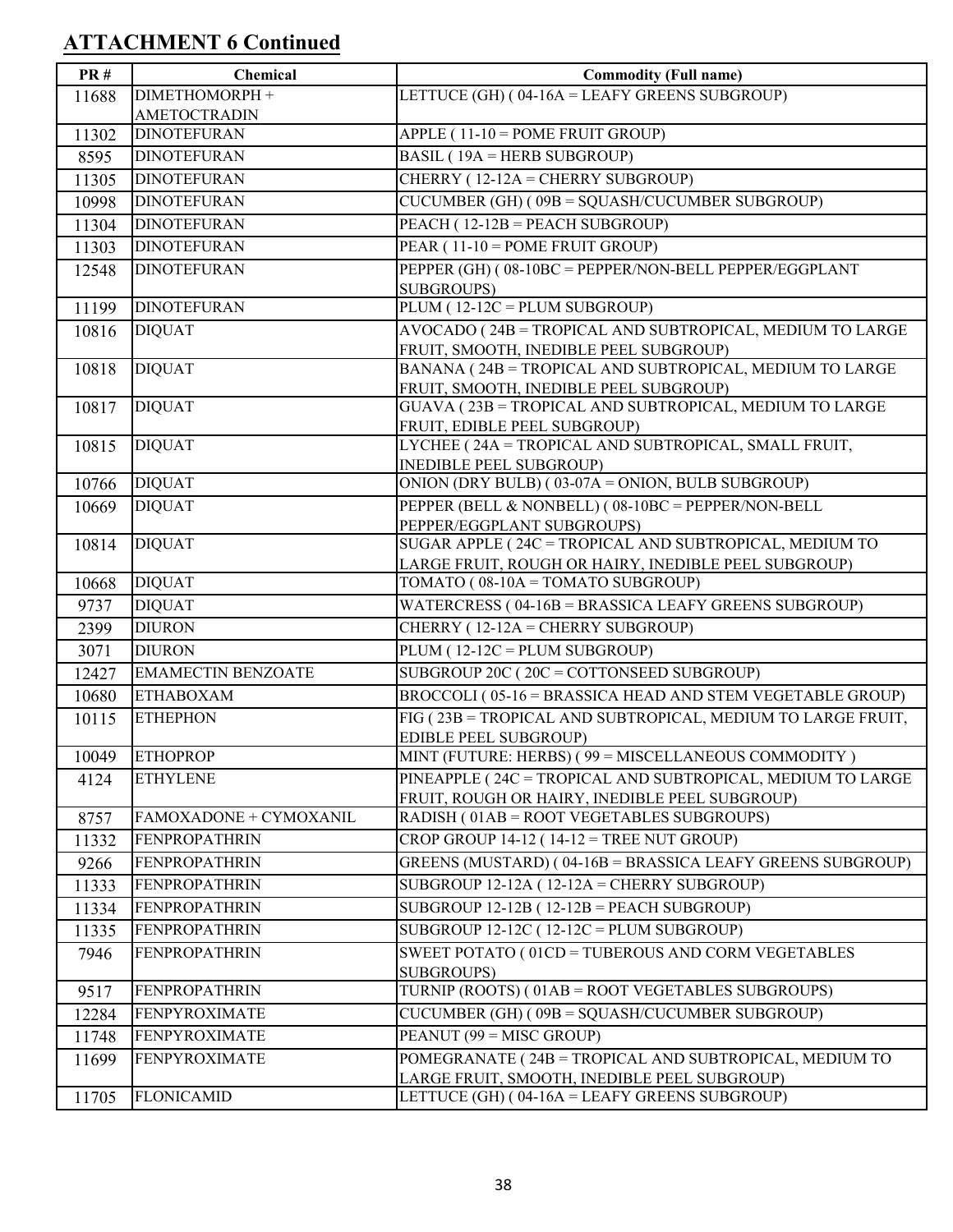| <b>PR#</b> | Chemical                | <b>Commodity (Full name)</b>                                                                              |
|------------|-------------------------|-----------------------------------------------------------------------------------------------------------|
| 11317      | FLORASULAM + FLUROXYPYR | GRASSES (SEED CROP) (17 = GRASS FORAGE, FODDER AND HAY                                                    |
|            |                         | GROUP)                                                                                                    |
| 11861      | FLUAZIFOP-P-BUTYL       | BROCCOLI (05-16 = BRASSICA HEAD AND STEM VEGETABLE GROUP)                                                 |
| 11862      | FLUAZIFOP-P-BUTYL       | CABBAGE (05-16 = BRASSICA HEAD AND STEM VEGETABLE GROUP)                                                  |
| 2336       | FLUAZIFOP-P-BUTYL       | CELERY (22B = LEAF PETIOLE VEGETABLE SUBGROUP)                                                            |
| 2087       | FLUAZIFOP-P-BUTYL       | CHIVES (03-07B = ONION, GREEN SUBGROUP)                                                                   |
| 11363      | FLUAZIFOP-P-BUTYL       | CROP GROUP 10-10 (10-10 = CITRUS FRUIT GROUP)                                                             |
| 11364      | FLUAZIFOP-P-BUTYL       | CROP GROUP $12-12$ ( $12-12 =$ STONE FRUIT GROUP)                                                         |
| 2076       | FLUAZIFOP-P-BUTYL       | GREENS (MUSTARD) (04-16B = BRASSICA LEAFY GREENS SUBGROUP)                                                |
| 11265      | FLUAZIFOP-P-BUTYL       | PAPAYA (24B = TROPICAL AND SUBTROPICAL, MEDIUM TO LARGE                                                   |
|            |                         | FRUIT, SMOOTH, INEDIBLE PEEL SUBGROUP)                                                                    |
| 8274       | <b>FLUAZINAM</b>        | PAPAYA (24B = TROPICAL AND SUBTROPICAL, MEDIUM TO LARGE                                                   |
|            |                         | FRUIT, SMOOTH, INEDIBLE PEEL SUBGROUP)                                                                    |
| 11231      | <b>FLUAZINAM</b>        | PEA (EDIBLE PODDED, SUCCULENT & DRIED SHELLED (06ABC =<br>EDIBLE PODDED, SUCCULENT/DRIED SHELLED PEA/BEAN |
| 10592      | <b>FLUAZINAM</b>        | TOMATO (08-10A = TOMATO SUBGROUP)                                                                         |
| 10374      | <b>FLUDIOXONIL</b>      | CELERY (GH) ( $22B = LEAF$ PETIOLE VEGETABLE SUBGROUP)                                                    |
| 12400      | FLUDIOXONIL             | DRAGON FRUIT (PITAYA) (24D = TROPICAL AND SUBTROPICAL,                                                    |
|            |                         | CACTUS, INEDIBLE PEEL SUBGROUP)                                                                           |
| 12010      | FLUDIOXONIL             | TOMATO (GH) (08-10A = TOMATO SUBGROUP)                                                                    |
| 10908      | <b>FLUENSULFONE</b>     | BEET (SUGAR) (01AB = ROOT VEGETABLES SUBGROUPS)                                                           |
| 11505      | <b>FLUMETSULAM</b>      | Clover (SEED CROP) (18 = NONGRASS ANIMAL FEEDS GROUP)                                                     |
| 11132      | <b>FLUMIOXAZIN</b>      | EDAMAME (VEGETABLE SOYBEAN) (06A = EDIBLE PODDED LEGUME                                                   |
|            |                         | <b>VEGETABLES SUBGROUP)</b>                                                                               |
| 10686      | FLUMIOXAZIN             | GUAYULE (99 = MISCELLANEOUS COMMODITY)                                                                    |
| 11971      | <b>FLUOPYRAM</b>        | $MINT (99 = MISC GROUP)$                                                                                  |
| 11318      | FLUPYRADIFURONE         | ASPARAGUS (22A = STALK AND STEM VEGETABLE SUBGROUP)                                                       |
| 11712      | <b>FLUPYRADIFURONE</b>  | COFFEE ( $99 =$ MISC GROUP)                                                                               |
| 11831      | FLUPYRADIFURONE         | DATE (23C = TROPICAAL, PALM FRUIT, EDIBLE PEEL SUBGROUP)                                                  |
| 11755      | <b>FLUPYRADIFURONE</b>  | GRASSES (SEED CROP) (17 = GRASS FORAGE, FODDER AND HAY                                                    |
|            |                         | GROUP)                                                                                                    |
| 11711      | FLUPYRADIFURONE         | PINEAPPLE (24C = TROPICAL AND SUBTROPICAL, MEDIUM TO LARGE                                                |
| 11725      | FLUPYRADIFURONE         | FRUIT, ROUGH OR HAIRY, INEDIBLE PEEL SUBGROUP)<br>SESAME (20A = RAPESEED SUBGROUP)                        |
| 11709      | FLUPYRADIFURONE         | SORGHUM (SWEET) (15-16 = CEREAL GRAINS AND CEREAL GRAINS                                                  |
|            |                         | FORAGE/FODDER/STRAW GROUPS)                                                                               |
| 11674      | FLUPYRADIFURONE         | SUNFLOWER ( $20B =$ SUNFLOWER SUBGROUP)                                                                   |
| 9184       | FLUTIANIL (V-10118)     | GREENS (MUSTARD) (04-16B = BRASSICA LEAFY GREENS SUBGROUP)                                                |
| 11935      | <b>FLUTRIAFOL</b>       | OLIVE (23A = TROPICAL AND SUBTROPICAL, SMALL FRUIT, EDIBLE                                                |
|            |                         | PEEL SUBGROUP)                                                                                            |
| 11754      | FLUXAPYROXAD+           | POMEGRANATE (24B = TROPICAL AND SUBTROPICAL, MEDIUM TO                                                    |
|            | PYRACLOSTROBIN          | LARGE FRUIT, SMOOTH, INEDIBLE PEEL SUBGROUP)                                                              |
| 12467      | <b>FOMESAFEN</b>        | FOLIAGE OF LEGUME VEGETABLES EXCEPT SOYBEAN (07A = FOLIAGE                                                |
| 11620      | <b>FOMESAFEN</b>        | OF LEGUME VEGETABLES (EXCEPT SOYBEAN) SUBGROUP)<br>ONION (03-07AB = ONION BULB AND GREEN SUBGROUPS)       |
| 11650      | <b>GLYPHOSATE</b>       | CROP GROUP $12-12$ ( $12-12 =$ STONE FRUIT GROUP)                                                         |
| 11651      | <b>GLYPHOSATE</b>       | CROP GROUP $14-12$ ( $14-12$ = TREE NUT GROUP)                                                            |
| 8056       | <b>GLYPHOSATE</b>       | ONION (DRY BULB) (03-07A = ONION, BULB SUBGROUP)                                                          |
| 10285      | <b>GLYPHOSATE</b>       | PEPPER (CHILI) (08-10BC = PEPPER/NON-BELL PEPPER/EGGPLANT                                                 |
|            |                         | <b>SUBGROUPS)</b>                                                                                         |
| 9494       | <b>IMAZALIL</b>         | MUSHROOM (WHITE BUTTON) (21 = EDIBLE FUNGI GROUP)                                                         |
| 7669       | <b>IMIDACLOPRID</b>     | BLUEBERRY (HIGH BUSH) (13-07B = BUSHBERRY SUBGROUP)                                                       |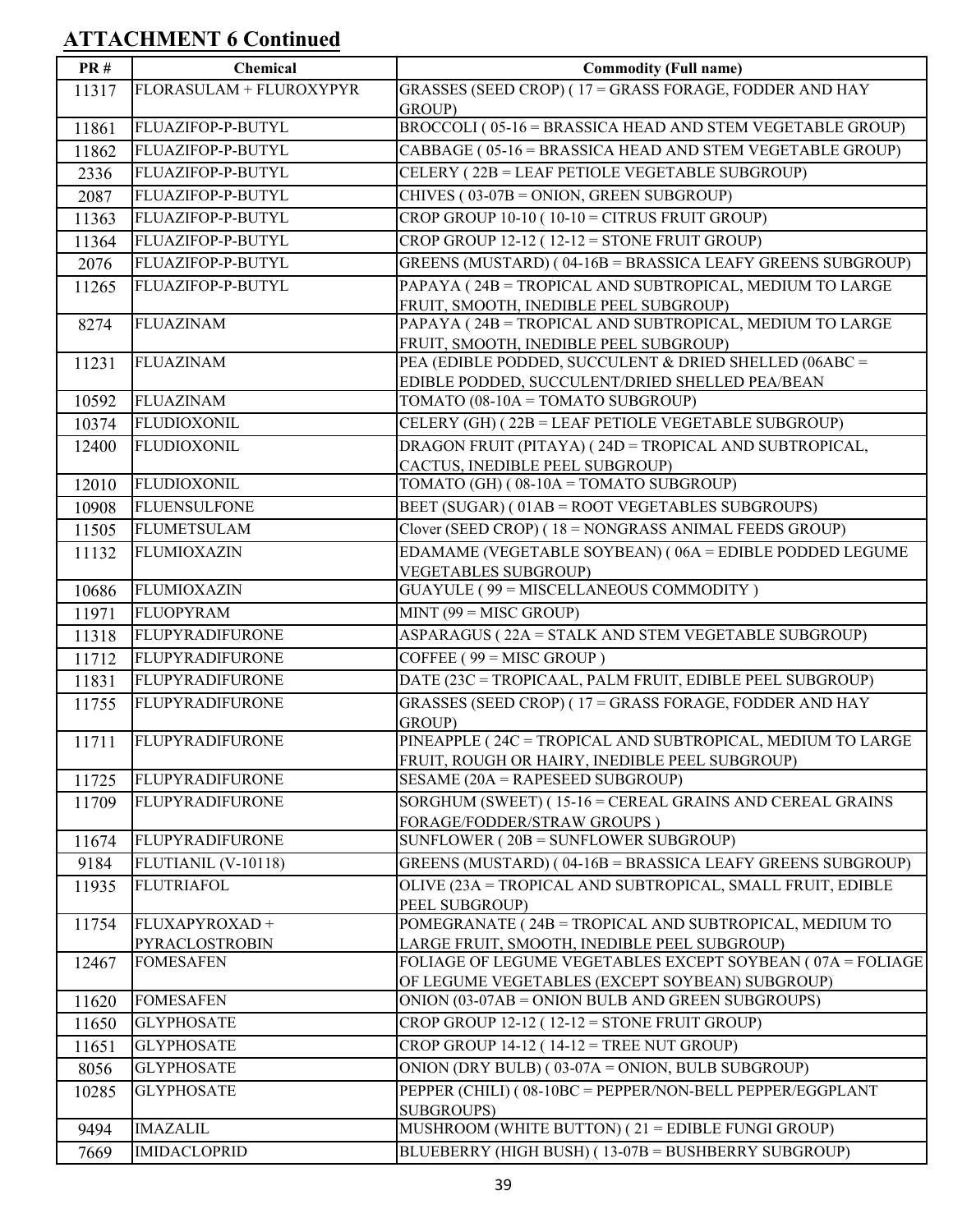| <b>PR#</b> | Chemical                       | <b>Commodity (Full name)</b>                                                     |
|------------|--------------------------------|----------------------------------------------------------------------------------|
| 11467      | <b>INDOXACARB</b>              | COFFEE ( $99 =$ MISC GROUP)                                                      |
| 9521       | <b>INDOXACARB</b>              | GRASSES (SEED CROP) (17 = GRASS FORAGE, FODDER AND HAY                           |
|            |                                | GROUP)                                                                           |
| 11461      | <b>KASUGAMYCIN</b>             | $ALMOND (14-12 = TREE NUT GROUP)$                                                |
| 10705      | <b>KASUGAMYCIN</b>             | APRICOT (12-12C = PLUM SUBGROUP)                                                 |
| 11137      | <b>KASUGAMYCIN</b>             | OLIVE (23A = TROPICAL AND SUBTROPICAL, SMALL FRUIT, EDIBLE                       |
|            |                                | PEEL SUBGROUP)                                                                   |
| 9888       | <b>KASUGAMYCIN</b>             | PEACH (12-12B = PEACH SUBGROUP)                                                  |
| 8742       | LAMBDA-CYHALOTHRIN             | ASPARAGUS (FERN) (22A = STALK AND STEM VEGETABLE SUBGROUP)                       |
| 10255      | LAMBDA-CYHALOTHRIN             | BROCCOLI RAAB (04-16B = BRASSICA LEAFY GREENS SUBGROUP)                          |
| 10343      | LAMBDA-CYHALOTHRIN             | BULB VEGETABLES SUBGROUP 03-07A (03-07A = ONION, BULB                            |
| 9390       | LAMBDA-CYHALOTHRIN             | SUBGROUP)<br>CARROT (01AB = ROOT VEGETABLES SUBGROUPS)                           |
| 9926       | LAMBDA-CYHALOTHRIN             | GREENS (MUSTARD) (04-16B = BRASSICA LEAFY GREENS SUBGROUP)                       |
| 9430       | LAMBDA-CYHALOTHRIN             | MILLET, PEARL (15-16 = CEREAL GRAINS AND CEREAL GRAINS                           |
|            |                                | FORAGE/FODDER/STRAW GROUPS)                                                      |
| 9852       | LAMBDA-CYHALOTHRIN             | OKRA (08-10BC = PEPPER/NON-BELL PEPPER/EGGPLANT SUBGROUPS)                       |
| 9381       | LAMBDA-CYHALOTHRIN             | RADISH (01AB = ROOT VEGETABLES SUBGROUPS)                                        |
| 8850       | LAMBDA-CYHALOTHRIN             | RICE, WILD (15-16 = CEREAL GRAINS AND CEREAL GRAINS                              |
|            |                                | FORAGE/FODDER/STRAW GROUPS)                                                      |
| 9380       | LAMBDA-CYHALOTHRIN             | RUTABAGA (01AB = ROOT VEGETABLES SUBGROUPS)                                      |
| 10344      | LAMBDA-CYHALOTHRIN             | TEA (99 = MISCELLANEOUS COMMODITY)                                               |
| 9379       | LAMBDA-CYHALOTHRIN             | TURNIP (ROOTS) (01AB = ROOT VEGETABLES SUBGROUPS)                                |
| 10540      | LAMBDA-CYHALOTHRIN +           | AVOCADO (24B = TROPICAL AND SUBTROPICAL, MEDIUM TO LARGE                         |
|            | THIAMETHOXAM                   | FRUIT, SMOOTH, INEDIBLE PEEL SUBGROUP)                                           |
| 6684       | LAMBDA-CYHALOTHRIN +           | GUAVA (23B = TROPICAL AND SUBTROPICAL, MEDIUM TO LARGE                           |
|            | THIAMETHOXAM<br><b>LINURON</b> | FRUIT, EDIBLE PEEL SUBGROUP)                                                     |
| 10221      |                                | BASIL (19A = HERB SUBGROUP)                                                      |
| 11508      | <b>LINURON</b>                 | BEAN (DRIED SHELLED) (06C = DRIED SHELLED PEA/BEAN (EXCEPT<br>SOYBEAN) SUBGROUP) |
| 11118      | <b>LINURON</b>                 | SWEET POTATO (01CD = TUBEROUS AND CORM VEGETABLES                                |
|            |                                | <b>SUBGROUPS)</b>                                                                |
| 12478      | <b>MCPA</b>                    | TEA ( $99 =$ MISC GROUP)                                                         |
| 1703       | <b>MEFENOXAM</b>               | CUCUMBER (GH) (09B = SQUASH/CUCUMBER SUBGROUP)                                   |
| 11376      | <b>MESOTRIONE</b>              | CROP GROUP 13-07 (13-07 = BERRY AND SMALL FRUIT GROUP)                           |
| 6388       | <b>METRIBUZIN</b>              | PEA (EDIBLE PODDED & SUCCULENT SHELLED) (06AB = EDIBLE                           |
|            |                                | PODDED AND SUCCULENT SHELLED PEA/BEAN SUBGROUPS)                                 |
| 10671      | <b>METRIBUZIN</b>              | POTATO (01C = TUBEROUS AND CORM VEGETABLES SUBGROUP)                             |
| 3524       | <b>NAA</b>                     | $ALMOND$ (14-12 = TREE NUT GROUP)                                                |
| 3523       | <b>NAA</b>                     | PLUM (12-12C = PLUM SUBGROUP)                                                    |
| 3525       | <b>NAA</b>                     | WALNUT ( $14-12$ = TREE NUT GROUP)                                               |
| 12662      | <b>NOVALURON</b>               | CROP GROUP 05-16 (05-16 = BRASSICA HEAD AND STEM VEGETABLE                       |
|            | <b>NOVALURON</b>               | GROUP)<br>KOHLRABI (22A = STALK AND STEM VEGETABLE SUBGROUP)                     |
| 12663      | <b>NOVALURON</b>               | LYCHEE (24A = TROPICAL AND SUBTROPICAL, SMALL FRUIT,                             |
| 10956      |                                | <b>INEDIBLE PEEL SUBGROUP)</b>                                                   |
| 9777       | <b>NOVALURON</b>               | PEA (DRY) (06C = DRIED SHELLED PEA/BEAN (EXCEPT SOYBEAN)                         |
|            |                                | SUBGROUP)                                                                        |
| 12323      | <b>NOVALURON</b>               | PEPPER (GH) (08-10BC = PEPPER/NON-BELL PEPPER/EGGPLANT                           |
|            |                                | <b>SUBGROUPS)</b>                                                                |
| 12661      | <b>NOVALURON</b>               | SUBGROUP 04-16B (04-16B = BRASSICA LEAFY GREENS SUBGROUP)                        |
| 12664      | <b>NOVALURON</b>               | SUBGROUP 20C (20C = COTTONSEED SUBGROUP)                                         |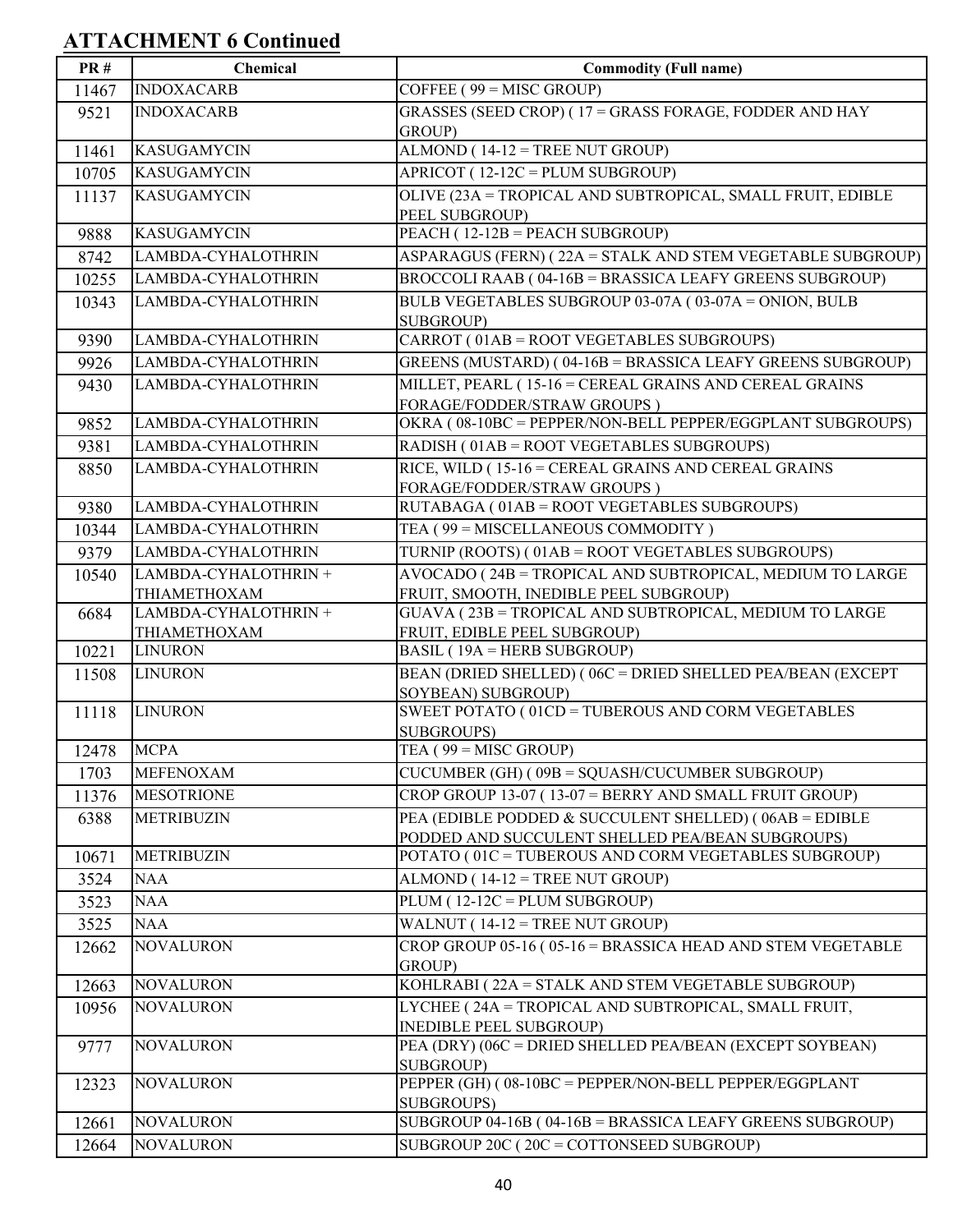| <b>PR#</b> | <b>Chemical</b>                         | <b>Commodity (Full name)</b>                                                                           |
|------------|-----------------------------------------|--------------------------------------------------------------------------------------------------------|
| 11344      | <b>NOVALURON</b>                        | SUNFLOWER ( $20B =$ SUNFLOWER SUBGROUP)                                                                |
| 11795      | <b>OXATHIAPIPROLIN</b>                  | AVOCADO (24B = TROPICAL AND SUBTROPICAL, MEDIUM TO LARGE                                               |
|            |                                         | FRUIT, SMOOTH, INEDIBLE PEEL SUBGROUP)                                                                 |
| 12370      | <b>OXATHIAPIPROLIN</b>                  | AVOCADO (24B = TROPICAL AND SUBTROPICAL, MEDIUM TO LARGE                                               |
|            |                                         | FRUIT, SMOOTH, INEDIBLE PEEL SUBGROUP)                                                                 |
| 11759      | <b>OXATHIAPIPROLIN</b>                  | HOPS $(99 = MISC$ GROUP)                                                                               |
| 10915      | <b>OXATHIAPIPROLIN</b>                  | POMEGRANATE (24B = TROPICAL AND SUBTROPICAL, MEDIUM TO<br>LARGE FRUIT, SMOOTH, INEDIBLE PEEL SUBGROUP) |
| 12371      | <b>OXATHIAPIPROLIN</b>                  | POMEGRANATE (24B = TROPICAL AND SUBTROPICAL, MEDIUM TO                                                 |
|            |                                         | LARGE FRUIT, SMOOTH, INEDIBLE PEEL SUBGROUP)                                                           |
| 11719      | <b>OXATHIAPIPROLIN</b>                  | STRAWBERRY (13-07G = LOW GROWING BERRY SUBGROUP)                                                       |
| 12372      | <b>OXATHIAPIPROLIN</b>                  | STRAWBERRY (13-07G = LOW GROWING BERRY SUBGROUP)                                                       |
| 3616       | <b>OXYFLUORFEN</b>                      | CANEBERRY (RASPBERRY) (13-07A = CANEBERRY SUBGROUP)                                                    |
| 9822       | <b>OXYFLUORFEN</b>                      | COFFEE $(99)$ = MISC GROUP)                                                                            |
| 6318       | <b>OXYFLUORFEN</b>                      | KENAF ( $99 =$ MISC GROUP)                                                                             |
| 3574       | <b>OXYFLUORFEN</b>                      | ONION (GREEN) (03-07B = ONION, GREEN SUBGROUP)                                                         |
| 3573       | <b>OXYFLUORFEN</b>                      | SHALLOT (03-07AB = ONION BULB AND GREEN SUBGROUPS)                                                     |
| 9352       | <b>OXYFLUORFEN</b>                      | STRAWBERRY (TRANSPLANTS) (13-07G = LOW GROWING BERRY                                                   |
|            |                                         | SUBGROUP)                                                                                              |
| 7377       | <b>OXYFLUORFEN</b>                      | TI PALM (PEACH PALM) (23C = TROPICAL AND SUBTROPICAL, PALM                                             |
|            | <b>OXYFLUORFEN</b>                      | FRUIT, EDIBLE PEEL SUBGROUP)                                                                           |
| 4132       |                                         | TOMATO ( $08-10A = TOMATO SUBGROUP$ )                                                                  |
| 11737      | <b>OXYTETRACYCLINE</b>                  | OLIVE (23A = TROPICAL AND SUBTROPICAL, SMALL FRUIT, EDIBLE<br>PEEL SUBGROUP)                           |
| 11876      | <b>OXYTETRACYCLINE</b>                  | WALNUT ( $14-12$ = TREE NUT GROUP)                                                                     |
| 11146      | PARAQUAT                                | SESAME ( $20A = RAPESEED SUBGROUP$ )                                                                   |
| 11255      | <b>PENDIMETHALIN</b>                    | SAFFLOWER (20B = SUNFLOWER SUBGROUP)                                                                   |
| 11307      | PENTHIOPYRAD                            | BANANA (24B = TROPICAL AND SUBTROPICAL, MEDIUM TO LARGE                                                |
|            |                                         | FRUIT, SMOOTH, INEDIBLE PEEL SUBGROUP)                                                                 |
| 11444      | PENTHIOPYRAD                            | LETTUCE (GH) (04-16A = LEAFY GREENS SUBGROUP)                                                          |
| 12305      | <b>PERMETHRIN</b>                       | ARUGULA (04-16B = BRASSICA LEAFY GREENS SUBGROUP)                                                      |
| 12306      | <b>PERMETHRIN</b>                       | CRESS, GARDEN (04-16B = BRASSICA LEAFY GREENS SUBGROUP)                                                |
| 12307      | <b>PERMETHRIN</b>                       | CRESS, UPLAND (04-16B = BRASSICA LEAFY GREENS SUBGROUP)                                                |
| 12303      | <b>PERMETHRIN</b>                       | SUBGROUP 04-16A (04-16A = LEAFY GREENS SUBGROUP)                                                       |
| 12311      | <b>PERMETHRIN</b>                       | SUBGROUP 08-10C (08-10C = NON-BELL PEPPER/EGGPLANT SUBGROUP)                                           |
| 11717      | PROPAMOCARB-HCL                         | BROCCOLI (05-16 = BRASSICA HEAD AND STEM VEGETABLE GROUP)                                              |
| 11847      | PROPAMOCARB-HCL                         | CABBAGE (05-16 = BRASSICA HEAD AND STEM VEGETABLE GROUP)                                               |
| 11078      | PROPICONAZOLE +                         | TOMATO (GH) ( $08-10A = TOMATO SUBGROUP$ )                                                             |
|            | CHLOROTHALONIL                          |                                                                                                        |
| 11880      | PYDIFLUMETOFEN (FTH 545)                | LETTUCE (GH) (04-16A = LEAFY GREENS SUBGROUP)                                                          |
| 11879      | PYDIFLUMETOFEN (FTH 545)                | PEPPER (GH) (08-10BC = PEPPER/NON-BELL PEPPER/EGGPLANT                                                 |
|            |                                         | <b>SUBGROUPS)</b>                                                                                      |
| 11878      | PYDIFLUMETOFEN (FTH 545)<br>PYMETROZINE | TOMATO (GH) (08-10A = TOMATO SUBGROUP)                                                                 |
| 7968       |                                         | CUCUMBER (GH) (09B = SQUASH/CUCUMBER SUBGROUP)                                                         |
| 11445      | <b>PYMETROZINE</b>                      | LETTUCE (GH) (04-16A = LEAFY GREENS SUBGROUP)                                                          |
| 7969       | <b>PYMETROZINE</b>                      | TOMATO (GH) ( $08-10A = TOMATO SUBGROUP$ )                                                             |
| 11446      | PYRIOFENONE                             | CUCUMBER (GH) (09B = SQUASH/CUCUMBER SUBGROUP)                                                         |
| 11447      | <b>PYRIOFENONE</b>                      | PEPPER (GH) (08-10BC = PEPPER/NON-BELL PEPPER/EGGPLANT<br>SUBGROUPS)                                   |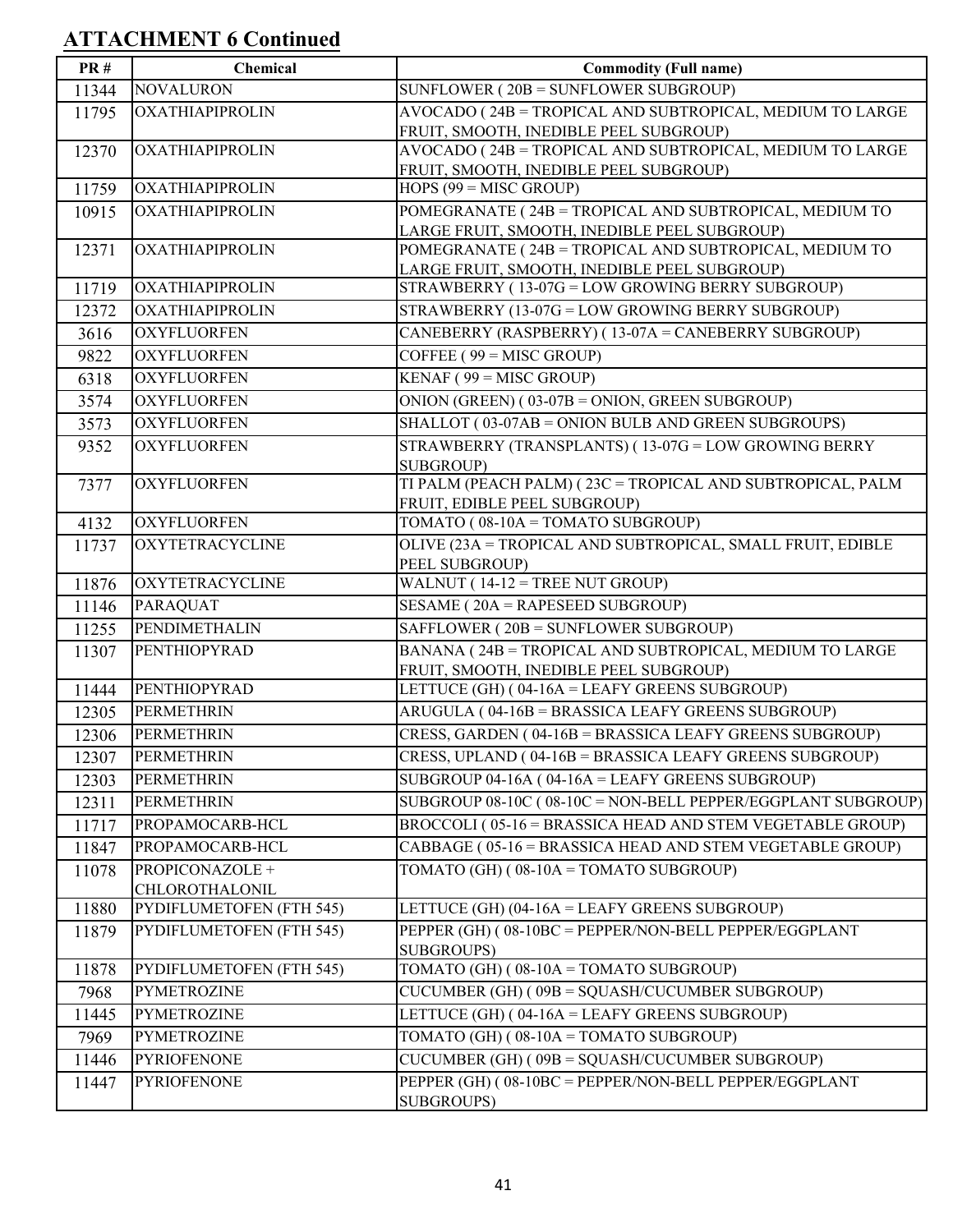| <b>PR#</b>     | Chemical                        | <b>Commodity (Full name)</b>                                                                           |
|----------------|---------------------------------|--------------------------------------------------------------------------------------------------------|
| 11448          | <b>PYRIOFENONE</b>              | $TOMATO$ (GH) (08-10A = $TOMATO$ SUBGROUP)                                                             |
| 12497          | PYROXSULAM                      | RYE (15-16 = CEREAL GRAINS AND CEREAL GRAINS                                                           |
|                |                                 | FORAGE/FODDER/STRAW GROUPS)                                                                            |
| 10033          | QUIZALOFOP                      | APPLE (11-10 = POME FRUIT GROUP)                                                                       |
| 10036          | <b>QUIZALOFOP</b>               | CHERRY (12-12A = CHERRY SUBGROUP)                                                                      |
| 10031          | <b>QUIZALOFOP</b>               | GRAPE (13-07F = SMALL FRUIT VINE CLIMBING SUBGROUP, EXCEPT                                             |
|                |                                 | <b>FUZZY KIWIFRUIT)</b>                                                                                |
| 10034          | QUIZALOFOP<br><b>QUIZALOFOP</b> | PEACH (12-12B = PEACH SUBGROUP)                                                                        |
| 10032          |                                 | PEAR ( $11-10 = POME FRUIT GROUP$ )                                                                    |
| 10035          | <b>QUIZALOFOP</b>               | $PLUM(12-12C = PLUM SUBGROUP)$                                                                         |
| 10606          | <b>RIMSULFURON</b>              | POMEGRANATE (24B = TROPICAL AND SUBTROPICAL, MEDIUM TO<br>LARGE FRUIT, SMOOTH, INEDIBLE PEEL SUBGROUP) |
| 11875          | <b>RIMSULFURON</b>              | SUBGROUP $08-10A$ ( $08-10A = TOMATO SUBGROUP$ )                                                       |
| 11079          | <b>SAFLUFENACIL</b>             | CANEBERRY (13-07A = CANEBERRY SUBGROUP)                                                                |
| 11557          | <b>SAFLUFENACIL</b>             | FIG (23B = TROPICAL AND SUBTROPICAL, MEDIUM TO LARGE FRUIT,                                            |
|                |                                 | <b>EDIBLE PEEL SUBGROUP)</b>                                                                           |
| 11841          | <b>SAFLUFENACIL</b>             | FIG (23B = TROPICAL AND SUBTROPICAL, MEDIUM TO LARGE FRUIT,                                            |
|                |                                 | <b>EDIBLE PEEL SUBGROUP)</b>                                                                           |
| 10716          | <b>SEDAXANE</b>                 | ONION (DRY BULB) ( $03-07A = ONION$ , BULB SUBGROUP)                                                   |
| 2063           | <b>SETHOXYDIM</b>               | $\overline{BASIL}$ (19A = HERB SUBGROUP)                                                               |
| 9934           | <b>SETHOXYDIM</b>               | CANEBERRY (13-07A = CANEBERRY SUBGROUP)                                                                |
| 8345           | <b>SETHOXYDIM</b>               | VERNONIA (IRON WEED) (20B = SUNFLOWER SUBGROUP)                                                        |
| 11325          | S-METOLACHLOR/METOLACHLOR       | DILL (19A = HERB SUBGROUP)                                                                             |
| 10819          | S-METOLACHLOR/METOLACHLOR       | ROSEMARY (19A = HERB SUBGROUP)                                                                         |
| 11895          | S-METOLACHLOR/METOLACHLOR       | SUBGROUP 04-16A (04-16A = LEAFY GREENS SUBGROUP)                                                       |
| 11514          | <b>SPINETORAM</b>               | DRAGON FRUIT (PITAYA) (24D = TROPICAL AND SUBTROPICAL,                                                 |
|                |                                 | CACTUS, INEDIBLE PEEL SUBGROUP)                                                                        |
| 12568          | <b>SPINOSAD</b>                 | BLUEBERRY (13-07B = BUSHBERRY SUBGROUP)                                                                |
| 9971           | <b>SPIROMESIFEN</b>             | CANTALOUPE (09A = MELON SUBGROUP)                                                                      |
| 9970           | <b>SPIROMESIFEN</b>             | CUCUMBER (09B = SQUASH/CUCUMBER SUBGROUP)                                                              |
| 10800          | <b>SPIROMESIFEN</b>             | FRUITING VEGETABLES (08-10 = FRUITING VEGETABLE GROUP)                                                 |
| 9842           | SPIROMESIFEN                    | GRASSES (17 = GRASS FORAGE, FODDER AND HAY GROUP)                                                      |
| 9290           | <b>SPIROMESIFEN</b>             | OKRA (08-10BC = PEPPER/NON-BELL PEPPER/EGGPLANT SUBGROUPS)                                             |
| 9972           | <b>SPIROMESIFEN</b>             | SQUASH (SUMMER) (09B = SQUASH/CUCUMBER SUBGROUP)                                                       |
| 10551          | <b>SPIROMESIFEN</b>             | WATERCRESS (04-16B = BRASSICA LEAFY GREENS SUBGROUP)                                                   |
| 10290          | <b>STREPTOMYCIN</b>             | PEPPER (BELL & NONBELL) (08-10BC = PEPPER/NON-BELL                                                     |
|                | <b>TERBACIL</b>                 | PEPPER/EGGPLANT SUBGROUPS)<br>MONARDA ( $99 =$ MISC GROUP)                                             |
| 11727<br>11235 | <b>TERBACIL</b>                 | OREGANO (19A = HERB SUBGROUP)                                                                          |
| 9017           | <b>TERBACIL</b>                 | $PEACH (12-12B = PEACH SUBGROUP)$                                                                      |
|                | <b>TERBACIL</b>                 | STRAWBERRY (ANNUAL) (13-07G = LOW GROWING BERRY SUBGROUP)                                              |
| 8959           | THIABENDAZOLE                   | CLOVER (SEED CROP) (18 = NONGRASS ANIMAL FEEDS GROUP)                                                  |
| 11310          |                                 |                                                                                                        |
| 11585          | THIABENDAZOLE                   | GREENS (MUSTARD) (SEED TRT) (04-16B = BRASSICA LEAFY GREENS<br>SUBGROUP)                               |
| 11859          | THIABENDAZOLE                   | SWEET POTATO (POST HARVEST) (01CD = TUBEROUS AND CORM                                                  |
|                |                                 | <b>VEGETABLES SUBGROUPS)</b>                                                                           |
| 12499          | THIFENSULFURON + TRIBENURON     | RYE (15-16 = CEREAL GRAINS AND CEREAL GRAINS                                                           |
|                |                                 | FORAGE/FODDER/STRAW GROUPS)                                                                            |
| 9709           | THIOPHANATE METHYL              | BEAN (SNAP) (06A = EDIBLE PODDEDLEGUME VEGETABLES                                                      |
| 8614           | THIOPHANATE METHYL              | PEPPER (FIELD & GH) ( $08-10BC = PEPPER/NON-BELL$                                                      |
|                |                                 | PEPPER/EGGPLANT SUBGROUPS)                                                                             |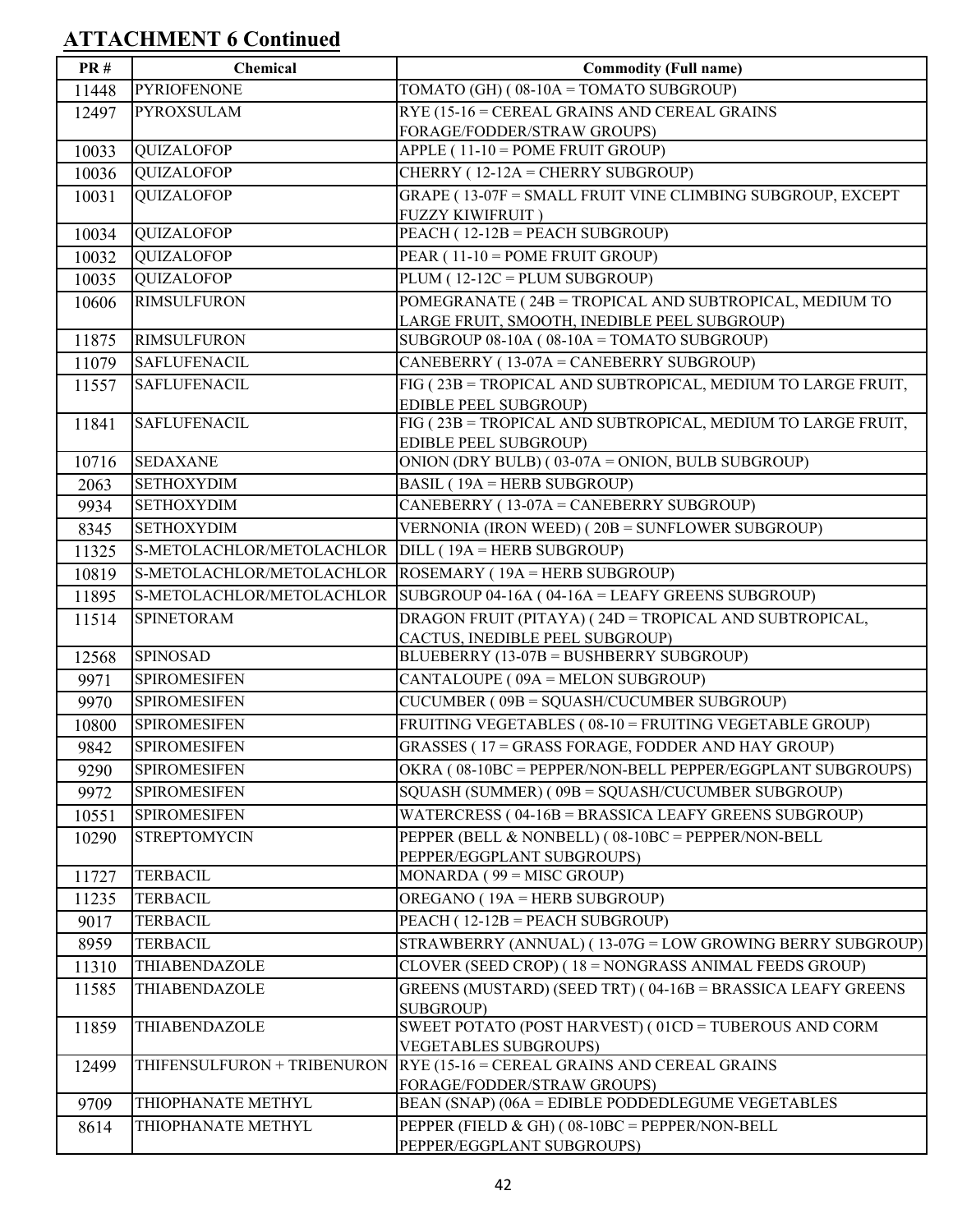| PR#   | Chemical          | <b>Commodity (Full name)</b>                                                          |
|-------|-------------------|---------------------------------------------------------------------------------------|
| 9916  | TRIFLOXYSTROBIN   | BEAN (SNAP) (06A = EDIBLE PODDEDLEGUME VEGETABLES                                     |
| 7049  | TRIFLOXYSTROBIN   | ONION (03-07AB = ONION BULB AND GREEN SUBGROUPS)                                      |
| 10765 |                   | TRIFLOXYSTROBIN + FLUOPYRAM  PAPAYA ( 24B = TROPICAL AND SUBTROPICAL, MEDIUM TO LARGE |
|       |                   | FRUIT, SMOOTH, INEDIBLE PEEL SUBGROUP)                                                |
| 11644 | TRIFLURALIN       | CARDOON (22B = LEAF PETIOLE VEGETABLE SUBGROUP)                                       |
| 11645 | TRIFLURALIN       | CELERY, CHINESE (22B = LEAF PETIOLE VEGETABLE SUBGROUP)                               |
| 11628 | TRIFLURALIN       | CROP GROUP 03-07 ( $03-07 = BULB$ VEGETABLE GROUP)                                    |
| 11629 | TRIFLURALIN       | CROP GROUP $08-10$ ( $08-10$ = FRUITING VEGETABLE GROUP)                              |
| 11630 | TRIFLURALIN       | CROP GROUP 10-10 (10-10 = CITRUS FRUIT GROUP)                                         |
| 11631 | TRIFLURALIN       | CROP GROUP $12-12$ ( $12-12 =$ STONE FRUIT GROUP)                                     |
| 11633 | TRIFLURALIN       | CROP GROUP $14-12$ ( $14-12$ = TREE NUT GROUP)                                        |
| 11646 | TRIFLURALIN       | FUKI (22B = LEAF PETIOLE VEGETABLE SUBGROUP)                                          |
| 11647 | TRIFLURALIN       | RHUBARB (22B = LEAF PETIOLE VEGETABLE SUBGROUP)                                       |
| 11632 | TRIFLURALIN       | SUBGROUP 13-07F (13-07F = SMALL FRUIT VINE CLIMBING SUBGROUP,                         |
|       |                   | <b>EXCEPT FUZZY KIWIFRUIT)</b>                                                        |
| 11648 | TRIFLURALIN       | UDO (22B = LEAF PETIOLE VEGETABLE SUBGROUP)                                           |
| 11649 | TRIFLURALIN       | ZUIKI (22B = LEAF PETIOLE VEGETABLE SUBGROUP)                                         |
| 11526 | TRINEXAPAC-ETHYL  | CLOVER (SEED CROP) (18 = NONGRASS ANIMAL FEEDS GROUP)                                 |
| 8397  | ZETA-CYPERMETHRIN | BASIL (19A = HERB SUBGROUP)                                                           |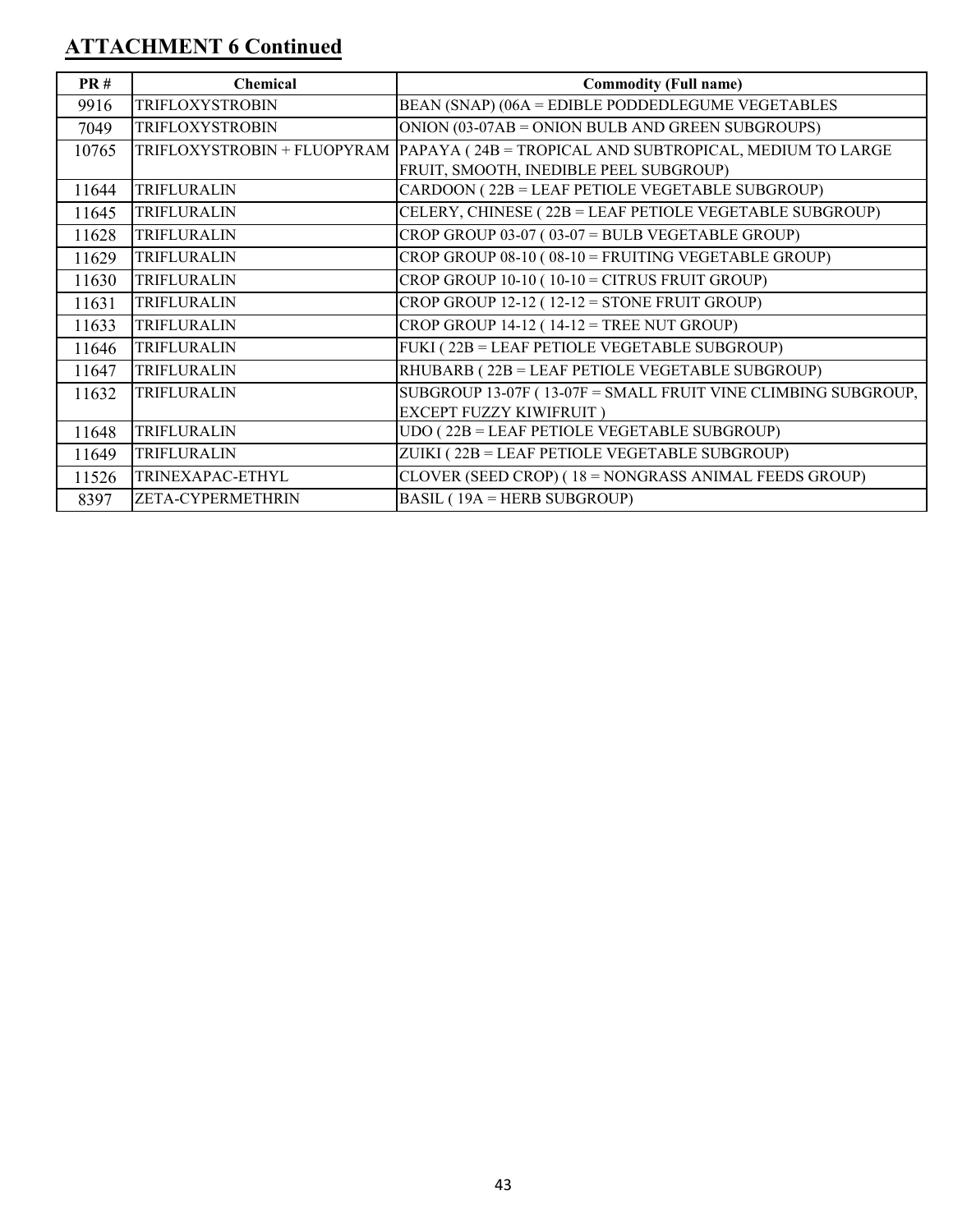### **ATTACHMENT 7 – 2018 ENVIRONMENTAL HORTICULTURE PROGRAM**

### **FIELD COOPERATORS**

### **NORTHCENTRAL REGION**

| Dr. Janna Beckerman     | H.           |
|-------------------------|--------------|
| Dr. Diana Cochran       | ΙA.          |
| Dr. Doug Doohan         | OН           |
| Dr. Francesca Hand      | ΟH           |
| Dr. Mary Hausbeck       | MI           |
| Ms. Erica Hotchkiss     | MI           |
| Dr. Hannah Mathers      | ΟH           |
| Dr. Anand Persad        | ΟH           |
| Dr. Marisol Quintanilla | MI           |
| Dr. Cliff Sadof         | $\mathbb{N}$ |
| Dr. John Siefer         | OН           |
|                         |              |

#### **NORTHEAST REGION**

| Dr. Jatinder Aulakh | CТ  |
|---------------------|-----|
| Dr. Ed Beste        | MD  |
| Dr. Nora Catlin     | NY. |
| Dr. Dan Gilrein     | NY  |
| Dr. Brian Kunkel    | DE  |
| Dr. Andy Senesac    | NY  |
|                     |     |

### **SOUTHERN REGION**

| Dr. Karla Addesso      | TN  |
|------------------------|-----|
| Dr. Fulya Baysal-Gurel | TN  |
| Dr. JC Chong           | SC. |
| Dr. Jeffrey Derr       | VА  |
| Dr. Mengmeng Gu        | ТX  |
| Dr. David Held         | MS  |

#### **SOUTHERN REGION (continued)**

| Dr. Chris Marble     | FL |
|----------------------|----|
| Dr. Inga Meadows     | NC |
| Dr. Joe Neal         | NC |
| Dr. Dave Norman      | FL |
| Dr. Erfan Vafaie     | TХ |
| Dr. Shimat V. Joseph | GА |
| Dr. Anthony Witcher  | TN |
|                      |    |

#### **WESTERN REGION**

| Dr. Gary Chastagner  | WА        |
|----------------------|-----------|
| Dr. Zhiqiang Cheng   | HІ        |
| Dr. James Klett      | CO        |
| Dr. Rory McDonnel    | <b>OR</b> |
| Dr. Dustin Meador    | CA        |
| Dr. Tim Miller       | WΑ        |
| Mr. Lloyd Nackley    | <b>OR</b> |
| Dr. Christian Nansen | CA.       |
| Dr. Luisa Santamaria | <b>OR</b> |
| Dr. Buzz Uber        | CA        |
| Dr. Cheryl Wilen     | CА        |
|                      |           |

### **USDA-ARS**

| Mr. Tom Freiberger | NJ        |
|--------------------|-----------|
| Dr. Nik Grunwald   | OR        |
| Mr. John Harvey    | <b>WA</b> |
| Dr. Mike Reding    | OН        |
| Mr. Paul Wade      | SC.       |
|                    |           |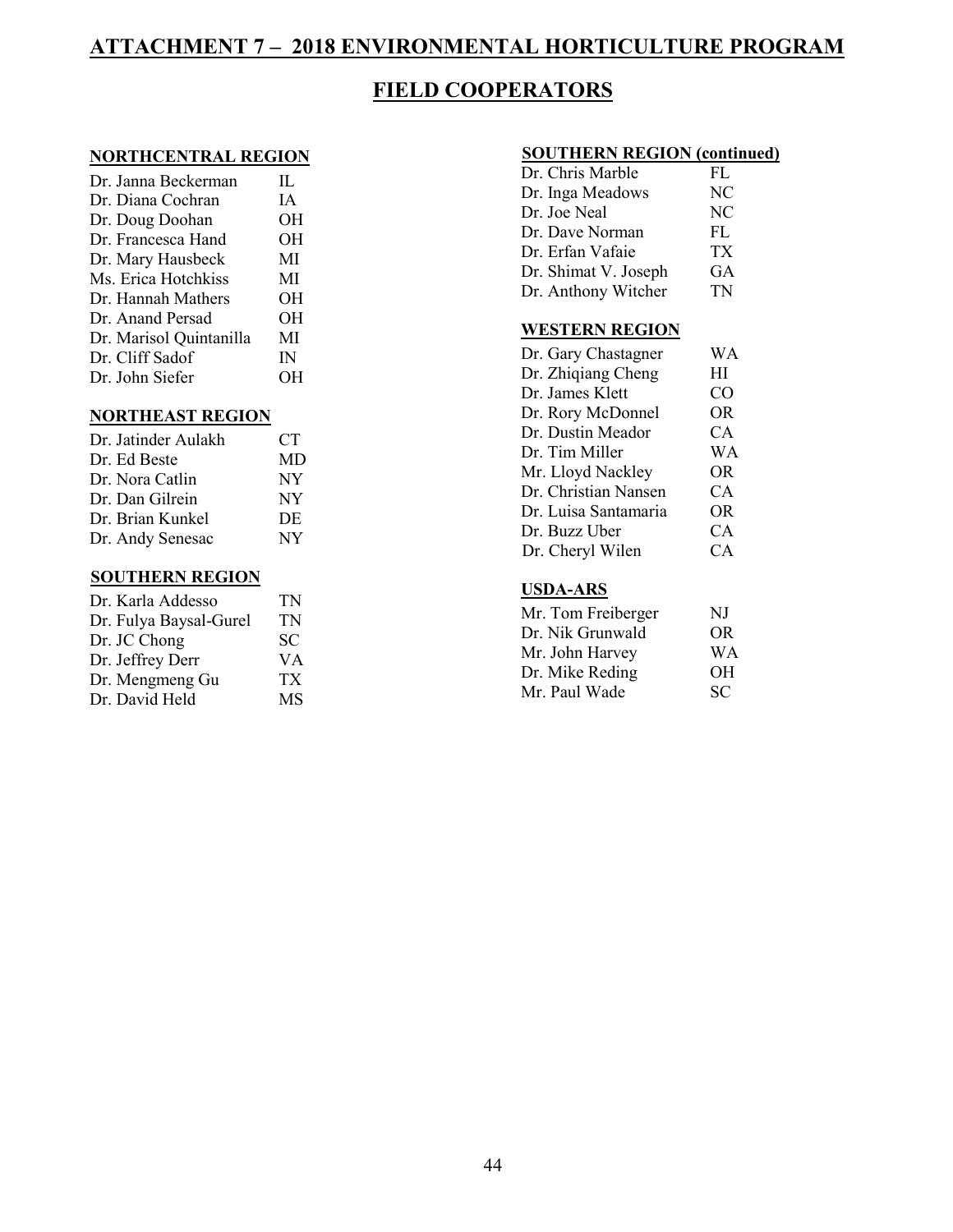### **ATTACHMENT 8 – 2018 ENVIRONMENTAL HORTICULTURE PROGRAM RESEARCH ACTIVITIES**

| <b>Discipline</b> | Project                                                     | Researchers             | <b>Crops</b>   | <b>Products</b>  | <b>Trials</b>                    |
|-------------------|-------------------------------------------------------------|-------------------------|----------------|------------------|----------------------------------|
| Entomology        | Afidopyropen (BAS 440I) Crop Safety *                       | 4                       | 6              |                  | 6                                |
| Entomology        | Borer & Beetle Efficacy *                                   | 5                       | $\mathfrak{Z}$ | 14               | 36                               |
| Entomology        | Cyflumetofen Crop Safety *                                  | $\overline{2}$          | $\overline{2}$ | 1                | $\overline{2}$                   |
| Entomology        | Mealybug Efficacy*                                          | $\overline{2}$          | $\sqrt{2}$     | 7                | 13                               |
| Entomology        | Mollusc Efficacy                                            | $\overline{2}$          | $\sqrt{2}$     | 3                | 6                                |
| Entomology        | Scale Efficacy*                                             | $\mathfrak{Z}$          | $\mathfrak{Z}$ | 8                | 20                               |
| Entomology        | SP3014 Crop Safety *                                        | 5                       | 11             | 1                | 19                               |
| Entomology        | Thrips Efficacy                                             | $\overline{2}$          | $\sqrt{2}$     | 6                | 11                               |
| Entomology        | V-10433 Crop Safety *                                       | $\mathbf{1}$            | 12             | 1                | 12                               |
| Pathology         | Azoxystrobin + Benzovindiflupyr (A18126B) Crop Safety*      | $\overline{c}$          | $\overline{c}$ | 1                | $\overline{2}$                   |
| Pathology         | Botrytis Efficacy*                                          | 5                       | $\overline{4}$ | 14               | 40                               |
| Pathology         | Fluopyram (ESP 715) Crop Safety *                           | $\overline{\mathbf{4}}$ | $\overline{4}$ | 1                | 5                                |
| Pathology         | Flutianil Crop Safety *                                     | 6                       | 12             | 1                | 18                               |
| Pathology         | Fluxapyroxad + Pyraclostrobin Crop Safety *                 | $\overline{c}$          | $\overline{4}$ | 1                | 6                                |
| Pathology         | Mandestrobin Crop Safety *                                  | $\boldsymbol{6}$        | $\,8\,$        | 1                | 10                               |
| Pathology         | Mono and di potassium salts of phosphorus $acid + hydrogen$ | $\overline{c}$          | $\overline{2}$ | 1                | $\mathfrak{Z}$                   |
|                   | peroxide Crop Safety *                                      |                         |                |                  |                                  |
| Pathology         | Nematode Efficacy                                           | 1                       | 1              | $\mathfrak{Z}$   | $\mathfrak{Z}$                   |
| Pathology         | Oxathiapiprolin Crop Safety *                               | $\,1\,$                 | $\mathbf{1}$   | 1                | $\mathbf{1}$                     |
| Pathology         | Picarbutrazox Crop Safety *                                 | 6                       | 12             | $\overline{2}$   | 34                               |
| Pathology         | Pseudomonas chlororaphis Crop Safety *                      | 6                       | 10             | 1                | 12                               |
| Pathology         | Pydiflumetofen + Fludioxonil Crop Safety *                  | 6                       | $\,8\,$        | $\mathbf{1}$     | 16                               |
| Pathology         | Pydiflumetofen Crop Safety *                                | 10                      | 13             | $\mathbf{1}$     | 22                               |
| Pathology         | Rhizoctonia Efficacy *                                      | $\mathbf{1}$            | $\mathbf{1}$   | $\boldsymbol{7}$ | $\tau$                           |
| Pathology         | SP2480 Crop Safety *                                        | $\overline{5}$          | 11             | $\mathbf{1}$     | 17                               |
| Pathology         | SP2700 Crop Safety *                                        | $\overline{7}$          | 11             | $\mathbf{1}$     | 21                               |
| Pathology         | Thielaviopsis Efficacy *                                    | $\overline{\mathbf{3}}$ | $\mathbf{1}$   | 11               | 31                               |
| Weed Science      | 2,4-D (AMINE) Crop Safety                                   | $\,1\,$                 | 1              | 1                | $\sqrt{2}$                       |
| Weed Science      | <b>Bentazon Crop Safety</b>                                 | 8                       | 14             | 1                | 18                               |
| Weed Science      | Cloransulam-methyl Crop Safety                              | $\mathbf{1}$            | $\mathbf{1}$   | 1                | $\overline{2}$                   |
| Weed Science      | Dimethenamid-p Crop Safety *                                | $\overline{\mathbf{4}}$ | 10             | 1                | 11                               |
| Weed Science      | Dithiopyr Crop Safety *                                     | $\overline{\mathbf{4}}$ | $\overline{4}$ | 1                | $\sqrt{5}$                       |
| Weed Science      | General Weed Efficacy *                                     | $\overline{\mathbf{3}}$ | $\sqrt{2}$     | $\boldsymbol{7}$ | 26                               |
| Weed Science      | Glyphosate Crop Safety                                      | $\,1\,$                 | $\mathbf{1}$   | 1                | $\sqrt{2}$                       |
| Weed Science      | Iron HEDTA Crop Safety *                                    | 12                      | 30             | 1                | 54                               |
| Weed Science      | Isoxaben + Dithiopyr Crop Safety *                          | $\mathbf{1}$            | 5              | $\mathbf{1}$     | 7                                |
| Weed Science      | Isoxaben Crop Safety *                                      | 2                       | $\overline{4}$ |                  | 5                                |
| Weed Science      | Liverwort Efficacy                                          | 1                       | $\mathbf{1}$   | $\boldsymbol{7}$ | $\tau$                           |
| Weed Science      | Oxadiazon Crop Safety *                                     | $\mathfrak{Z}$          | $\overline{c}$ | 1                | 3                                |
| Weed Science      | Oxalis Efficacy *                                           | $\mathbf{1}$            | $\mathbf{1}$   | 4                | $\overline{4}$                   |
| Weed Science      | Oxyfluorfen + Prodiamine Crop Safety *                      | 10                      | 27             | 1                | 31                               |
| Weed Science      | Pendimethalin + Dimethenamid-p Crop Safety *                | $\boldsymbol{7}$        | 16             | 1                | 17                               |
| Weed Science      | Pendimethalin Crop Safety *                                 | $\sqrt{6}$              | 10             | 1                | 11                               |
| Weed Science      | Prodiamine + Isoxaben Crop Safety *                         | 5                       | $\mathfrak{S}$ | 1                | $8\,$                            |
| Weed Science      | S-Metolachlor Crop Safety *                                 | $\overline{c}$          | 6              | 1                | 6                                |
| Weed Science      | SP1770/SP1772 Crop Safety *                                 | $\overline{3}$          | 3              | 1                |                                  |
| Weed Science      | Spurge Efficacy <sup>*</sup>                                | $\mathbf{1}$            | 1              | 4                | $\overline{4}$<br>$\overline{4}$ |
| Weed Science      | Sulfentrazone + Prodiamine Crop Safety *                    | $\,1\,$                 | 1              | 1                | 1                                |
| Weed Science      | Sulfentrazone Crop Safety *                                 | $8\,$                   | 11             |                  | 21                               |
| Weed Science      | Tank Mix Combinations Crop Safety                           | $\mathbf{1}$            | 1              | 1                | $\overline{2}$                   |
| Weed Science      | Thifensulfuron-methyl                                       | $\mathbf{1}$            | $\mathbf{1}$   | 1<br>1           | $\overline{2}$                   |
|                   |                                                             |                         |                |                  |                                  |

\* National Priority Projects

For a detailed list of research activities visit<https://www.ir4project.org/ehc/>.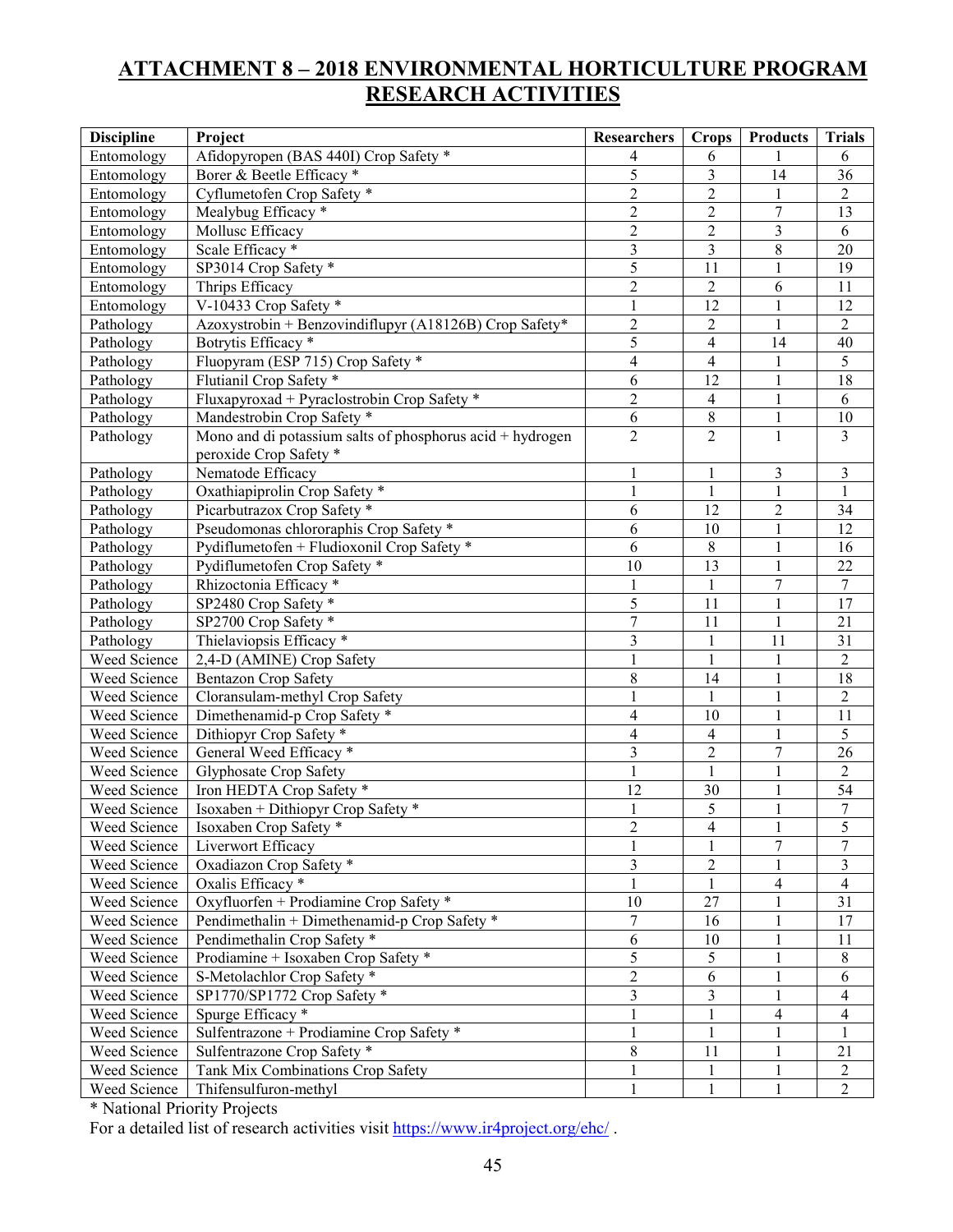### **ATTACHMENT 9 – ENVIRONMENTAL HORTICULTURE RESEARCH SUMMARIES FOR 2018**

#### **Acibenzolar Crop Safety**

Acibenzolar is an active ingredient that stimulates plant defense systems. In 2002, IR-4 started testing Insimmo (acibenzolar) for safety on several ornamental horticulture crops. In 2008, IR-4 continued crop safety screening after a renewed interest in bringing this active ingredient to ornamental horticulture growers. From 2002 through 2015, the IR-4 Project completed 262 trials on 93 ornamental plant genera or species examining phytotoxicity related to foliar and/or drench applications of Insimmo. In these trials, 42 species or genera exhibited minimal or no injury after foliar applications. Based on this information, it is recommended that all but 2 of these crops be added to a list of tolerant plants when this active ingredient gains registration. While there was sufficient evidence of minimal or no injury for *Dianthus* sp*.* and *Pelargonium x hortorum*, a single trial for each crop did elicit moderate to severe injury. Further investigation on cultivar or species differences may be warranted

#### **Afidopyropen) Crop Safety**

BAS 440i (afidopyropen) is a new insecticide being developed by BASF for the control of piercing and sucking insect pests such as aphids, whiteflies, psyllids, scales and leafhoppers. The IR-4 Project completed 80 crop safety trials on 40 ornamental horticulture plant species or genera from 2015 through 2017. In these trials, eleven genera or species exhibited minimal or no injury after foliar applications in a minimum of 3 trials for each crop; these can be added to a list of tolerant plants in the new label for this active ingredient. All trials for 29 other species or genera exhibited minimal or no injury in the limited number of trials (one or two) for each crop.

#### **Bacterial Disease Efficacy**

From 2008 to 2017, 72 products were tested through the IR-4 Program as drench or foliar applications against bacterial pathogens. In addition to research collected through the IR-4 program, this summary includes a review of experiments conducted from 2005 to 2017, mainly on tree crops. Species tested included: *Agrobacterium tumefaciens, Erwinia amylovora, E. chrysanthemi, Pseudomonas cichorii, P. marginalis, P. syringae, Pseudomonas*  sp.*, Xanthomonas axonopodis, Xanthomonas campestris,* and *Xanthomonas* spp. In general, all products, including the standard copper containing bactericides (Camelot, CuPRO, Cuprofix, Cuprofix MZ, Junction, Kocide, MasterCop, Phyton 27, ReZist, etc.), mancozebs (Dithane, Penncozeb, Protect) and biologicals (Cease, Regalia, Rhapsody and Serenade), provided variable efficacy on these bacterial pathogens. Several new products that are included in the IR-4 Bacterial Efficacy project looked promising based on their efficacy relative to standards. These include Acibenzolar, CG100, Citrex, HM-0736, Kasumin, Regalia, Taegro, Tanos and ZeroTol. Further research is needed to obtain additional efficacy data to recommend actions to register or amend labels for these pests.

#### **Borers, Beetles, and White Grubs**

Collectively, managing coleopteran insects can be challenging because the adult and larval stages may both cause damage and sometimes occur on different hosts or on different plant parts. While organophosphates, pyrethroids, and neonicotinoids can provide good to excellent control of coleopteran insects, not all products work equally well in all situations. Treatments for borers are very different than treatments targeting white grubs. Developing newer classes of chemistry are important to reduce the environmental consequences and to minimize the development of resistance. Starting with the 2004 Annual Workshop, screening a number of products to manage coleopteran insects became one of the high priority projects for entomology. From 2005 through 2017, 67 products representing 44 different active ingredients were tested for management of adult and larval stages of coleopteran insects. In addition, 10 products representing 10 active ingredients were evaluated for lepidopteran clearwing borers in 2008 and 2009.These products represented both biological and chemical tools. Some products were already registered but more data were needed or they were considered standards to measure the level of efficacy achieved with other materials. Other products were in development but have not yet been registered with the EPA. While a number of coleopteran and lepidopteran species were tested, only enough experiments were able to be completed on the coleopteran species black vine weevil, Japanese beetle, oriental beetle, Sri Lankan weevil, and viburnum leaf beetles to recommend actions to register or amend labels for these pests.

#### **Dimethenamid-p Crop Safety**

From 2007 to 2017, IR-4 completed 528 trials on Tower EC (dimethenamid-p). The data contained in this report was generated to register uses of dimethenamid-p on and around ornamental horticulture plants with over-the-top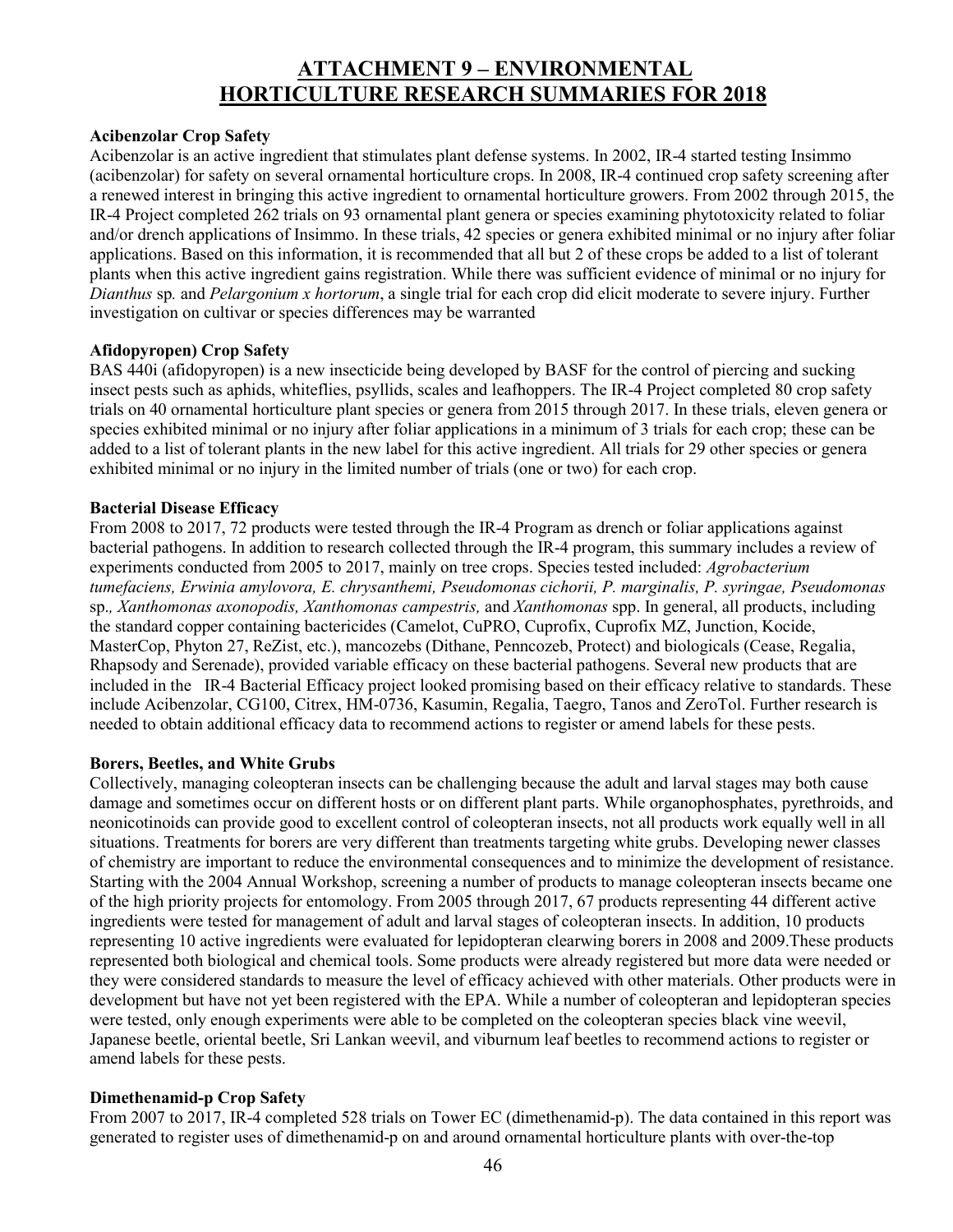applications. The dimethenamid-p rates in the testing program were 0.97, 1.94 and 3.88 pounds active ingredient per acre (lb ai per A) as the 1X, 2X and 4X rates. Tower EC had been applied to 154 plant genera or species. Of these, 63 plant species exhibited no or minimal transient injury after application at all three rates. Twenty one (21) crops exhibited no phytotoxicity at 0.97 lb ai per acre but did have some injury at 1.94 and 3.88 lb ai per acre. Nine crops – *Aquilegia sp., Catharanthus roseus, Cladrastis sp.*, *Echeveria sp.*, *Echinacea sp.*, *Epilobium canum, Muhlenbergia dubia, Teucrium chamaedrys* and *Viburnum opulus* – exhibited significant phytotoxicity at even the lowest rate.

### **Dimethenamid-p + Pendimethalin Crop Safety**

From 2007 to 2017, IR-4 completed 637 trials on Freehand 1.75G (BAS 659 G; dimethenamid-p + pendimethalin).The data contained in this report was generated to register uses of dimethenamid-p + pendimethalin on and around ornamental horticulture plants with broadcast applications,including over the top of established plants. The Freehand rates in this testing program were 2.65, 5.3 and 10.6 pounds active ingredient per acre (lb ai per A) as the 1X, 2X and 4X rates. Freehand 1.75G had been applied to 185 plant genera or species. Of these genera and species, 73 exhibited no or minimal transient injury after application at all three rates. Thirty three (35)crops exhibited little or no phytotoxicity at 2.65 lb ai per acre, but did have some injury at 5.3 and/or10.6 lb ai per acre, or showed injury after the second application. Twenty two (22) genera or species exhibited damage sufficient to recommend growers not utilize Freehand G as an over-the-top treatment for pre-emergent weed control. Of the fifty eight (58) crops that still need additional information, there are twelve (12) genera or species in which three or more trials do not show significant injury, but one or more additional trials shows some sort of notable injury, necessitating additional research. Additional trials are also indicated to establish species or cultivar sensitivities.

### **Dithiopyr Crop Safety**

Dimension was initially registered in 1992 for ornamental horticulture uses. This initial label contained an extensive list of ornamental horticulture plants in landscapes where Dimension could be used without causing phytotoxicity. From 1992 through 2004, IR-4 conducted 68 trials on 42 species / genera, including several different fern species grown in field containers, to contribute crop safety data for dithiopyr formulations. In 2006, the new Dimension 2EW label contained registered uses for field container and in ground nursery production, the first dithiopyr product to have these use sites. A revised label was published in 2015 adding more crop species to the label. This current label recommends directed spray as the application method for almost all crops. During 2014 to 2017, IR-4 conducted 239 trials with Dimension 2EW formulation applied as over-the-top spray on 111 species / genera, including ornamental grasses to further expand the treatable plant list in the current label. Of the researched crops and Dimension formulations, 11 crops (*Berberis thunbergii, Eragrostis curvula, Hemerocallis* sp., *Ilex crenata, Juncus effusus, Leymus arenarius, Muhlenbergia capillaris, Narcissus* sp*., Pennisetum alopecuroides, Pseudotsuga mensiezii,* and *Thuja occidentalis*) can be added for over-the-top spray at this time based on the data provided here. It is recommended the trials conducted using emulsifiable concentrate formulations be repeated with Dimension 2EW.

#### **Flumioxazin + Pyroxasulfone (V-10233, V-10336 ) Crop Safety**

Between 2013 and 2017, IR-4 conducted fifty-one (51) trials evaluating two formulations of flumioxazin + pyroxasulfone: V-10233 76WG (37 trials) and V-10336 61.5WG (14 trials) for crop safety. The data contained in this report was generated to register the use of this active ingredient combination with directed spray applications around ornamental horticulture plants. The rates tested were 0.35, 0.71 and 1.42 pounds active ingredient per acre (lb ai per A) as the 1X, 2X and 4X rates.

V-10336 and V-10233 were applied to 31 plant species or genera. Six species or genera (*Juglans nigra, Cornus* spp., *Pinus* spp., *Prunus* spp., *Quercus* spp. and *Salix* spp.) exhibited no or minimal transient injury in 3 trials across both formulations. One species *Cercis canadensis* exhibited moderate injury at all rates and stunting at 2X in a trial with V-10336 61.5WG. One genera (*Rhododendron* sp.) exhibited variable injury (none, minor or significant) at all rates with good recovery. Further testing is required before a conclusion can be made confirming crop safety on these crops.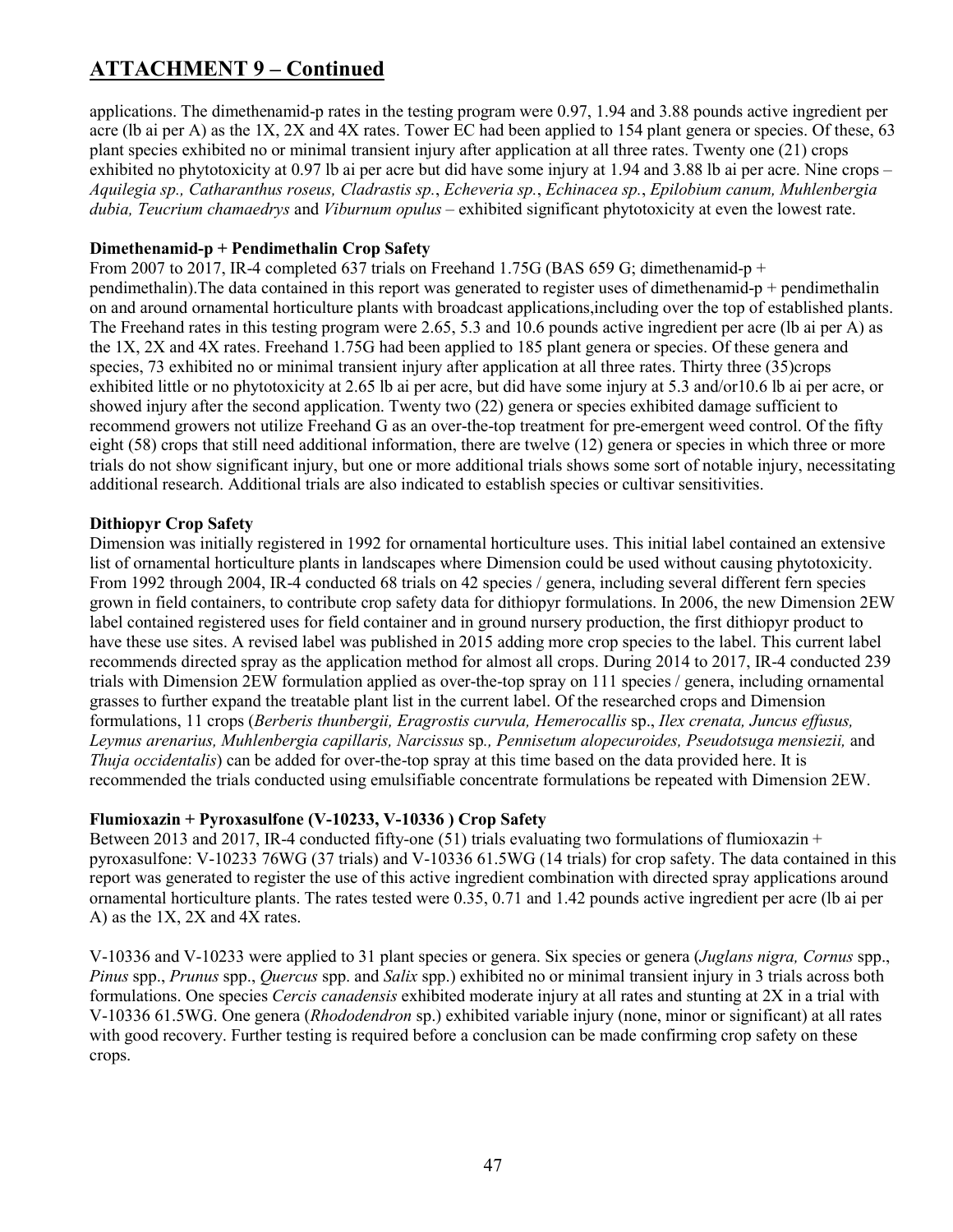### **Fluopyram (ESP 715, Indemnify) Crop Safety**

Fluopyram (ESP 715, Indemnify) is a new fungicide being developed by Bayer for the control of nematodes, needle cast diseases powdery mildew, *Fusarium, Botrytis, Sclerotinia, Corynespora*, leaf spots and other foliar diseases. The IR-4 Project completed 14 crop safety trials on 7 ornamental horticulture plant species or genera in 2016. One genera (*Begonia* sp.) exhibited damage sufficient to recommend growers not utilize Fluopyram. Insufficient data were obtained for other species or genera for a definitive conclusion on crop safety.

### **Fusarium Efficacy: A Literature Review**

From 2001 to 2016, numerous products representing 32 active ingredients were evaluated in greenhouse and field trials as soil drench, soil incorporation, foliar,in-furrow, drip irrigation or tuber soak applications against several *Fusarium* species causing rots (crown, stem and tuber rots) and wilt on ornamentals, and wilt and root rot on vegetables (Table 1, Table 2). *Fusarium* species tested included: *F. avenaceum, F. commune, F. oxysporum, F. solani* and *F*. sp. Most trials were conducted on *F. oxysporum* on larkspur, lisianthus and watermelon. Although there were insufficient data for definitive conclusions, several relatively new products showed promising, though inconsistent, efficacy comparable to the standards. These include Adepidyn (pydiflumetofen), Heritage (azoxystrobin), Compass (trifloxystrobin), Hurricane (fludioxonil+mefenoxam), Insignia (pyraclostrobin), Insimmo (acibenzolar), SP2169, Tourney (metconazole) and Trinity (triticonazole). BW240/RootShield Plus (*Trichoderma harzianum & T. virens*), CG100 (caprylic acid), Pageant (boscalid+pyraclostrobin), Palladium (cyprodinil+fludioxonil) and SP2550 provided no to mediocre efficacy. Proline (prothioconazole) provided consistently good control of *F. oxysporum* in watermelon trials. The established standards 3336 and Medallion generally provided inconsistent efficacy while Terraguard was effective in one trial.

### **Leafminer Efficacy Summary & Literature Review**

From 2009 to 2015, numerous products representing 15 active ingredients were evaluated in the greenhouse to control dipteran leafminers (*Liriomyza trifolii* and other species). Nine trials were conducted on chrysanthemum, daisies and daylily. Depending upon product characteristics either foliar, drench or topdress applications were made. Although there were insufficient data for definitive conclusions, 2 relatively new products may be effective management tools: Arena provided good efficacy for *Liriomyza* spp., and Mainspring provided good efficacy for both *Liriomyza trifolii* and *Ophiomyia kwansonis*. The established standards Avid and Terraguard generally provided variable efficacy.

### **Mandestrobin Crop Safety**

Mandestrobin is a new systemic and translaminar fungicide being developed by Syngenta for the control of Botrytis and other foliar diseases of ornamental horticulture crops. The IR-4 Project completed 18 crop safety trials on 17 ornamental horticulture plant species or genera during 2015 to 2017. In these trials, all 17 species or genera exhibited minimal or no injury in the limited number of trials (one or two) for each crop; Syngenta can consider adding these to the label.

### **Oxyfluorfen + Prodiamine) Crop Safety**

From 2009 through 2017, IR-4 completed 208 trials evaluating Biathlon (oxyfluorfen + prodiamine) crop safety to crops grown in field containers. The data contained in this report were generated to register uses of oxyfluorfen  $+$ prodiamine as over-the-top applications on and around ornamental horticulture plants. The rates tested were 2.75 (1X), 5.5 (2X) and 11.0 (4X) pounds active ingredient per acre (lb ai per acre). Biathlon was applied to 99 plant species / genera. Twenty-nine species / genera exhibited no or minimal transient injury in at least 3 trials. Results are summarized at the species level, as there is some evidence that crop safety can differ at the varietal level. On the Biathlon label, *Potentilla fruticosa* appears twice: it may be used on the variety 'Abbotswood' but is not recommended on 'Goldfinger'. More data are needed to establish the actual varietal sensitivities within *Potentilla fruticosa*, and identify other species with the same difficulty. Based on the data provided here, we recommend that *Arctostaphylos* sp., *Betula nigra, Camelia japonica, Chasmantium latifolium, Dasiphora fruticosa, Dryopteris erythrosora, Gladiolus* spp, *Lantana camara, Mahonia aquifolium, Quercus rubra, Rosmarinus officinalis, Rudbeckia* spp*., Salvia nemorosa,* and *Sedum* spp*.* be added to the Biathlon label along with 13 additional varieties of species already listed in the label.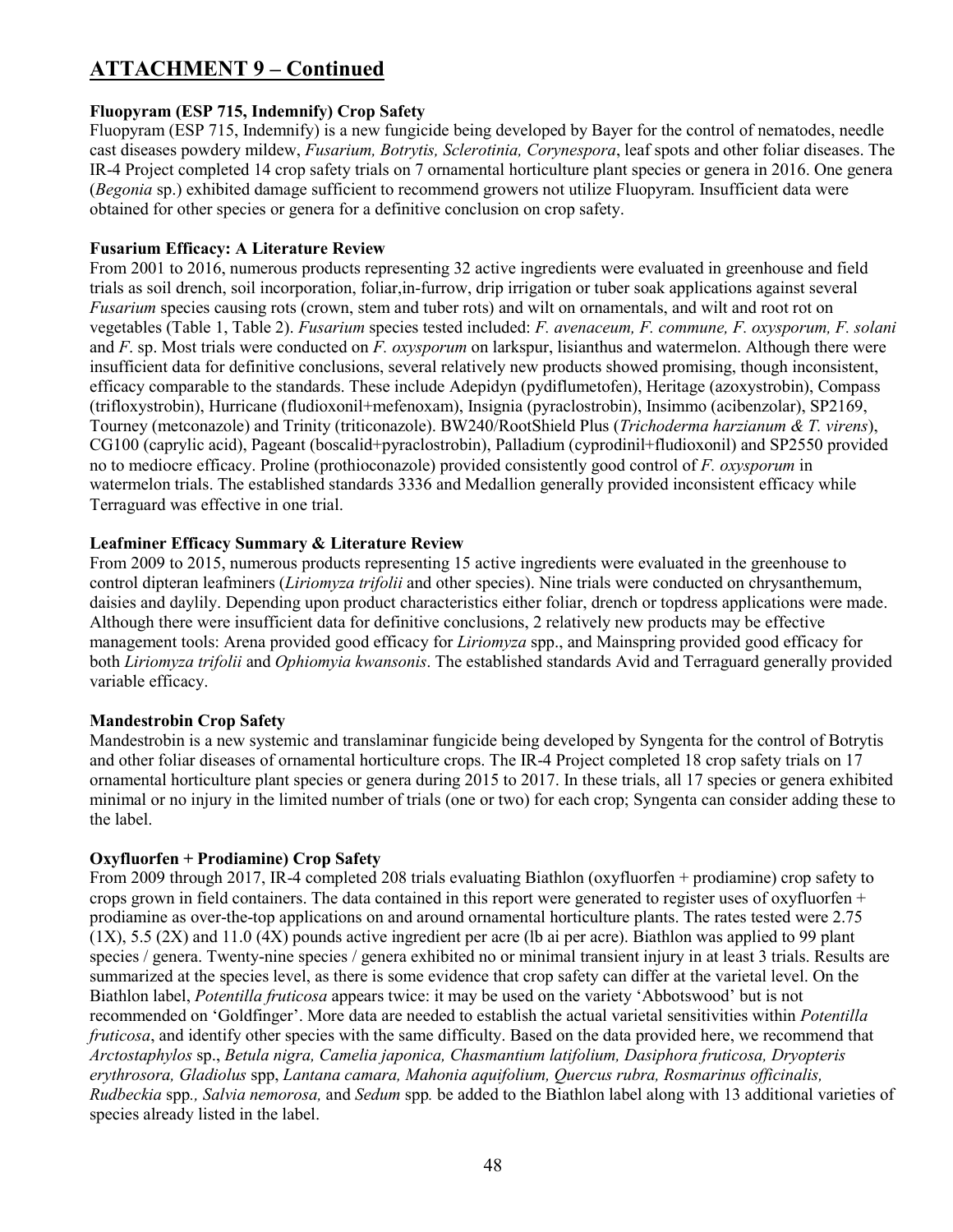### **Prodiamine + Isoxaben Crop Safety**

Prodiamine + Isoxaben (Gemini G) is a new herbicide combination being developed by Everris dba ICL Specialty Fertilizers for pre-emergent control of grasses and broadleaf weeds on ornamental horticulture crops. The IR-4 Project completed 24 crop safety trials on 15 ornamental horticulture plant species or genera in 2017. In these trials, one species (*Quercus virginiana*) exhibited no injury after over-the top applications in a minimum of 3 trials; this species can be added to a list of tolerant plants in the new label for this product. One species (*Phlox paniculata*) exhibited damage sufficient to recommend growers not utilize Gemini G as an over-the-top treatment for preemergent weed control.

### *Pseudomonas chlororaphis* **(SP2300, Zio) Crop Safety**

*Pseudomonas chlororaphis* (SP2300, Zio) is a new fungicide being developed by AgBiome and SePro for the control of several important diseases including Rhizoctonia, Pythium, and Phytophthora. The IR-4 Project completed 18 crop safety trials on 14 ornamental horticulture plant species or genera during 2017. In these trials, all 14 species or genera exhibited minimal or no injury in the limited number of trials (one or two) for each crop; AgBiome and SePro can consider adding these to the label.

### **Pydiflumetofen Crop Safety**

Pydiflumetofen is a new fungicide being developed by Syngenta for the control of leaf spots (*Septoria, Cercospora, Alternaria, Venturia*), powdery mildew, *Fusarium, Botrytis, Sclerotinia, Corynespora,* and other foliar diseases. The IR-4 Project completed 32 crop safety trials on 22 ornamental horticulture plant species or genera during 2015 to 2017. In these trials, all 22 species or genera exhibited minimal or no injury. Two genera (*Begonia* sp. and *Petunia* sp.) exhibited minimal or no injury in 3 trials and 20 species or genera exhibited minimal or no injury in the limited number of trials (one or two) for each crop. Syngenta may consider adding these to the label.

### **Pydiflumetofen + Fludioxonil Crop Safety**

Pydiflumetofen + Fludioxonil is a new fungicide being developed by Syngenta for the control of foliar and soil-borne diseases of ornamental horticulture crops. The IR-4 Project completed 37 crop safety trials on 24 ornamental horticulture plant species or genera during 2015 to 2017. In these trials, all 24 species or genera exhibited minimal or no injury. Two species or genera (*Lupinus* sp. and P*etunia x hybrida*) exhibited minimal or no injury in 3 trials and 22 species or genera exhibited minimal or no injury in the limited number of trials (one or two) for each crop. Syngenta may consider adding these to the label.

#### **Pydiflumetofen + Azoxystrobin + Propiconazole Crop Safety**

Pydiflumetofen + Azoxystrobin + Propiconazole was a new fungicide being developed by Syngenta for the control of leaf spots (*Septoria, Cercospora, Alternaria, Venturia*), powdery mildew, *Fusarium, Botrytis, Sclerotinia, Corynespora,* and other foliar diseases. The IR-4 Project completed 39 crop safety trials on 18 ornamental horticulture plant species or genera from 2015 through 2017. In these trials, sufficient injury was observed such that future development of both formulations tested was discontinued.

#### **Rhizoctonia Efficacy: Summary & Literature Review**

From 1999 to 2016, numerous products representing 36 active ingredients were evaluated in several greenhouse experiments as soil drench, soil incorporation, foliar or soak application, and in one field trial as soil drench, against *Rhizoctonia solani*. Trials were conducted on chrysanthemum, garden impatiens, petunia, poinsettia, snapdragon, viburnum and zinnia. The relatively new registered products Affirm/Endorse/Veranda O (polyoxin D), Heritage (azoxystrobin), Medallion (fludioxonil) and Pageant Intrinsic (p*yraclostrobin + boscalid)* showed excellent efficacy. Although there were insufficient data for definitive conclusions, BAS 703/Orkestra, Compass, Disarm*,* Empress Intrinsic, Hurricane, Promax, Tourney and Trinity generally provided excellent efficacy. The biological products Actinovate, Howler, MBI-110, RootShield PLUS and SoilGard also provided good to excellent efficacy in limited number of tests. Of the established standards, Terraclor provided excellent efficacy, while 3336 generally provided inconsistent efficacy.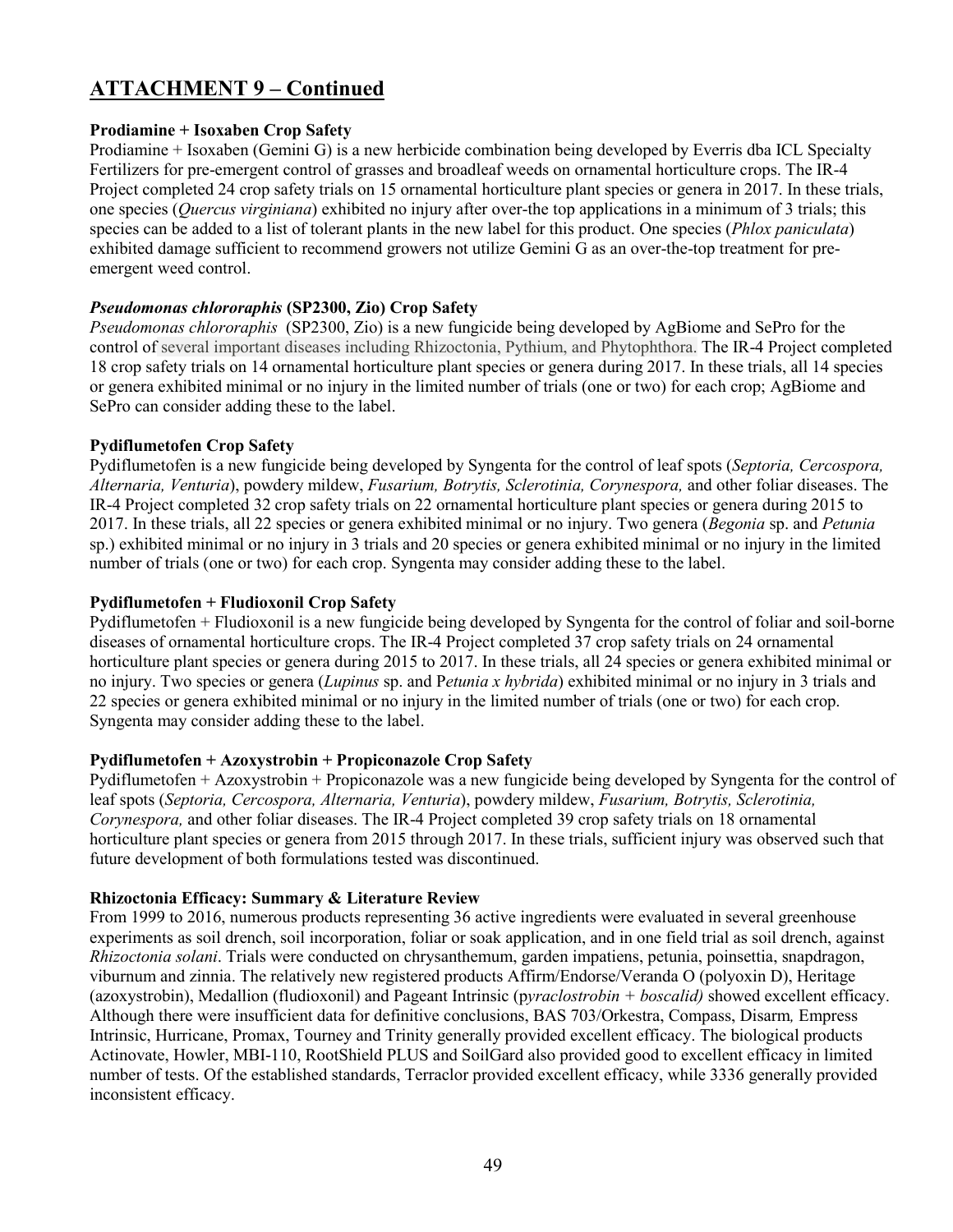### **SP1770 Liquid Crop Safety**

SP1770 Liquid is a new herbicide being developed by SePro. The IR-4 Project completed 27 crop safety trials on 19 environmental horticulture plant species or genera during 2016 to 2018. In these trials, 16 of the 19 species or genera tested exhibited significant injury in the limited number of trials (one or two) for each crop.

### **Thielaviopsis Efficacy: A Literature Review**

From 2003 to 2017, numerous products representing 23 active ingredients were evaluated in greenhouse trials as soil drench against *Thielaviopsis basicola* causing black root rot on ornamentals. Although there were insufficient data for definitive conclusions, two new experimentals (BAS 750 - mefentrifluconazole) and A20808C showed promising efficacy comparable to the standards. Several products that are not yet labeled for *Thielaviopsis basicola* also showed promising efficacy in single trials. These include Empress Intrinsic (pyraclostrobin), Endorse/Veranda O (polyoxin D), *Mural (a*zoxystrobin + benzovindiflupyr), Tourney (metconazole) and Vital (potassium phosphite). The experimentals A19649B and *Pyraziflumid SC (pyraziflumid)* provided poor efficacy in single trials. The established standards 3336 and Terraguard generally provided excellent efficacy.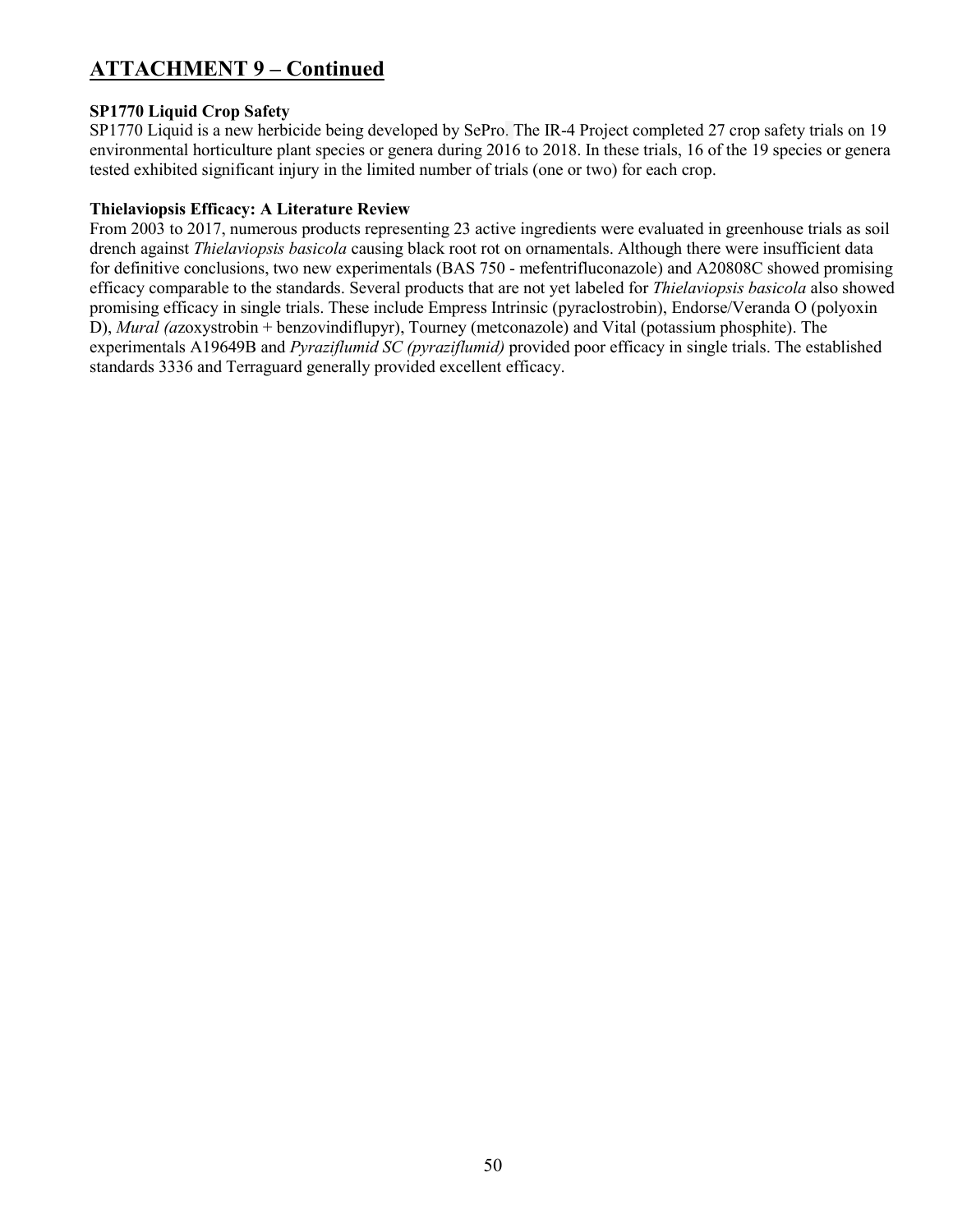### **ATTACHMENT 10- Biopesticide and Organic Support Program**

### **2018 Grant Awards**

- Efficacy evaluations of biopesticides for management of spotted wing drosophila.
- Efficacy evaluations of biopesticides for organic management of fire blight in apple production.
- Efficacy evaluations of biopesticides for management of varroa mite in honeybees.
- Efficacy evaluations of biopesticides for management of *Agrobacterium rhizogens* in greenhouse tomato
- Efficacy evaluations of biopesticides for management of weeds in ornamental horticulture.
- Efficacy evaluations of biopesticides for management of phorid fly in mushrooms.
- Efficacy evaluations of biopesticides for management of pepper weevil in greenhouse peppers.
- Efficacy evaluations of biopesticides for organic management of black rot (*Xanthamonas*) in brassica.
- Efficacy evaluations of biopesticides for management of stem gall wasp in blueberries.
- Residue mitigation evaluations of biopesticides for management of aphid, cherry fruitworm, midge, root weevil, scale, and spotted wing drosophila in blueberries.
- Efficacy evaluations of biopesticides for management of *Pythium* and *Cylindrocarpon* in conifer seedlings. Efficacy evaluations for Biopesticide to manage black sigatoka in banana.

| <b>NORTHCENTRAL REGION</b> |           | <b>WESTERN REGION (continued)</b> |           |
|----------------------------|-----------|-----------------------------------|-----------|
| George Sundin              | МI        | Tianna DuPont                     | WA        |
| Sally Miller               | OН        | Nabil Khadduri                    | WA        |
| Chris Taylor               | <b>OH</b> | Gary Chastanger                   | <b>WA</b> |
| John Wise                  | MI        | Elina Niño                        | <b>CA</b> |
| Rufus Isaacs               | MI        | Cheryl Wilen                      | CA        |
|                            |           | Charlee Kelly                     | CA        |
| <b>NORTHEAST REGION</b>    |           | <b>SOUTHERN REGION</b>            |           |
| Cesar Rodriguez-Saona      | NJ        | Ashfaq Ahmad                      | GA        |
| Kari Peter                 | PA        | Johnathan Crane                   | FL        |
| Jim Steffel                | PA        | Oscar Liburd                      | FL        |
| Nina Jenkins               | PA        | Lambert Kanga                     | FL        |
| <b>Andrew Senesac</b>      | NY        | Dakshina Seal                     | FL        |
|                            |           | Nicholas Dufault                  | FL        |
| <b>WESTERN REGION</b>      |           | Joe Neal                          | NC.       |
| Alan Schreiber             | <b>WA</b> |                                   |           |
| Mark Bolda                 | CA        | <b>USDA-ARS</b>                   |           |
| Ken Johnson                | <b>OR</b> | Ben Fraelich                      | <b>GA</b> |
| Marcelo Moretti            | <b>OR</b> | Paul Wade                         | <b>SC</b> |

### **Research Cooperators**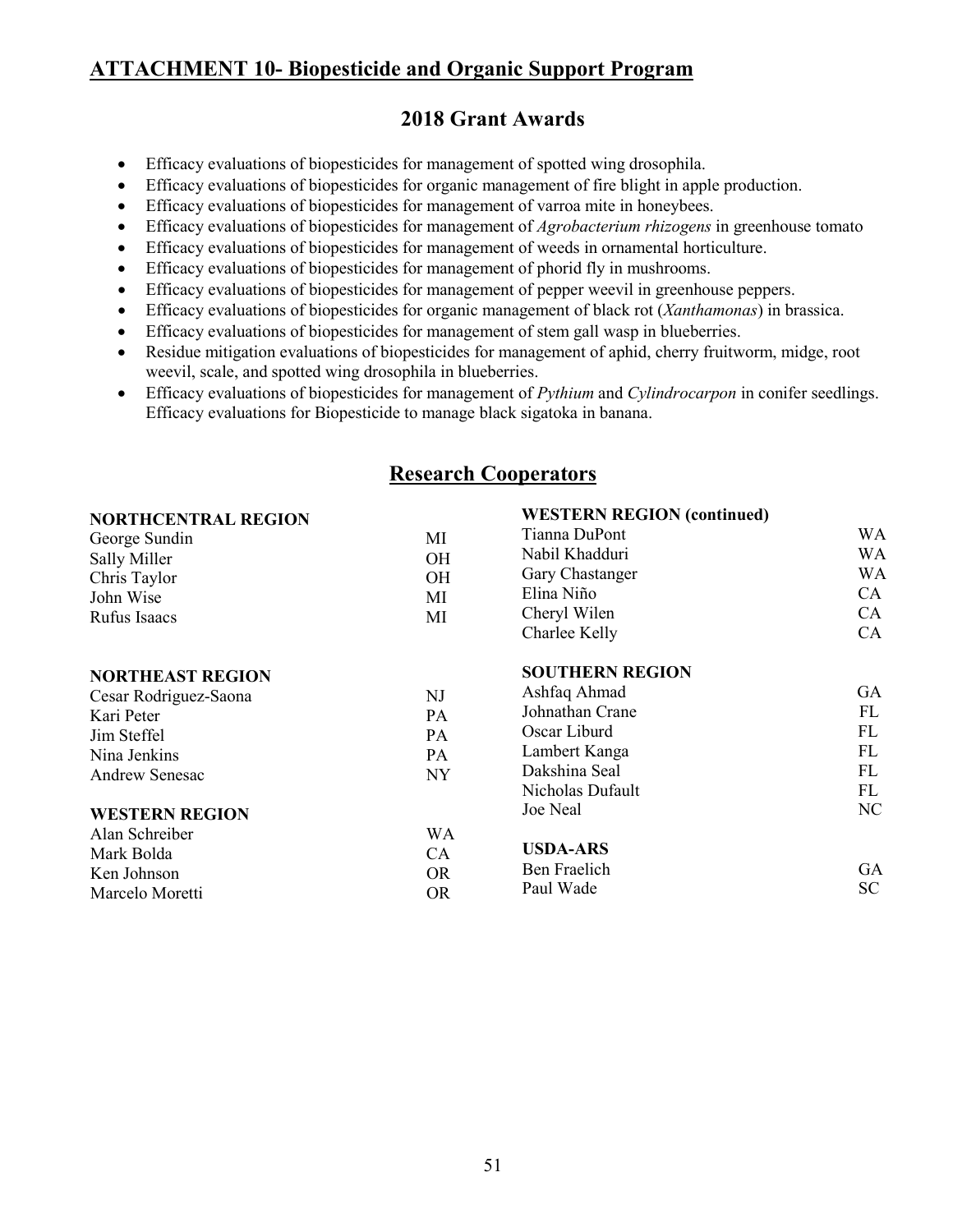### **Biopesticide Regulatory Support Packages Approved in 2018**

| <b>Product</b>           | Crop                                                              | <b>PR Number</b> | <b>TYPE</b> | <b>Registration Type</b> | <b>Uses</b> |
|--------------------------|-------------------------------------------------------------------|------------------|-------------|--------------------------|-------------|
| $PMV-01$                 | Tomato                                                            | 1052B            | Virucide    | Section 3                |             |
| Metschnikowia fructicola | $13-07$ F. Small vine $1051B$<br>fruit, except fuzzy<br>kiwifruit |                  | Fungicide   | Section 3                |             |
| 6-Benzyladenine          | Avocado                                                           | 10922            | <b>PGR</b>  | Section 3                |             |

### **New Uses Supported by the Biopesticide Efficacy Program in 2018**

| Product    | rop_                | <b>PR</b> Number | TYPE        | <b>Registration Type</b> | Uses : |
|------------|---------------------|------------------|-------------|--------------------------|--------|
| Spinetoram | <b>Bushberries</b>  | B00201           | Insecticide | Amendment                |        |
|            | $(Subgroup 13-07B)$ |                  |             |                          |        |
|            | except lingonberry  |                  |             |                          |        |